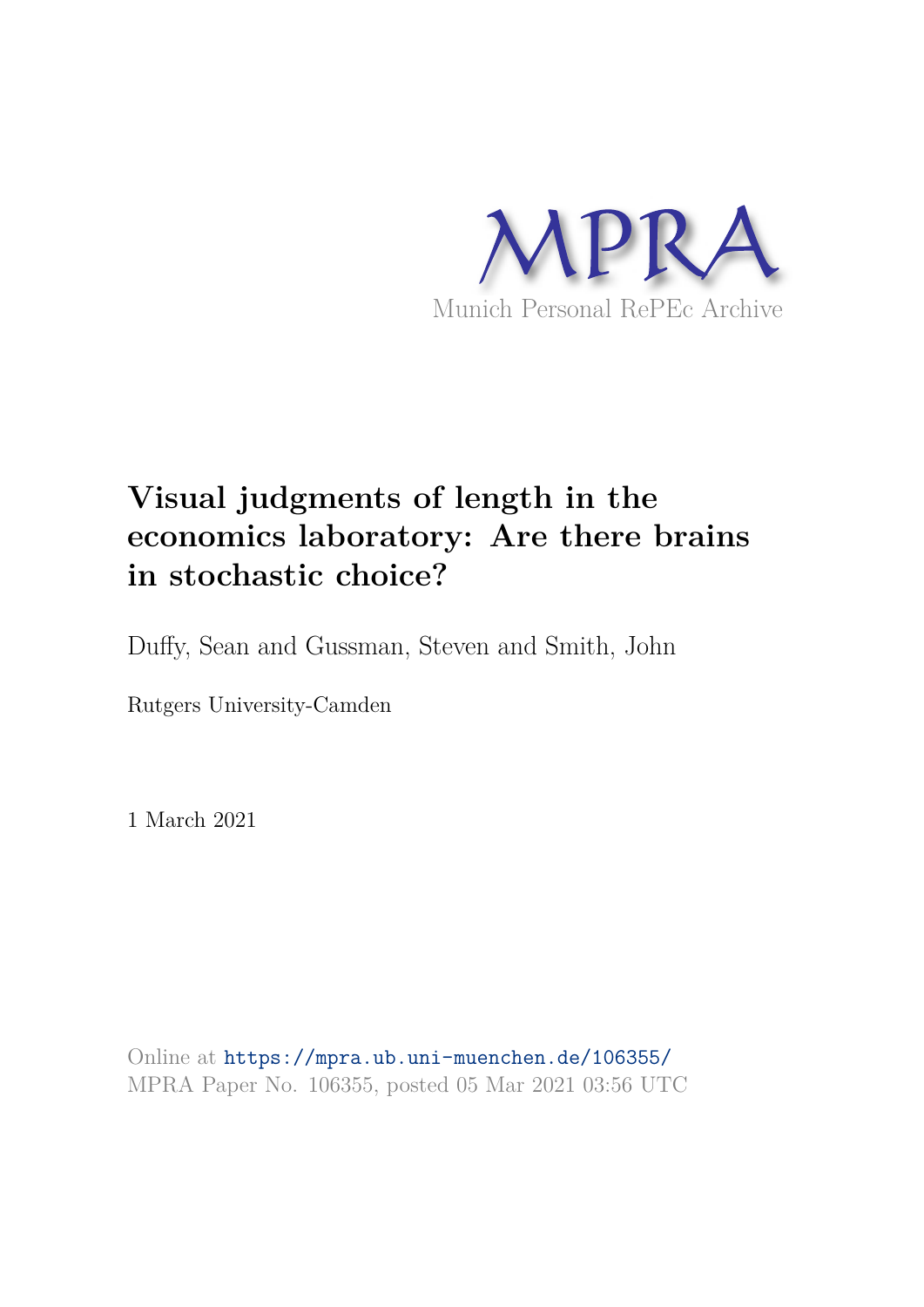# Visual judgments of length in the economics laboratory: Are there brains in stochastic choice?

Sean Duffy<sup>†</sup> Steven Gussman<sup>‡</sup> John Smith<sup>§</sup>

March 1, 2021

#### Abstract

We design an induced value choice experiment where the objects are valued according to only a single attribute with a continuous measure. Subjects have an imperfect perception of the choice objects but can reduce their imperfect perception with cognitive effort. Subjects are given a choice set involving several lines of various lengths and are told to select one of them. They strive to select the longest line because they are paid an amount that is increasing in the length of their selection. This "idealized" choice experiment produces a dataset that is uniquely suited to study apparently random choice. We also manipulate the available cognitive resources of the subjects by imposing either a high or low cognitive load. We find that both choices and the allocation of effort are affected by the material incentives in the choice problem and the available cognitive resources. We find evidence that optimal choices have shorter deliberation times than suboptimal choices, which is consistent with previous theoretical predictions. The distribution of errors can have significant implications for the specification of stochastic choice models. Specifications where errors have a Gumbel distribution appear to provide a better fit than those with a normal distribution. Despite that the cognitive load manipulation affects both choice and search, it is notable that neither the Gumbel distribution results nor the relationship between optimal choice and deliberation time appear to be affected by the available cognitive resources. This perhaps suggests that these results are general and persistent features of choice.

Keywords: cognitive load, choice overload, memory, search, imperfect perception

JEL: C91, D12

We thank Carlos AlÛs-Ferrer, William Appleman, Roberto Barbera, Rahul Bhui, Oriol Carbonell-Nicolau, I-Ming Chiu, David Dickinson, Noha Emara, Andrea Isoni, Tomás Lejarraga, Jacopo Magnani, Marco Mantovani, Andreu Mas-Collel, Richard McLean, Nick Netzer, Tomas Sjöström, Barry Sopher and Michael Woodford for helpful comments. We thank Jackie Dunn, Lisa Saal, and Bob Young for help with the experiment. John Smith thanks Biblioteca de Catalunya. This research was supported by Rutgers University Research Council Grants #18-AA-00143 and #FPRC0000016.

<sup>&</sup>lt;sup>†</sup>Rutgers University-Camden, Department of Psychology

<sup>&</sup>lt;sup>‡</sup>Rutgers University-Camden, Digital Studies Center

<sup>&</sup>lt;sup>§</sup>Corresponding Author; Rutgers University-Camden, Department of Economics, 311 North 5th Street, Camden, New Jersey, USA 08102; Email: smithj@camden.rutgers.edu; Phone: +1-856-225-6319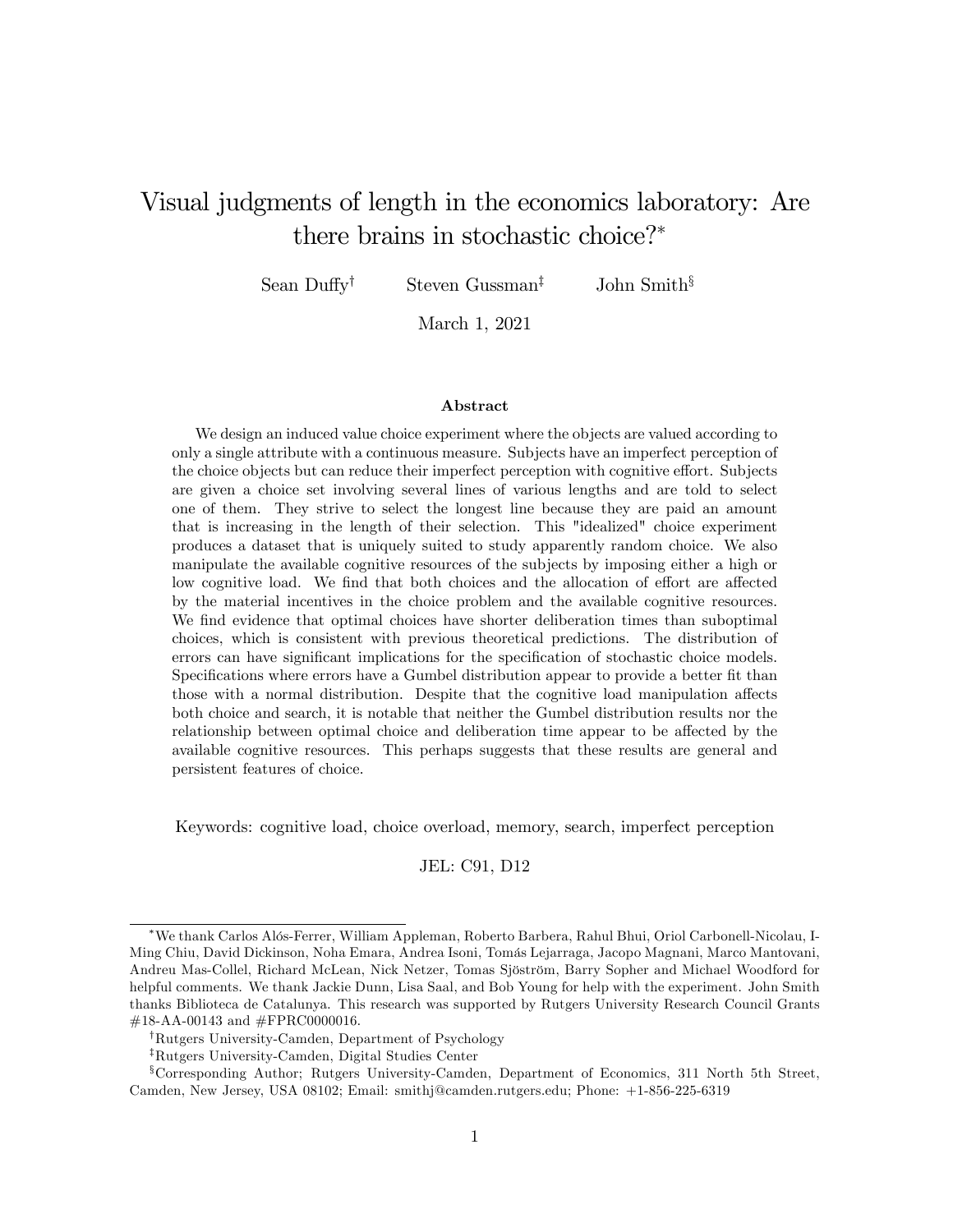### 1 Introduction

We design a choice experiment where objective values are perfectly observable, we can observe important aspects of the decision process, and we vary the cognitive resources available to the subject. This dataset is uniquely suited to answer questions such as: Do available cognitive resources affect choice or deliberation? Are optimal choices faster than sub-optimal choices? Do available cognitive resources affect this relationship? Can we say anything about the distribution of errors? Do available cognitive resources affect the distribution of errors?

Consider a subject making a binary choice between a bag of potato chips and a can of soda. The choice from this set would allow the experimenter to conduct an inference of the preferences of the subject. However, this inference is noisy and it is not straightforward to detect a suboptimal choice.

If preferences are also elicited by a supplementary method (for example, eliciting either willingness to pay or a ranking of the objects) the experimenter could compare the choice with this alternate measure. However, both the choice and the supplementary elicitation are noisy. In the case that preferences are not elicited by a different method, the experimenter would only be able to identify that a suboptimal action was taken when intransitive choices were made. In contrast, we design an experiment where we are able to determine—without noise–whether subjects selected a suboptimal action.

For some time, economists have been conducting induced value experiments, where the experimenter imposes a value on various outcomes.<sup>1</sup> We distinguish our experiment from the majority of these induced value experiments, as subjects in our experiment imperfectly perceive the objective values of the objects and this produces a dataset that is uniquely suited to study stochastic choice.

The objects of choice are lines of various lengths. Subjects attempt to select the longest line because they are paid an amount that is increasing in the length of their selection. While we are able to observe the true objective length of each line, it is well-known that subjects have an imperfect perception of objectively measurable objects (Weber, 1834; Fechner, 1860; Thur-

<sup>&</sup>lt;sup>1</sup>For example, see Smith  $(1976)$ .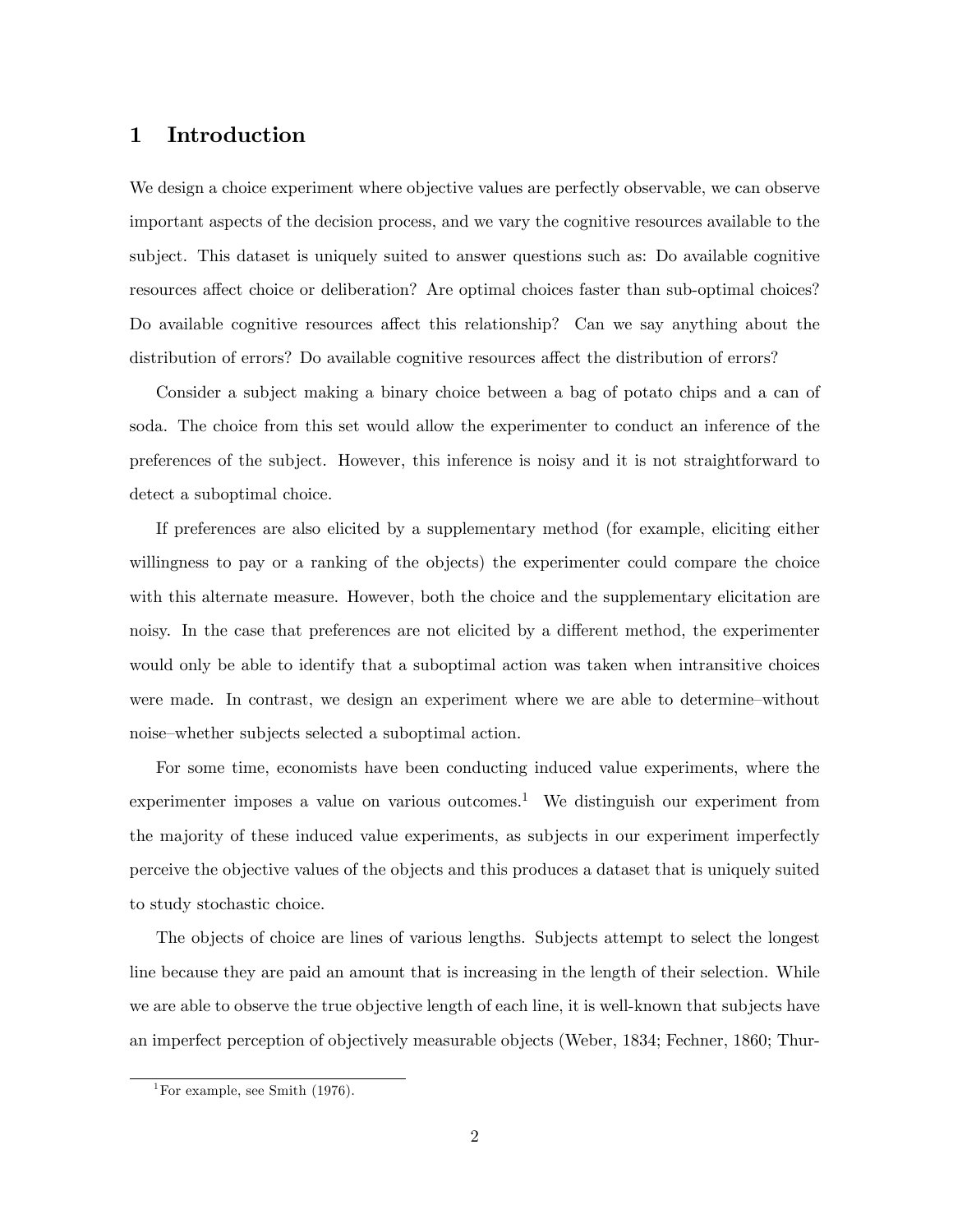stone, 1927a,b). In other words, even where objects have objectively measurable properties, perception of them is imperfect.<sup>2,3</sup>

Certain regularities regarding imperfect perception have been known for some time. Perhaps the oldest regularity is that the larger the stimuli, the more difficult it is to detect absolute differences between stimuli (Fechner, 1860). For example, it is often more difficult to determine the heaviest between a 5kg object and a 5.5kg object than it is to determine the heaviest between a 1kg object and a 1.5 kg object. This regularity is sometimes referred to as Weber's Law.

Further, the imperfect perception of objective quantities has led researchers to consider that one's preferences might be imperfectly perceived and this has served as a justification for random choice or random utility models. For instance, Bradley and Terry (1952), Luce (1959a,b), Becker, DeGroot, and Marschak (1963), McFadden (1974, 1976, 1981, 2001), Yellott (1977), and Falmagne (1978) each make explicit reference to Weber, Fechner, or Thurstone.<sup>4</sup> However, despite this known connection between imperfect perception of objective properties and stochastic choice, to our knowledge, our paper and Duffy and Smith (2020) are the only examples of incentivized experiments where suboptimal choices are perfectly observable because utility is represented by a static, single-attribute physical quantity with an uncountable measure.<sup>5</sup>

Subjects can only view one line at a time. This design simulates the feature that deliberation about the desirability of an object compared to another object crucially involves the memory of the assessments of the objects. This design also allows us to observe the search history of subjects.

<sup>&</sup>lt;sup>2</sup>The vast majority of this literature conducts experiments that are not incentivized. Below, we discuss the exceptions.

 $3$ Researchers have been studying the judgments of the lengths of lines for some time (Münsterberg, 1894; Cattell, 1902).

<sup>&</sup>lt;sup>4</sup>More recently, these authors have been cited by Machina (1985), Luce (1994, 2005), Mas-Colell, Whinston, and Green (1995), Ballinger and Wilcox (1997), Loomis et al. (1998), Butler (2000), Butler and Loomes (2007), Blavatskyy (2008, 2011), Rieskamp (2008), Caplin (2012), LÈvy-Garboua et al. (2012), Fudenberg, Iijima, and Strzalecki (2015), Caplin (2016), Agranov and Ortoleva (2017), Argenziano and Gilboa (2017), Khaw, Li, and Woodford (2017), Navarro-Martinez et al. (2018), Cerreia-Vioglio et al. (2019), Horan, Manzini, and Mariotti (2019), Olschewski, Newell, and Scheibehenne (2019), Alós-Ferrer and Garagnani (2020), Caplin et al. (2020), and Alós-Ferrer, Fehr, and Netzer (2021).

<sup>&</sup>lt;sup>5</sup>This design also suggests that there will not be an undetected relationship between one of several attributes from a previous choice and one of several attributes of a subsequent choice.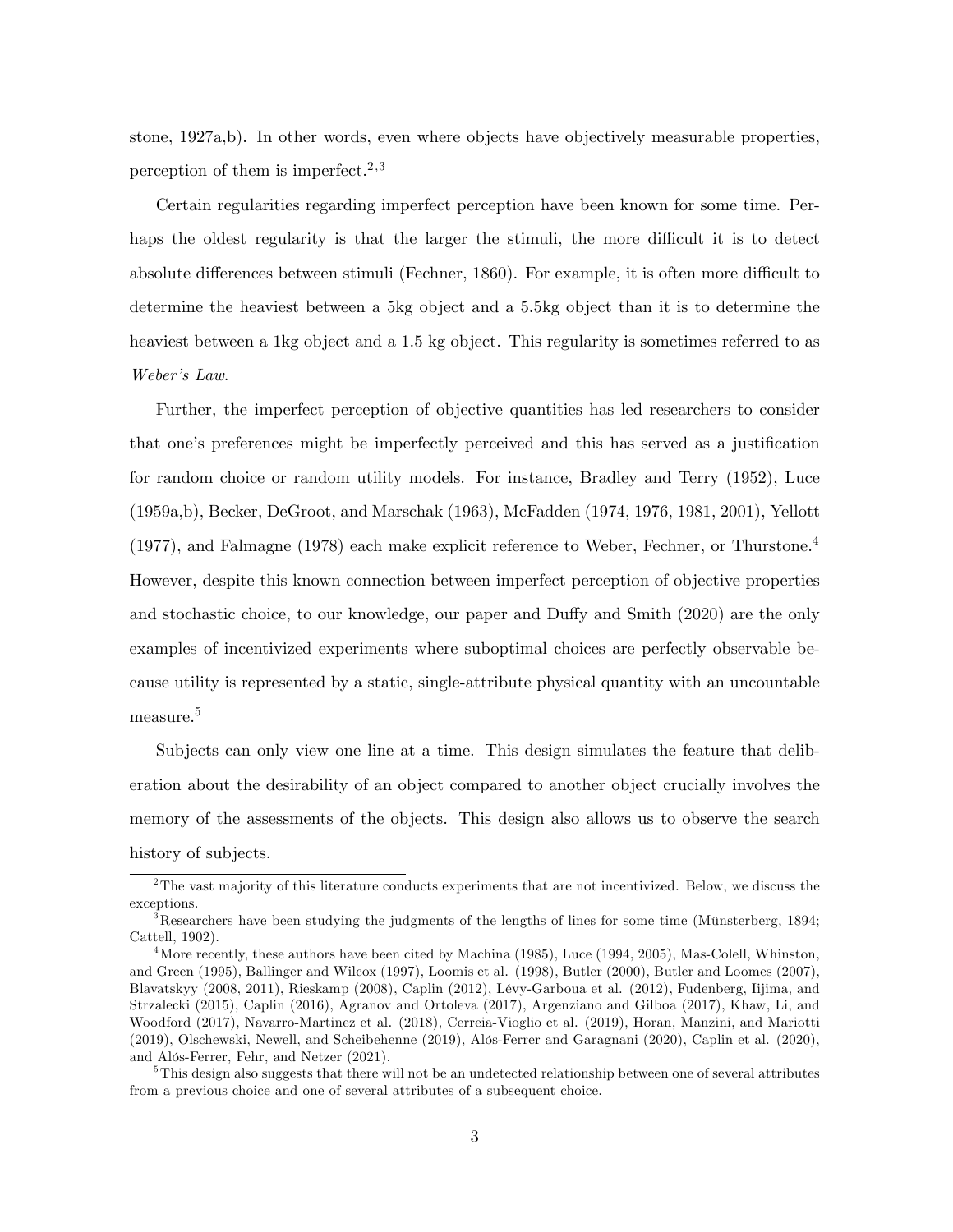Subjects make their choice when under a cognitive load. This experimental manipulation is designed to affect the available cognitive resources of subjects, so that the relationship between cognition and behavior can be observed.<sup>6</sup> Some choices are made when required to remember a 6-digit number (high cognitive load) and others when required to remember a 1-digit number (low cognitive load). We have observations about the searches and the choices of subjects in both cognitive load treatments.

We find that the choices are affected by both the features of the choice set and the available cognitive resources, as manipulated by cognitive load. Specifically, we find that subjects in the high load treatment make inferior line selections. We also find that the quality of the selection decreases in the number of lines in the choice set, in the similarity of the lengths of the lines in the choice set, and in the lengths of the lines in the choice set.

We likewise find that the searches are affected by both the incentives of the choice problem and the available cognitive resources. In particular, we find that subjects in the high load treatment conduct worse searches in that they spend less time deliberating than do subjects in the low load treatment. We also find that the time deliberating is increasing in the similarity of the lengths of the lines in the choice set.

We find that a measure of deliberation time is negatively related to selecting the longest line in the choice set. A prediction of this result emerges from a setting where an agent faces a choice between options with uncertain utility and there is a cost of gathering information about the choice problem. Fudenberg, Strack, and Strzalecki (2018) show that, in this setting, which seems to correspond to our experiment, suboptimal decisions will tend to have longer deliberation times than optimal decisions.

McFadden  $(1974)$  and Yellot  $(1977)$  show that the distribution of error terms has significant implications for the appropriate stochastic choice model specification. Our design permits a multinomial discrete choice analysis on choice among single-attribute objects with an objective value, where we can examine the distribution of the errors. Our analysis suggests that the errors are better described as having a Gumbel distribution rather than a normal distribution.

We find evidence of choice overload in our setting, where the choice set is small and the

 ${}^{6}$ For instance, see Duffy and Smith (2014) and Deck and Jahedi (2015).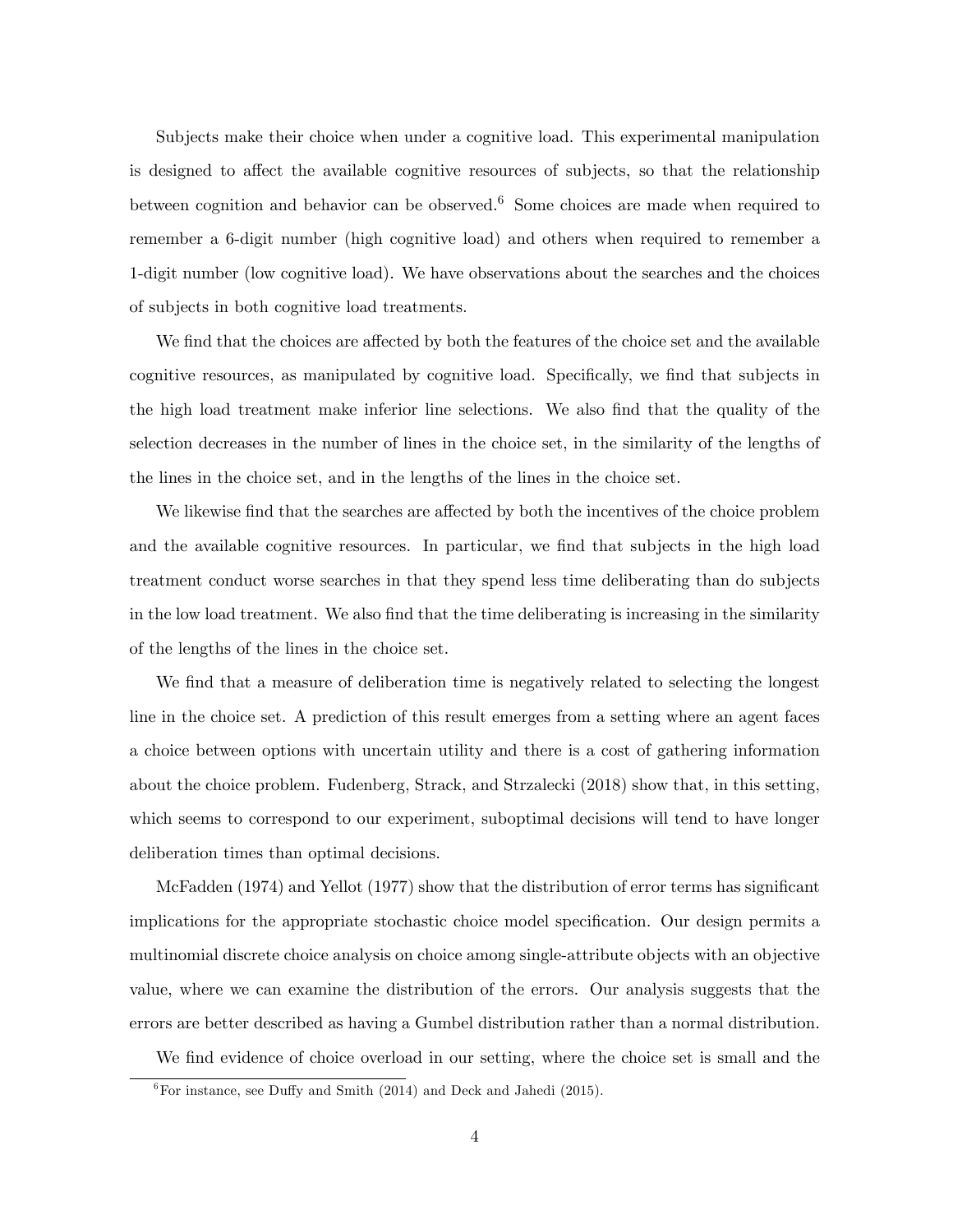objects are simple. Finally, we observe the effects of limited cognition, consistent with memory decay and attention.

We hope that our results on stochastic choice can help inform stochastic choice models. We note that neither the Gumbel distribution results nor the relationship between optimal choice and deliberation time appear to be affected by the available cognitive resources. This perhaps suggests that these results are general and persistent features of choice. We also hope that the technique of inducing an objective value based on an imperfectly perceived object can help investigations of stochastic choice, and presently unforeseen applications, in future studies.

### 2 Related literature

#### 2.1 Random utility and stochastic choice

In order to make sense of the apparent randomness in choice data, researchers have advanced random utility and stochastic choice models. The classic efforts include Bradley and Terry (1952), Debreu (1958), Luce (1959a,b), and Becker, DeGroot, and Marschak (1963). Numerous other random utility or stochastic choice experimental and theoretical papers have emerged in an effort to better understand choice.<sup>7,8</sup> The conceptualization that utility is random has also lead to significant advances in econometrics (McFadden, 1974, 1976, 1981, 2001).

Some of the recent choice literature has focused on consideration set effects, whereby the decision maker does not consider the entire set of objects and this is not necessarily observable to the experimenter. Followever, with our experimental design, we can observe the

 ${}^{7}A$  partial list of these efforts, not previously mentioned, would include Tversky (1969), Loomes, Starmer, and Sugden (1989), Sopher and Gigliotti (1993), Loomes and Sugden (1995), Sopher and Narramore (2000), Gul and Pesendorfer (2006), Rubinstein and Salant (2006), Tyson (2008), Caplin, Dean, and Martin (2011), Conte, Hey, and Moffatt (2011), Reutskaja, Nagel, Camerer, and Rangel (2011), Wilcox (2011), Gul, Natenzon, and Pesendorfer (2014), Loomes and Pogrebna (2014), Woodford (2014), Caplin and Dean (2015), Caplin and Martin (2015), Cubitt, Navarro-Martinez, and Starmer (2015), Lu (2016), Apesteguia, Ballester, and Lu (2017), Dean and Neligh (2017), Ahumada and Ulku (2018), Apesteguia and Ballester (2018), Echenique, Saito, and Tserenjigmid (2018), Koida (2018), Conte and Hey (2019), Natenzon (2019), and Kovach and Tserenjigmid  $(2021)$ .

<sup>8</sup>For a partial list from the psychology literature, see Regenwetter, Dana and Davis-Stober (2011), Regenwetter, Dana, Davis-Stober, and Guo (2011), Regenwetter and Davis-Stober (2012), Birnbaum and Schmidt (2008, 2011), and Birnbaum (2011).

<sup>9</sup>For instance, see Masatlioglu, Nakajima, and Ozbay (2012), Manzini and Mariotti (2014), Aguiar, Boc-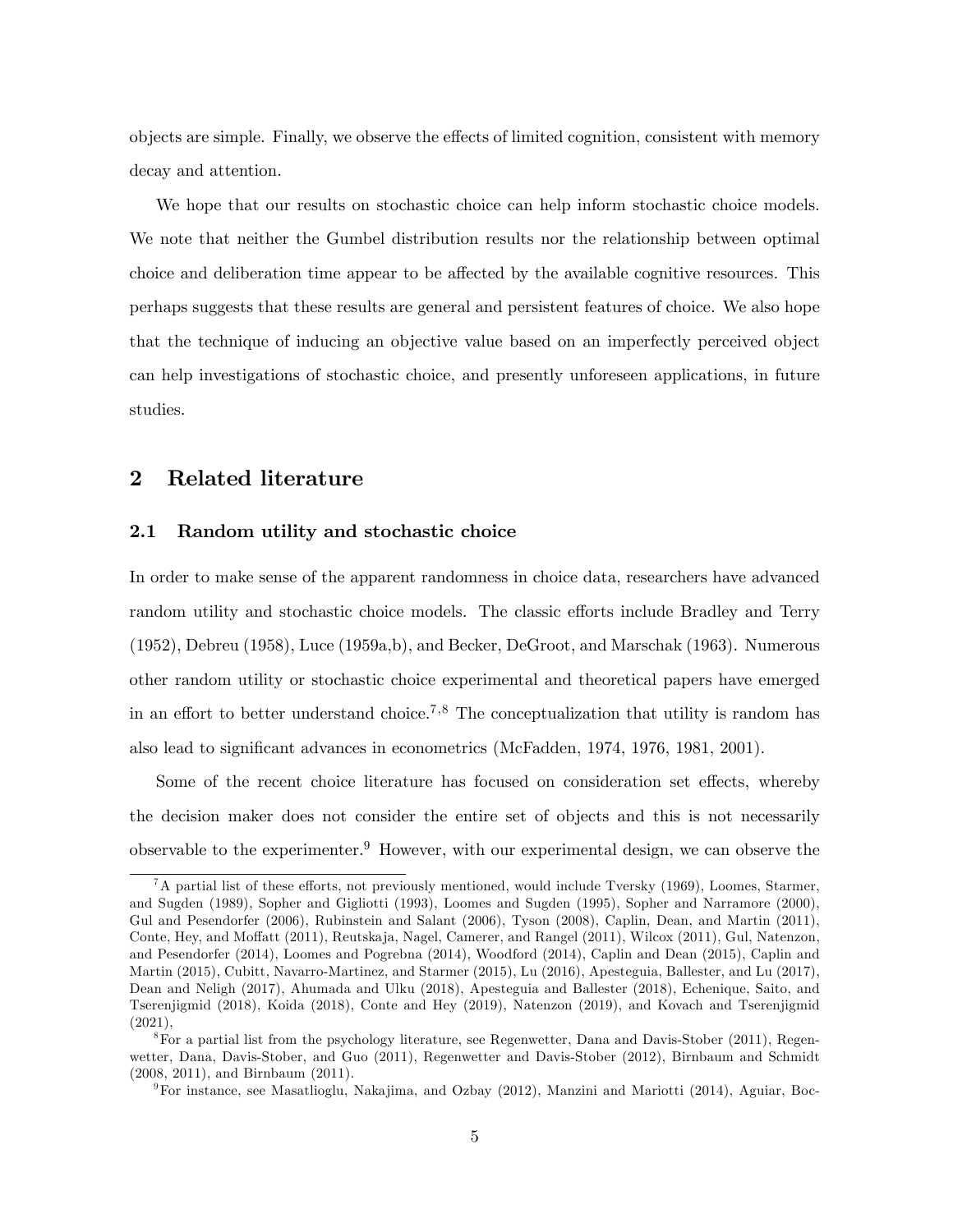consideration set and the objective lengths of the lines. We find that the longest viewed line is not selected in many trials and this selection is affected by available cognitive resources. Our analysis therefore suggests that, while there are possibly also consideration set effects, imperfect perception about oneís preferences is a key component to understanding stochastic choice.

Because economic agents cannot process all available and relevant information, the allocation of attention has been used to improve our understanding of a number of choice settings.<sup>10</sup> In our setting, we find that the provision of effort and attention are affected both by the incentives in the choice set and by the available cognitive resources.

Matějka and McKay (2015) offer a rational inattention foundation for discrete choice models. Agents optimally allocate costly attention in order to better understand the true state of nature.<sup>11</sup> Specifically, the agents can reduce the Shannon entropy associated with the choice setting by incurring costs associated with attention. The authors show that this implies a random choice specification, similar to Luce (1959a). In our experiment, there is a similar process as subjects devote cognitive effort in order to select the longest line in the choice set.

# 2.2 Incentivized, induced value experiments with imperfectly perceived objects

We are not the first authors to study behavior in a setting where material outcomes depend on choice involving imperfectly perceived objects. Researchers have conducted incentivized choice experiments when the judgments are based on the relative quantity of static dots (Caplin and Dean, 2015; Dutilh and Rieskamp, 2016), the quantity of dynamic dots (Zeigenfuse, Pleskac, and Liu, 2014), the dominant direction of moving dots (Bhui, 2019a,b), and the number of flickering dots (Oud et al., 2016). These papers are different from ours in many respects, perhaps most notably because the imperfect perception in these settings could (in principle) be eliminated by carefully counting the discrete and finite measures. In this sense, counting could be considered an objective measure of value. Because the line pixels in our experiment

cardi, and Dean (2016), Caplin, Dean, and Leahy (2019), and Cattaneo et al. (2020).

 $^{10}$ For example, see Caplin (2016) for an overview.

 $11$ Also see Weibull, Mattsson, and Voorneveld (2007).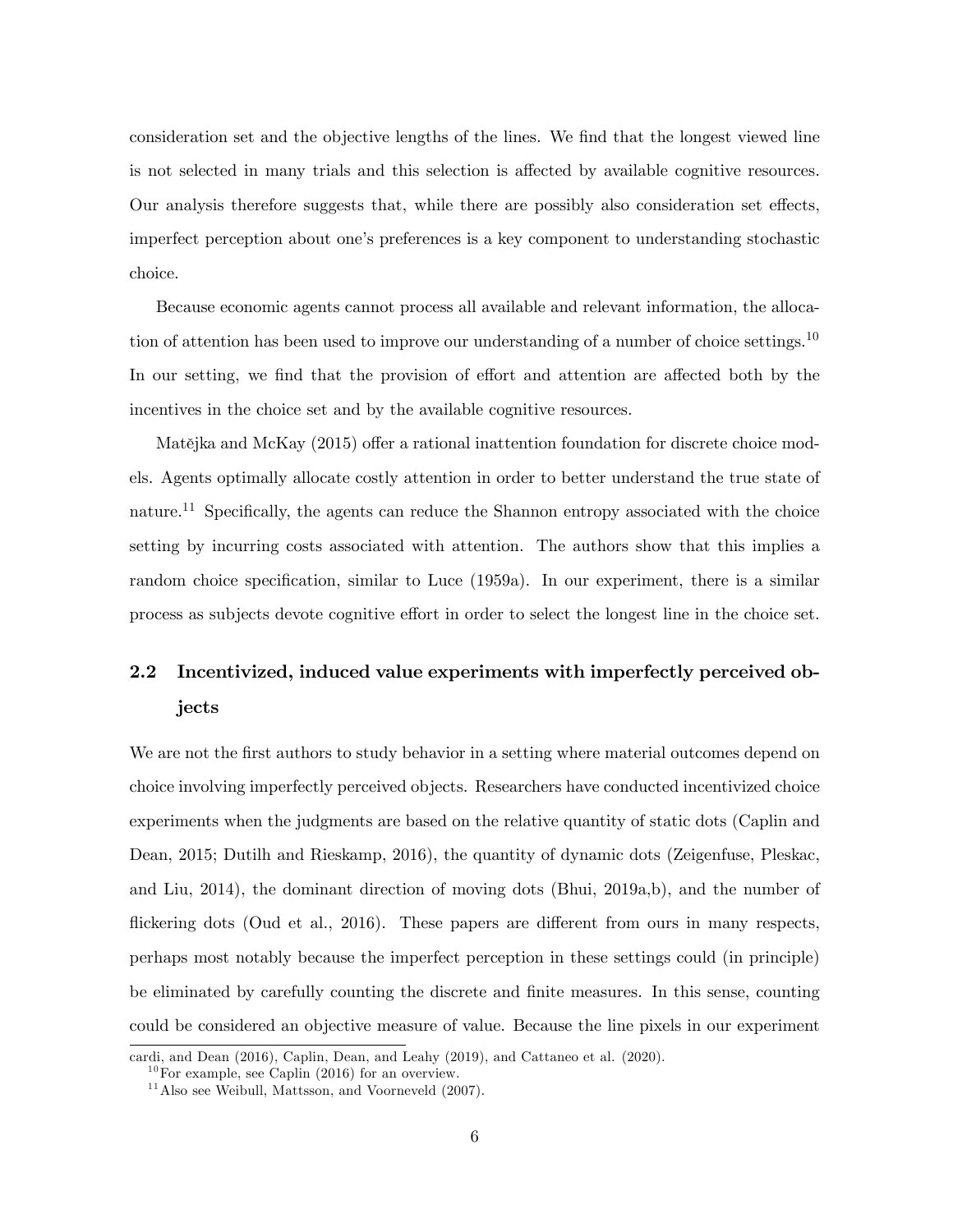cannot be individually identified, they cannot be counted, and subjects must rely on their subjective perception in order to make their choice.

To our knowledge, there are only three instances of papers that study choice where material outcomes depend on choice involving imperfectly perceived objects with an uncountable measure. However, each differs from our setting. Tsetsos et al. (2016) study choice that involves judgements of the heights of bars. Such a measure is uncountable, however the size of the bars within each trial is dynamic: the subjects are charged with estimating the distribution within a trial. By contrast, the size of each line in our setting is static within each trial.

Polanía et al. (2014) examine choice in a setting where outcomes are based on the area occupied by the image of various objects. Area is also an uncountable measure. However, the images have different shapes and so the objects vary according to several meaningful attributes.

As we do here, Duffy and Smith (2020) conduct an experiment where subjects select among lines and are paid as a function of the lengths of the selected lines. Therefore, to our knowledge, Duffy and Smith (2020) is the only other example of an incentivized choice experiment in a setting where outcomes depend on imperfectly perceived static objects with an uncountable measure that varies only according to a single relevant attribute.

This is an attractive setting to study apparently random choice because values can be completely characterized by a single value and it is therefore straightforward to produce a dataset that can study the distribution of the errors. Further, there will neither be substitutes nor compliments among the attributes, whereby a previous decision will interact with a subsequent decision.

Similar to our findings, Duffy and Smith find that both choice and searches respond to the features of the choice problem. The authors also find that Gumbel errors better fit the data than normal errors. Additionally, Duffy and Smith find a negative relationship between deliberation time and selecting the longest available line.

However, Duffy and Smith do not manipulate any other aspect of the choice problem. In contrast, here we manipulate the available cognitive resources during the line selection task,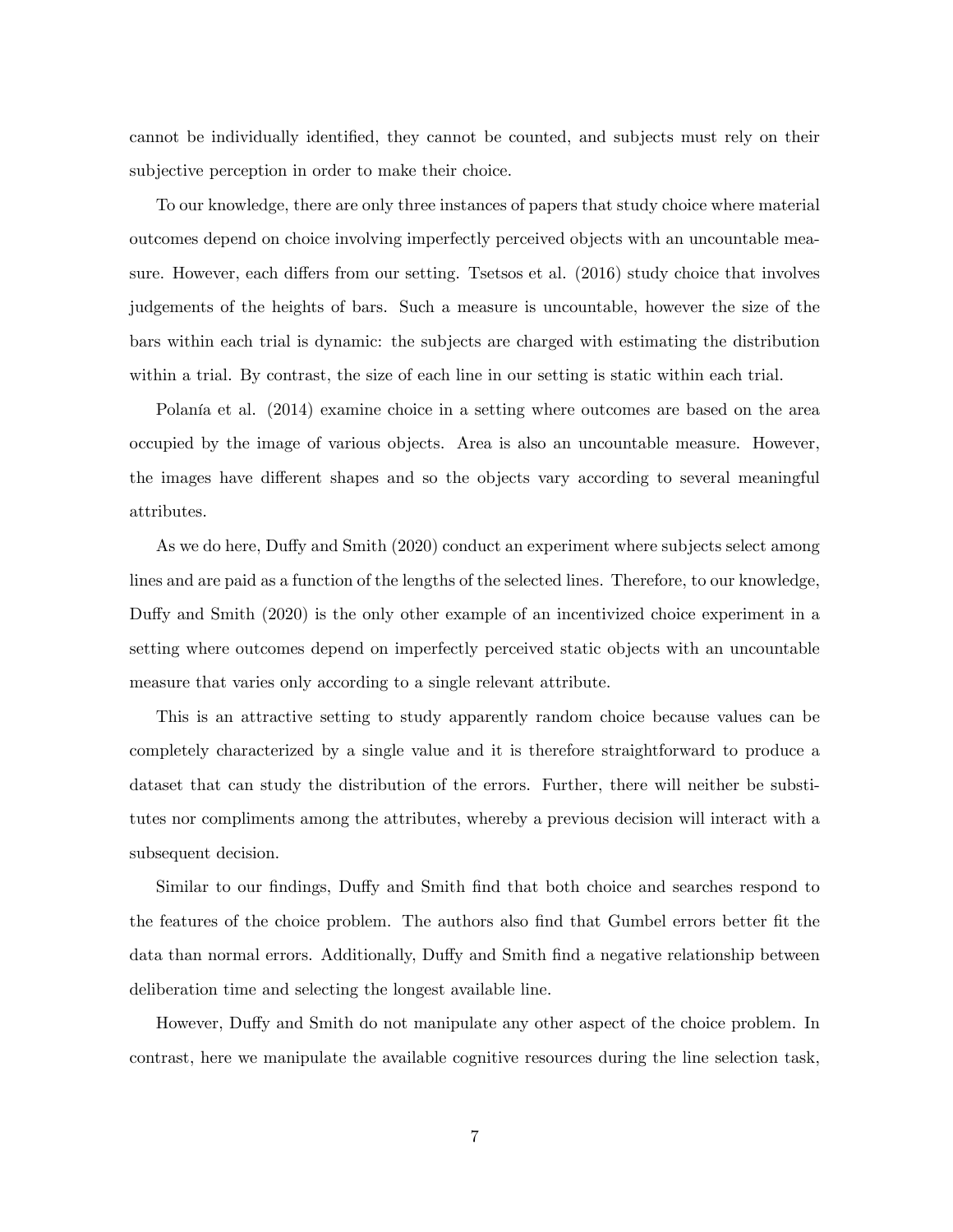and this provides additional clues about the nature of choice and search.

Further, Duffy and Smith (2020) permit up to 60 seconds for the line selection task and allow subjects to click to proceed to the following stage. Here, we allocate 15 seconds for the line selection task and we do not permit subjects to click to proceed to the following stage. Therefore, in our experiment, shorter deliberation times do not yield the material benefit of completing the session faster. Despite these differences, similar to Duffy and Smith  $(2020)$ , we find that deliberation times decrease across trials and are negatively related to optimal choices.

#### 2.3 Cognitive load manipulation

There is a large literature that employs the cognitive load manipulation in order to affect the available cognitive resources of subjects. Although much of this research appears in the psychology literature, the technique is more frequently appearing in the economics literature,  $12$ including in strategic settings.<sup>13</sup> Most relevant to our purposes, research finds that subjects in a high cognitive load treatment fail to process available and relevant information (Gilbert, Pelham, and Krull, 1988; Swann et al., 1990) and choices can be less consistent (Franco-Watkins, Rickard, and Pashler, 2010; Olschewski, Rieskamp, and Scheibehenne, 2018). We also note that subjects under a cognitive load tend to perform worse on visual judgment tasks.<sup>14</sup>

To our knowledge, there are only two other examples of papers that employ the cognitive load manipulation in an incentivized choice setting without social considerations or objective risk: Lee, Amir, and Ariely (2009) and Drichoutis and Nayga (2020).

Lee, Amir, and Ariely (2009) study intransitive choices among pair-wise decisions made

 $12$  For instance, see Benjamin, Brown, and Shapiro (2013), Schulz et al. (2014), Deck and Jahedi (2015), Hauge et al. (2016), and Deck, Jahedi, and Sheremeta (2021). Although the cognitive load manipulation in economic settings can sometimes produce null results or results that are difficult to interpret (Achtziger, Alós-Ferrer, and Ritschel, 2020).

<sup>&</sup>lt;sup>13</sup> See Milinski and Wedekind (1998), Roch et al. (2000), Cappelletti, Güth, and Ploner (2011), Carpenter, Graham, and Wolf (2013), Duffy and Smith (2014), Allred, Duffy, and Smith (2016), Buckert, Oechssler, and Schwieren (2017), and Duffy, Naddeo, Owens, and Smith (2021).

<sup>&</sup>lt;sup>14</sup> See Morey and Cowan (2004), Allen, Baddeley, and Hitch (2006), Cocchi et al. (2011), Morey and Bieler (2013), Zokaei, Heider, and Husain (2014), and Allred et al. (2016).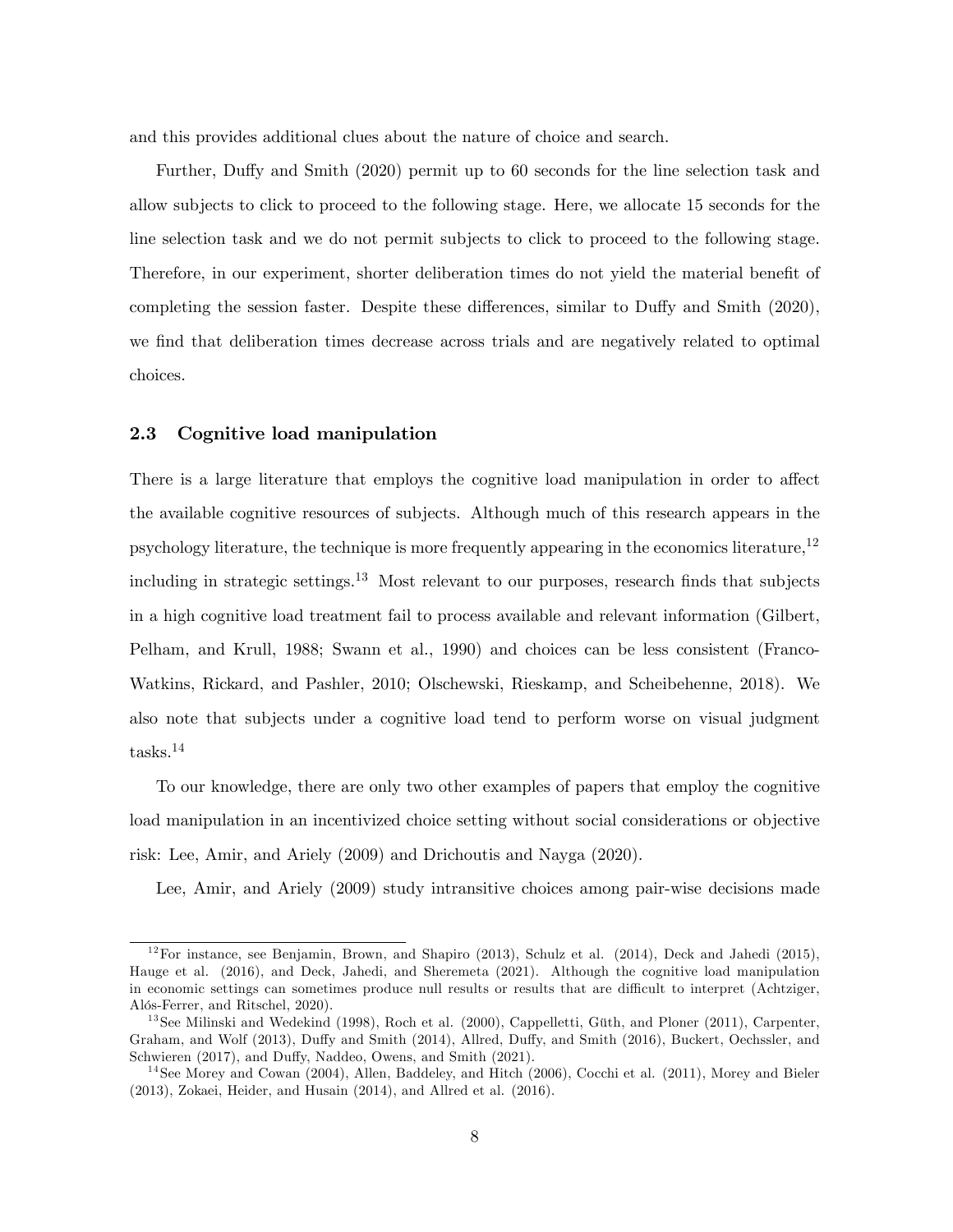while their subjects are under a cognitive load.<sup>15</sup> Surprisingly, the authors find that subjects under a high cognitive load make fewer intransitive choices than subjects under a low cognitive load. However, these are real world objects that have attributes whose desirability is not observable to the experimenters. Further, the repeated nature of the experiment makes it difficult to determine if the attributes from previous choices affected subsequent choices (either because the attributes are regarded as complements or substitutes). By contrast our subjects make judgments on objects that have a value based on only a single objective attribute.

Drichoutis and Nayga (2020) find that a high cognitive load does not increase internal inconsistency on a GARP budget allocation task. By contrast, we find that the cognitive load manipulation negatively affects choices and searches.

#### 2.4 Deliberation times and choice

There is a long history of measuring response times in order to gain clues on deliberation and researchers tend to find that longer deliberation times are associated with settings where the elements of the choice set are similarly valued.<sup>16</sup> Likewise, we find that trials involving choice sets with lines of similar lengths tend to have longer deliberation times.

We also find that trials where the longest line was selected tend to have shorter deliberation times than trials where the longest line was not selected. This finding also has precedence in the experimental literature.<sup>17</sup> We note that this result emerges from a model of an agent in a choice problem with unknown utility and a cost of acquiring information about the elements of the choice set (Fudenberg, Strack, and Strzalecki, 2018). Consistent with the predictions of Fudenberg, Strack, and Strzalecki, we find evidence that suboptimal decisions are associated with longer deliberation times, although we caution that our results could be driven by endogenous effects.

 $15$ See Experiment 4.

 $16$ For instance, see Henmon (1911), Volkmann (1934), Dashiell (1937), Mosteller and Nogee (1951), Hey (1995), Moffatt (2005), Chen and Fischbacher (2016), Alós-Ferrer et al. (2016), and Alós-Ferrer and Garagnani (2020).

<sup>&</sup>lt;sup>17</sup>For instance, see Henmon (1911), Kellogg (1931), Bhui (2019b), and Duffy and Smith (2020).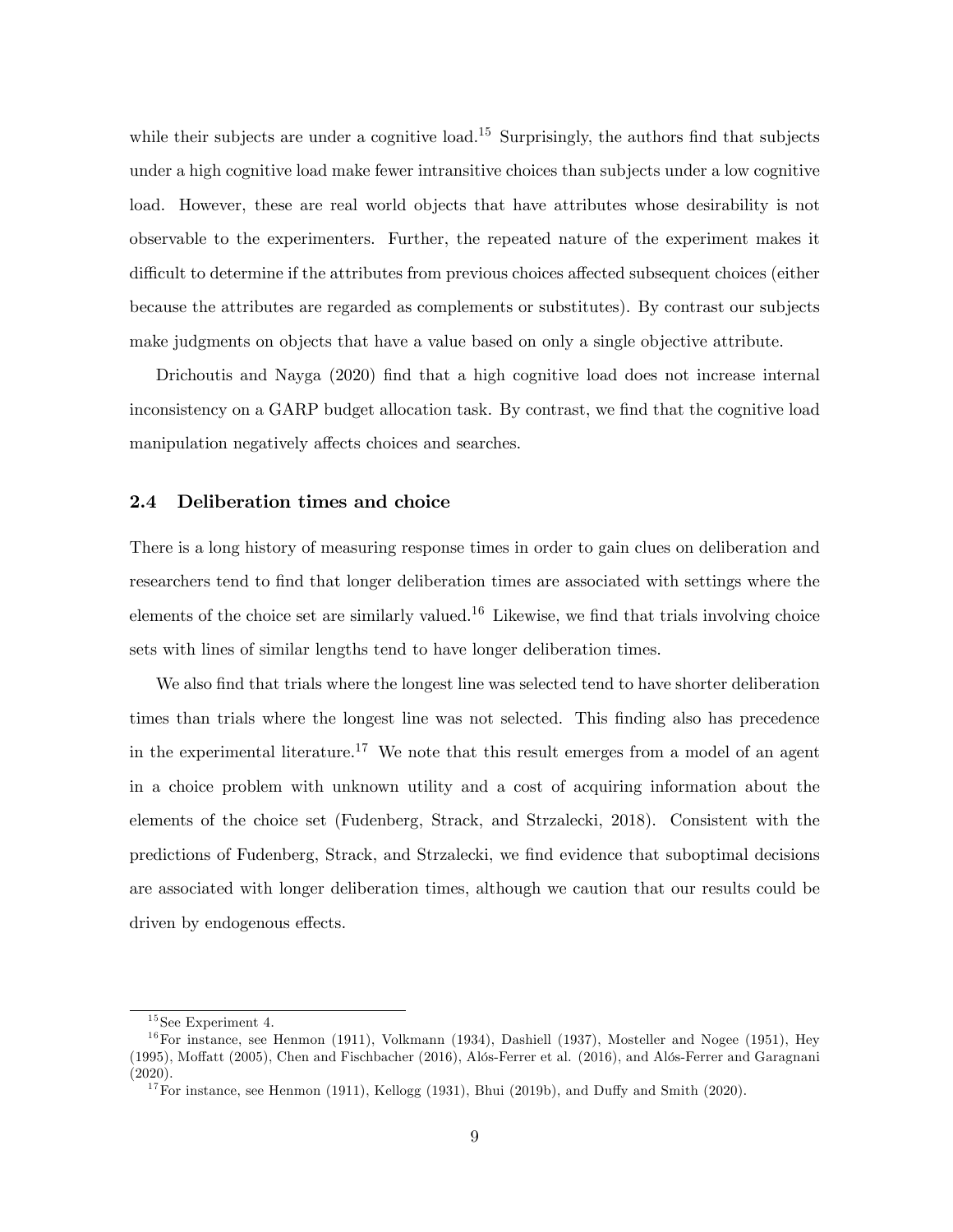#### 2.5 Induced valuation experiments with information processing limitations

Our experiment presents subjects with a decision problem with an objectively optimal solution. However because of their limitations, subjects are not able to attain the optimal solution with certainty.<sup>18</sup> This feature also appears in Gabaix et al. (2006) and Sanjurjo (2015, 2017). There subjects are given a multi-attribute choice problem where each attribute value is represented by a number. Since subjects cannot fully process the available information, despite that there is an objectively optimal solution, the optimal solution is not attained with certainty. Also similar to our setting, subjects must click on the information in order to make it appear. In this way, similar to this multi-attribute literature, we can observe the process of search.<sup>19</sup>

### 3 Experimental design

#### 3.1 Overview

The experiment was programmed on E-Prime 2.0 software (Psychology Software Tools, Pittsburgh, PA). The sessions were performed on standard 23 inch (58:42 cm) Dell Optiplex 9030 AIO monitors. E-Prime imposed a resolution of 1024 pixels by 768 pixels. A total of 92 subjects participated in the experiment.

#### 3.2 Line selection task

In each round, subjects were presented a choice set of lines that ranged in number between 2 and 6. Each of these choice set sizes occurred with probability  $\frac{1}{5}$  and were drawn with replacement. Subjects were able to only view one line at a time. The lines were labeled in alphabetic order at the bottom of the screen. Letters A and B always represented the first two options, and consecutive letters were added as needed. Subjects could view a particular line by clicking on the letter label that corresponds to that line. To view another line, subjects click on its corresponding label. This makes the new line appear and the old line disappear.

 $1<sup>8</sup>$  Also see Caplin, Dean, and Martin (2011) and Geng (2016) for induced valuation experiments where subjects select among options that pay amounts implied by arithmetic operations and subjects do not always select optimally.

 $19$ Also see Payne, Braunstein, and Carroll (1978) and Payne, Bettman, and Johnson (1993).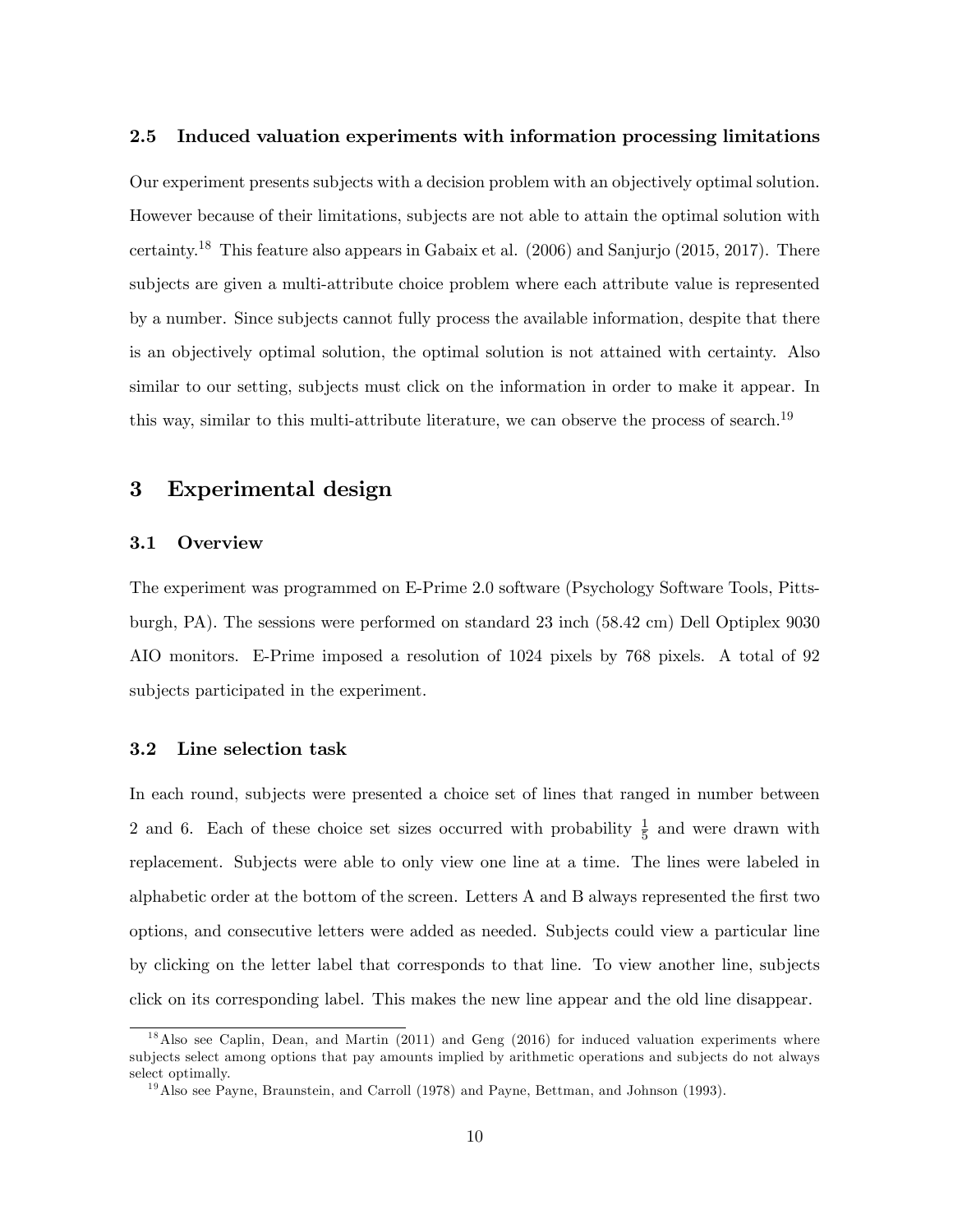Each line appeared within a rectangular region of 400 pixels in the horizontal direction and 150 pixels in the vertical direction. The boundaries of these regions were not visible to the subjects. The lines were randomly offset vertically and horizontally within these regions such that there was a minimum cushion between the line and the edge of the region. This cushion was 20 pixels in the horizontal direction and 10 pixels in the vertical direction. The o§setting was Öxed for each line throughout each trial. The regions were non-overlapping and arranged in 2 columns and 3 rows, with the regions for  $A$  and  $B$  in the top row, the regions for C and D in the middle row, and the regions for E and F in the bottom row.

The length of the lines in any trial were determined by subtracting various amounts from the *longest line*. There were 10 possible longest line lengths, ranging in 16 pixel (0.80 cm) increments, from 160 pixels (8:0 cm) to 304 pixels (15:1 cm). The lines each had a height of 0:38 cm.

There were three line length treatments. In the  $di\hat{f}f\hat{c}u$  treatment, one line was exactly one pixel shorter than the longest, and the other differences were drawn from a uniform on  $\{-1, ..., -11\}$ . In the *medium* treatment, one line was exactly 12 pixels shorter than the longest and the other differences were drawn from a uniform on  $\{-12, ..., -39\}$ . In the easy treatment, one line was exactly 40 pixels shorter than the longest, and the other differences were drawn from a uniform on  $\{-40, ..., -100\}$ . The difficult, medium, and easy treatments each occurred with probability  $\frac{1}{3}$ , in random, interspersed order, and drawn with replacement. The subjects were not informed of the existence of these treatments. Because the lines in the choice set are generated by subtracting amounts from the longest line, the longest line offers a partial characterization of the distribution of lengths in the choice set.

Below each letter label was a box indicating that the subject currently selected that line. Subjects could change this selection during the allotted time.

The line selection task lasted 15 seconds. The subjects could view the time remaining, rounded to the nearest second. The choice within each trial was the line that was selected when the 15 seconds expired. If subjects did not select a line before time expired, it was assumed that the selected line had a length of 0. Regardless of their actions in the stage, subjects would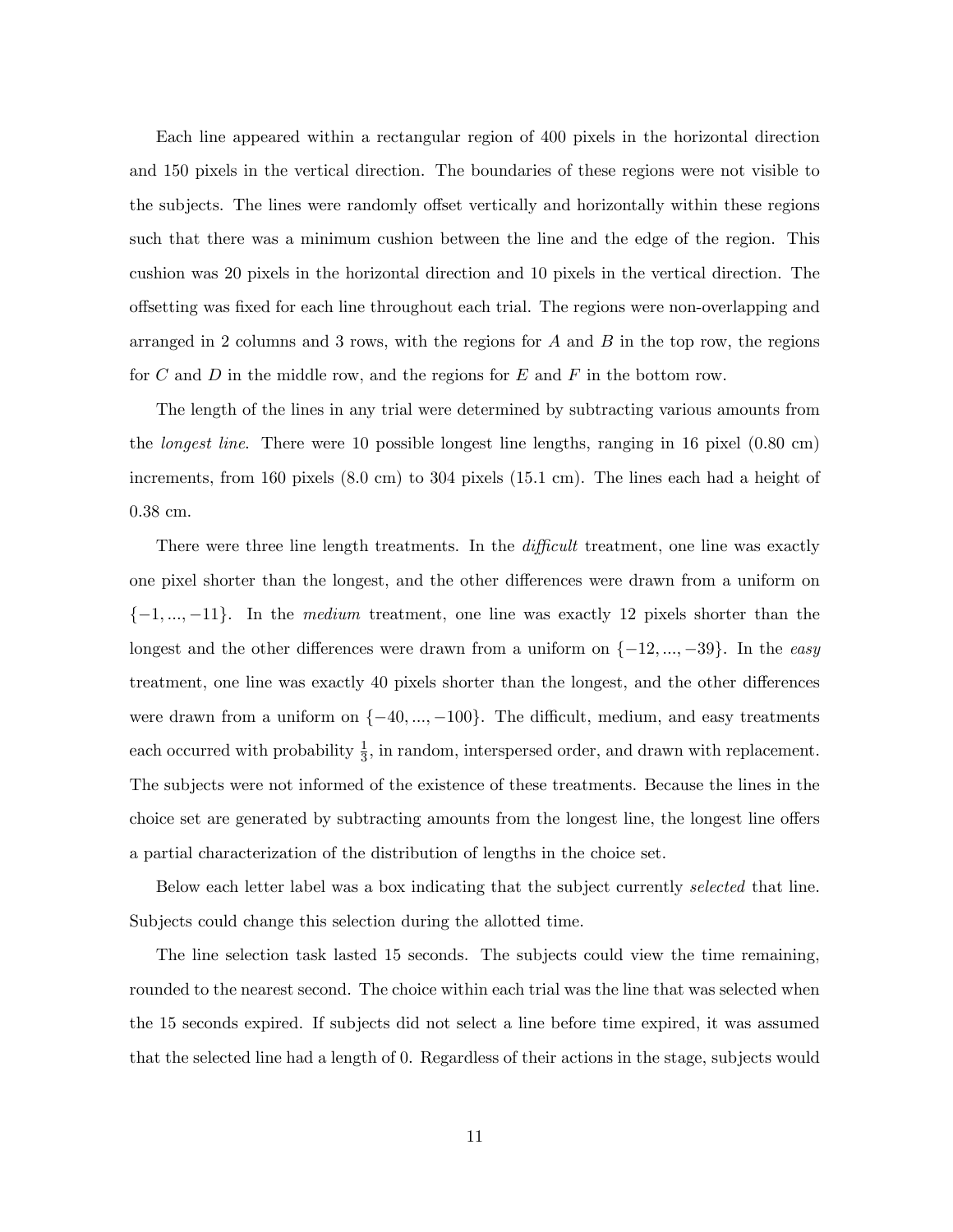

Figure 1: Screenshot from a trial with 5 lines in the choice set, where line  $C$  is being viewed, line  $B$  is currently selected as the longest, and there are 4 seconds remaining.

only advance to the following screen when the 15 seconds had expired. Therefore, 15 seconds was both the minimum and maximum time in this stage. Subjects were not permitted to use measurement aids and were required to base their choice exclusively on their perception. See Figure 1 for a screenshot<sup>20</sup> and Figure 2 for a characterization of the regions, which were not visible to the subjects.

#### 3.3 Cognitive load treatments

There were 50 trials where subjects were given a 6-digit number to remember, which we refer to as *high load*. There were 50 trials where subjects were given a 1-digit number to remember, which we refer to as *low load*. The cognitive load treatments were interspersed randomly and drawn without replacement. Each of the 10 longest line lengths were presented 5 times in the high load treatment and 5 times in the low load treatment, randomly interspersed and drawn without replacement.

<sup>&</sup>lt;sup>20</sup>See https://osf.io/srpzh/ for the full set of screenshots.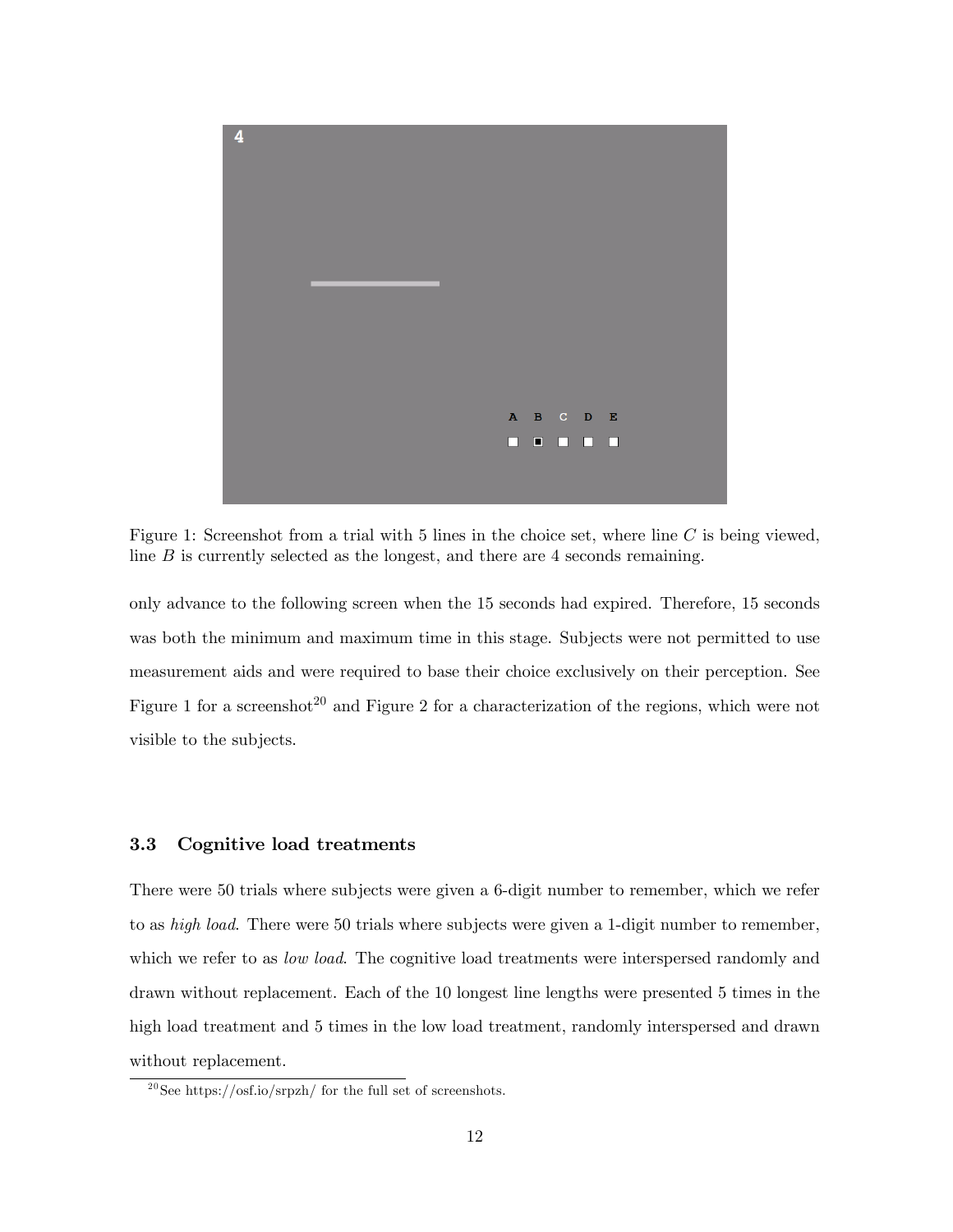

Figure 2: A characterization of the regions, invisible to the subjects, which contain the corresponding lines.

#### 3.4 Timeline of the trials

At the start of each trial, subjects were presented with a number to be memorized. Subjects were given 5 seconds to commit the number to memory<sup>21</sup> and would only proceed to the following stage when the 5 seconds had expired. Subjects then proceeded to the line selection task, which lasted 15 seconds. Finally, subjects were presented with the screen that elicited the memorization number. There was neither a maximum nor minimum time for this stage.

#### 3.5 Unincentivized practice

Prior to the incentivized portion of the experiment, subjects had unincentivized practice remembering both a 1-digit and a 6-digit number. In contrast to the incentivized portion of the experiment, here subjects were told if their responses were correct. If a response did not contain the correct number of digits then subjects were directed to repeat the practice memorization task.

 $21$ <sup>21</sup>The subjects could not view the time remaining in this stage, as these numbers could interact with the memorization number.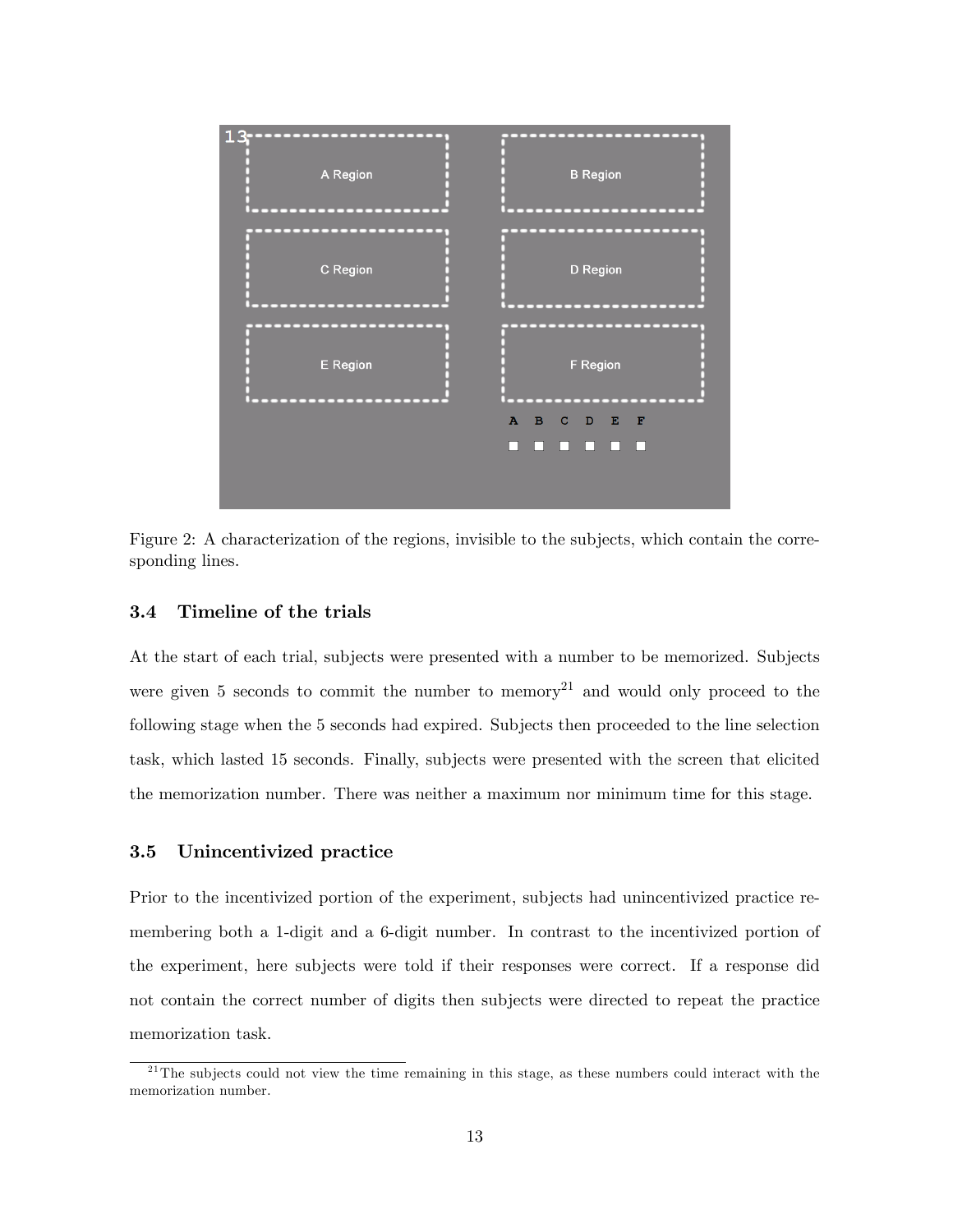Additionally, subjects had an unincentivized practice on the line selection task. Subjects were given this practice with a choice set of 5 lines in the medium difficulty treatment. If the subjects did not view any lines, did not select a line that they viewed, or did not select any lines, the subjects were informed of this and were directed to repeat the practice line selection task.

#### 3.6 Payment details

Subjects completed 100 line selection tasks and 100 memorization tasks. Those who correctly completed all 100 memorization tasks were paid for 30 randomly determined line selections, those who correctly completed 99 were paid for 29, those who correctly completed 98 were paid for 28, and so on, until subjects who correctly completed 70 or fewer memorization tasks were not paid for any of the line selection tasks. The earnings for the line selection task were paid at a rate of \$1 per 240 pixels (or \$0:4167 per 100 pixels). In addition to these payments, subjects were also paid a \$5 show-up fee. Subjects were paid in cash and amounts were rounded up to the nearest \$0:25. Subjects earned a mean of \$26:00.

#### 3.7 Discussion of the design

Considerable attention has been devoted to the design of incentives where subjects make multiple (but similar) decisions. The majority of designs either pay for every decision or pay for a single randomly selected decision.<sup>22</sup> However, our experiment largely falls outside of this discussion because there is an auxiliary task (memorization) and a primary task (line selection). Both of these tasks need to be incentivized but the design requires additional consideration.

The goals of our incentive scheme are as follows: strongly incentivize the memorization task, keep incentives for memorization in each trial independent from incentives for the line selection task in that particular trial, and have equal material incentives in the line selection task for high and low load trials. To strive for these goals, we do not provide feedback on the memorization tasks and we pay a number of randomly selected line selection outcomes that is

 $22$  For example, see Cox, Sadiraj, and Schmidt (2015) and Charness, Gneezy, and Halladay (2016).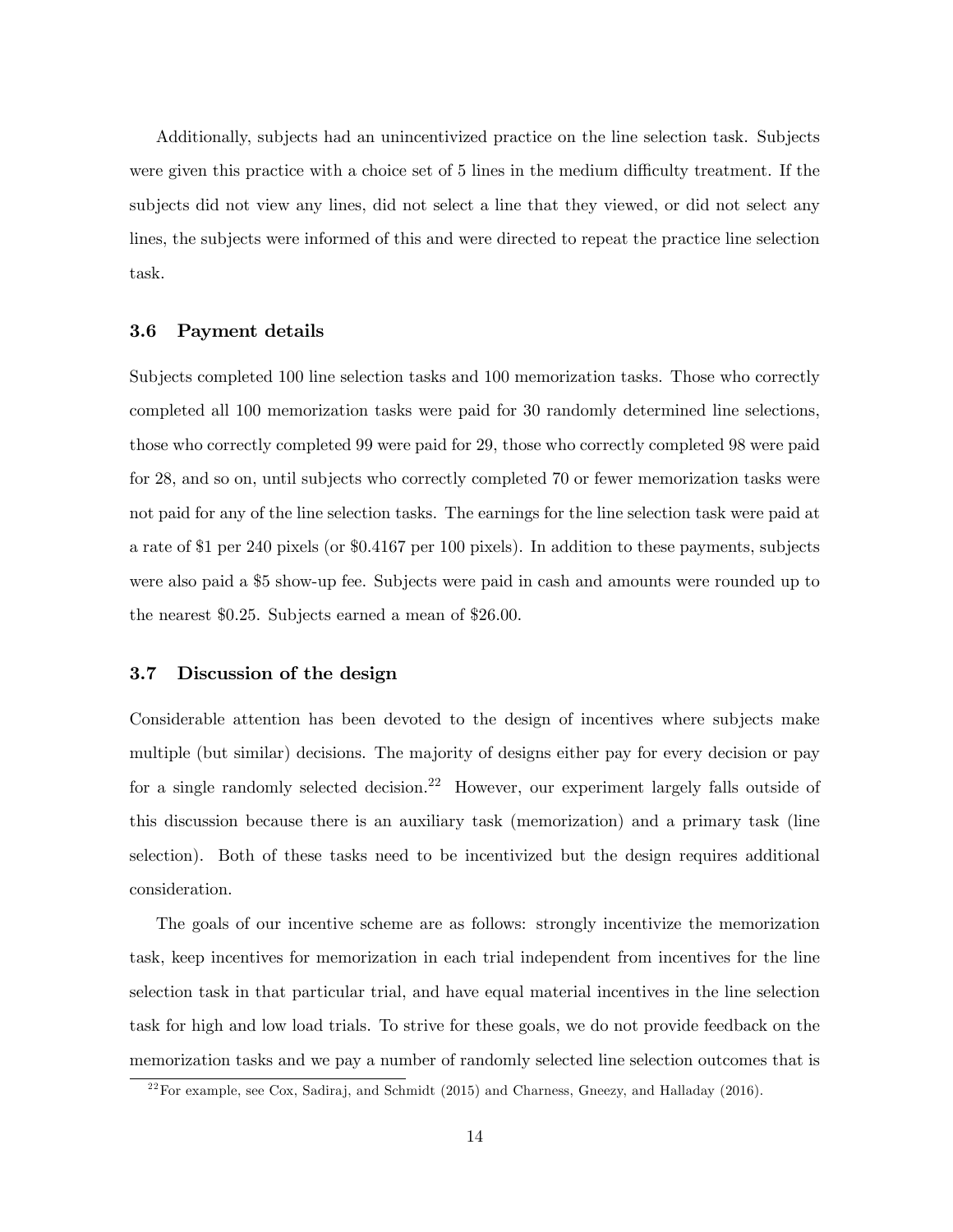decreasing in the number of incorrect memorization tasks. Only 5 subjects, out of 92, failed to correctly perform at least 70 memorization tasks, suggesting that the incentive scheme was sufficiently calibrated. In addition, as feedback was not given on the memorization task, it is not clear whether subjects realized that they were near or below 70 correct. Finally, while incorrectly answering a specific memorization task decreases overall incentives, this affects both high and low load trials equally and we are primarily interested in the difference between these treatments.

Subjects were given inflexible time constraints. These fixed times were implemented so that subjects were not able to strategically allocate their time in the experiment. For instance, our design prevents subjects in the high cognitive load treatment from spending less time in the line judgment task so that they could proceed quickly to the memorization task.

The boundaries of the regions that contained the lines were not visible to the subjects. Our concern was that any such aid would differentially benefit the judgment of the lengths of extreme (very short or very long) lines. Lines always appeared in the identical location within a trial.

Although the letter labels and their spatial orientations might suggest a natural order in which to view the lines, subjects could view the lines in any order. For example, it was permitted to click back-and-forth between lines and it was permitted to view a particular line on multiple occasions before all the lines were viewed. In summary, there were no restrictions on the nature of the line search beyond the time constraint and the constraint that only one line could be viewed at a time.

#### 4 Results

#### 4.1 Cognitive load

A larger fraction of memorization tasks were correctly completed in the low cognitive load treatment (97:6%, 4490 of 4600) than the high cognitive load treatment (85:8%, 3947 of 4600)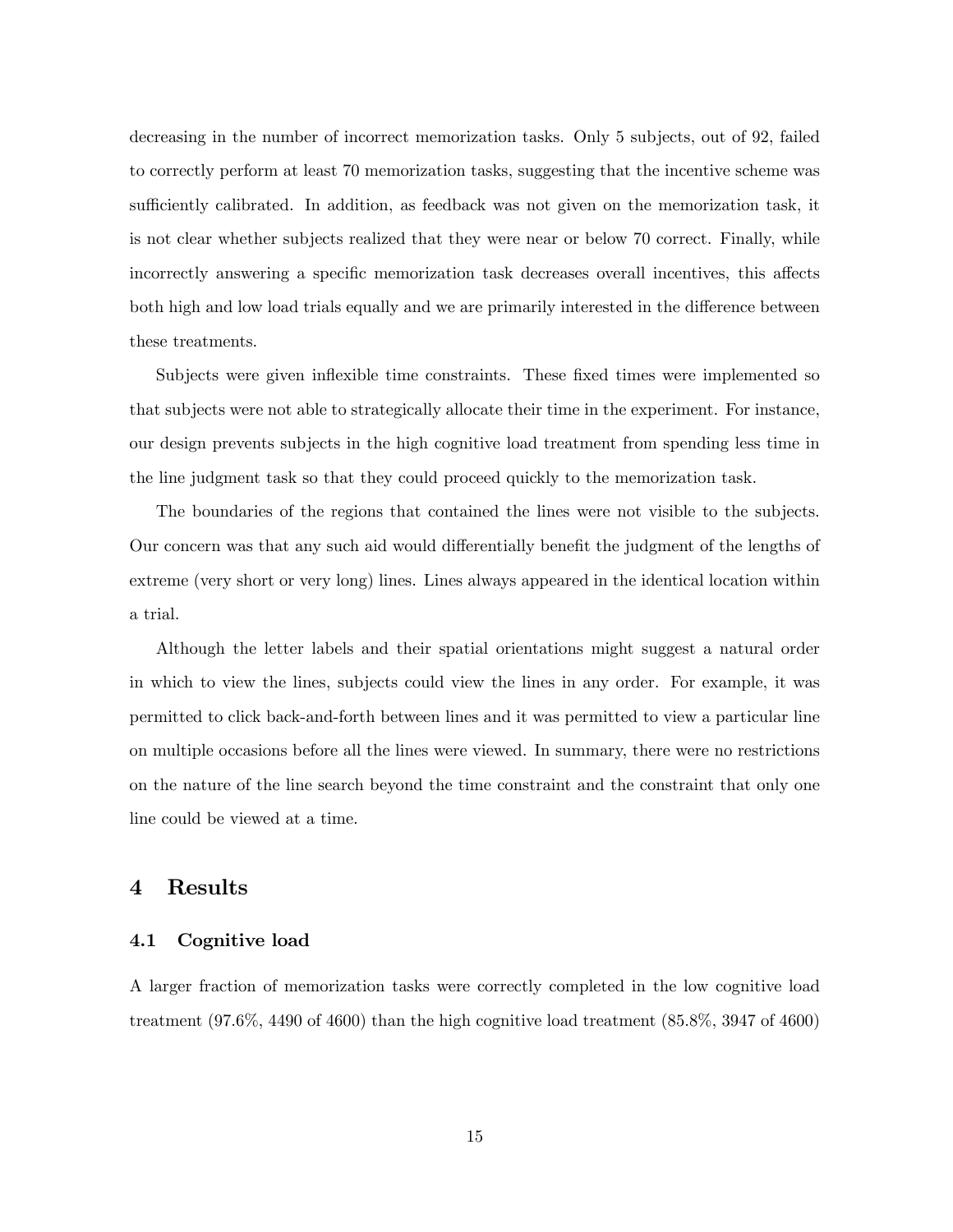according to a two-sample Wilcoxon rank-sum test<sup>23</sup>,  $Z = 20.53, p < 0.001$ . See Table A1 for a characterization of the distribution of correct memorization tasks by cognitive load treatments.<sup>24</sup>

Further, 77 of the 92 subjects successfully completed more than 85% of their memorization tasks correctly. This suggests to us that the incentives were sufficient to elicit cognitive effort on these tasks.

Recall that subjects were given 15 seconds to make a decision and were not allowed to click to proceed before this time. It appears that in many trials, subjects stopped viewing lines and making line selections before the 15 seconds had elapsed. This suggests to us that the subjects had concluded their effort for the trial, and would have clicked to proceed, if such were possible. We therefore refer to the time between the start of the trial and the last click in that trial as the Implicit response time.

We find that implicit response times are smaller in the high cognitive load treatment (mean = 9.586s,  $SD = 3.463$ ) than in the low cognitive load treatment (mean = 10.081s,  $SD = 3.439$ ) according to a two-sample Wilcoxon rank-sum test<sup>25</sup>  $Z = 6.73$ ,  $p < 0.001$ . It is possible to interpret this result as evidence that our cognitive load manipulation affected the decision-making process of subjects (Achtziger, Alós-Ferrer, and Ritschel, 2020).

#### 4.2 Quality of choices

Here we explore the optimality of choices. We define the *Selected longest* variable to be a 1 if the choice was the longest available line, and a 0 otherwise. We conduct regressions with the Selected longest variable as dependent variable. Since the dependent variable is binary, we employ a logistic specification. We include the High load variable, which obtains a 1 in the high load treatment, and a 0 otherwise. Further, since the Selected longest variable appears

<sup>&</sup>lt;sup>23</sup>The difference is also significant according to a one-sample Wilcoxon signed-rank test  $S = 95296.5, p <$ 0:001.

<sup>&</sup>lt;sup>24</sup>We report the cognitive load summary statistics of two other repeated and incentivized experiments. Duffy and Smith (2014) found that 592 of 600 (98:67%) 2-digit numbers were correctly remembered and 676 of 840 (80.48%) 7-digit numbers were correctly remembered. Further, Duffy, Naddeo, Owens, and Smith (2021) found that 6362 of 6500 (98:87%) 1-digit numbers were correctly remembered and 5718 of 6500 (87:96%) 6-digit numbers were correctly remembered.

 $^{25}$ The number of observations of this test is identical to that in the preceding test.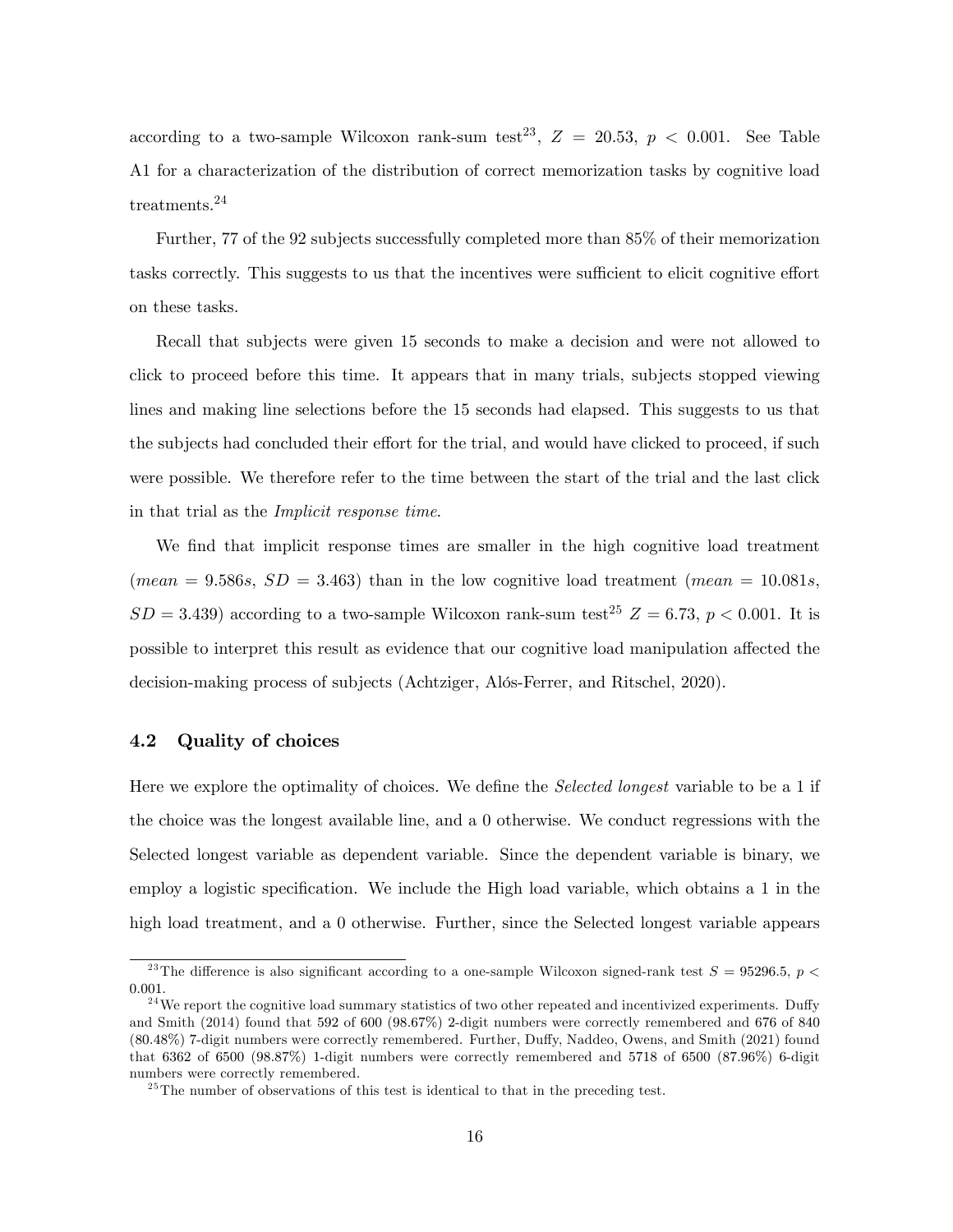to be affected by the difficulty treatments, the number of lines treatments, the longest line treatments, and the letter that contained the longest line, we include these as independent variables.<sup>26</sup> For the difficulty treatments, we include dummy variables indicating whether the treatment was Easy or whether the treatment was Difficult. To account for the letter label of the longest line, we offer specifications where we estimate a unique dummy variable for each of the 20 combinations of letter-number of lines as in Table A5. However, in the analysis immediately below we do not explore the effect of the letter label on the quality of the choice.<sup>27</sup> Due to the repeated nature of the observations, we also offer fixed-effects specifications where we estimate a dummy variable for each subject. We summarize these regressions in Table 1.

| Table 1. Deglette regressions of the Scheeted fongele nue variable |                  |              |              |              |  |  |
|--------------------------------------------------------------------|------------------|--------------|--------------|--------------|--|--|
|                                                                    | $\left(1\right)$ | (2)          | (3)          | (4)          |  |  |
| High load                                                          | $-0.0270**$      | $-0.0299**$  | $-0.0268**$  | $-0.0291**$  |  |  |
|                                                                    | (0.0093)         | (0.0101)     | (0.0092)     | (0.0100)     |  |  |
| Longest line normalized                                            | $-0.0006***$     | $-0.0006***$ | $-0.0006***$ | $-0.0006***$ |  |  |
|                                                                    | (0.0001)         | (0.0001)     | (0.0001)     | (0.0001)     |  |  |
| Number of lines normalized                                         | $-0.054***$      |              | $-0.054***$  |              |  |  |
|                                                                    | (0.003)          |              | (0.003)      |              |  |  |
| Easy treatment dummy                                               | $0.355***$       | $0.389***$   | $0.367***$   | $0.407***$   |  |  |
|                                                                    | (0.014)          | (0.016)      | (0.014)      | (0.016)      |  |  |
| Difficult treatment dummy                                          | $-0.285***$      | $-0.311***$  | $-0.286***$  | $-0.314***$  |  |  |
|                                                                    | (0.011)          | (0.012)      | (0.011)      | (0.012)      |  |  |
| Trial                                                              | 0.00007          | 0.00005      | 0.00005      | 0.00002      |  |  |
|                                                                    | (0.00016)        | (0.00017)    | (0.00016)    | (0.00017)    |  |  |
| Letter dummies                                                     | No               | Yes          | No           | Yes          |  |  |
| Fixed effects                                                      | No               | No           | Yes          | Yes          |  |  |
| AIC                                                                | 8339.6           | 8182.4       | 8173.6       | 8016.6       |  |  |

Table 1: Logistic regressions of the Selected longest line variable

We provide the marginal effects evaluated at the sample means and the standard errors in parentheses. We do not provide the estimates of the intercepts, the Letter dummies, or the subject-specific dummies in the fixed effects regressions. AIC refers to the Akaike information criterion (Akaike, 1974). Each regression has 9200 observations. \*\*\* denotes  $p < 0.001$ , \*\* denotes  $p < 0.01$ , \* denotes  $p < 0.05$ , and  $\dagger$  denotes  $p < 0.1$ .

In every specification, we see that the high load coefficient is negative. This implies that choices are worse in the high cognitive load treatment. We also Önd that the accuracy of the

 $2^6$ See Tables A2-A5.

 $27$  We postpone our discussion of this issue until subsections 4.7 and 4.8.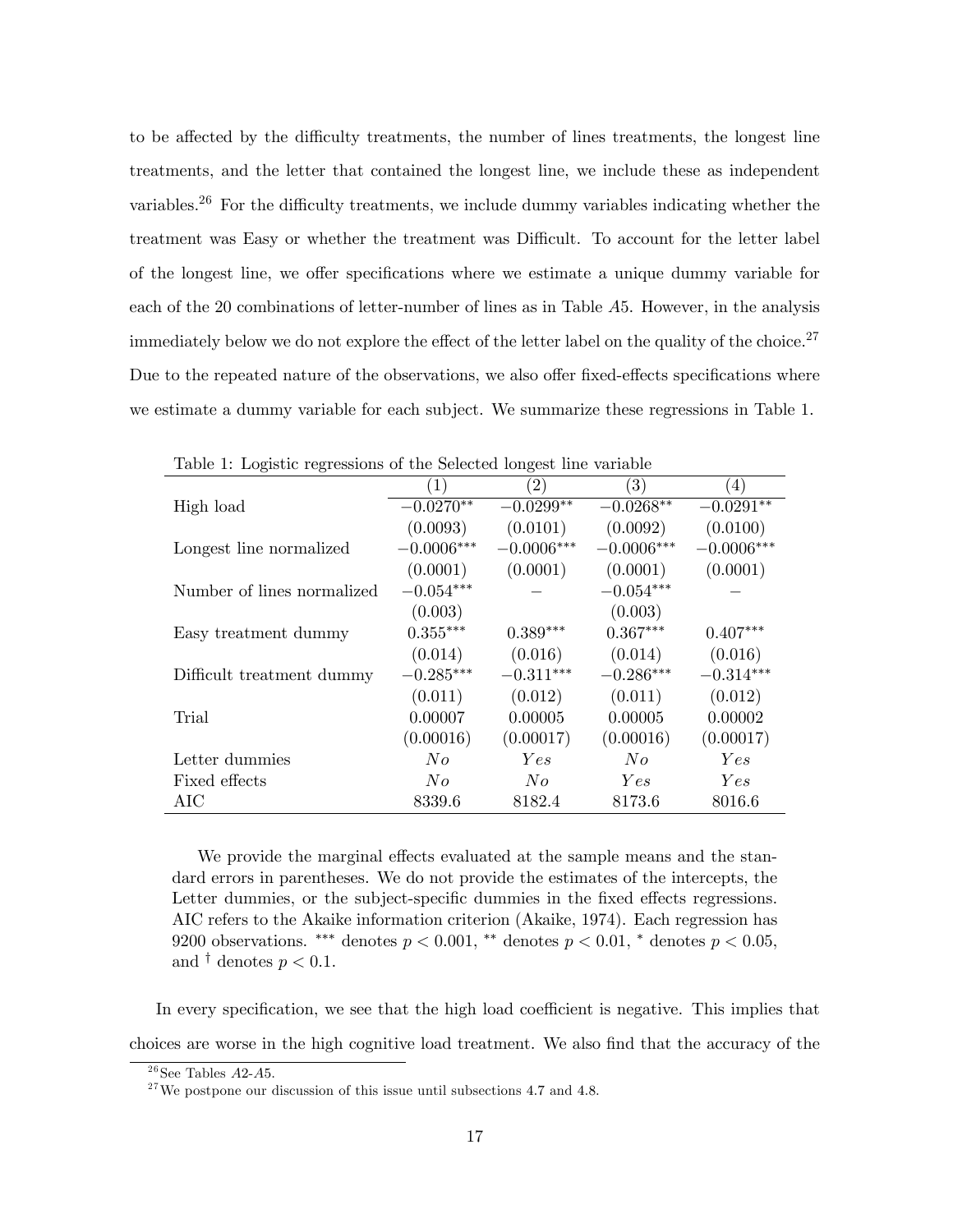choice decreases when there is a larger number of lines (choice overload effects) and decreases in the difficulty of the decision. Additionally, we see that the accuracy decreases in the length of the longest line. This result could be interpreted as suggesting that subjects are worse at judging longer lines than shorter lines. This explanation is consistent with Weber's law. On the other hand, it is possible that the subjects expended less effort on trials with longer lines because the subjects knew that they would earn more on these trials than on trials with shorter lines. These effort-wealth effects could also explain the negative coefficient estimates for the Longest line variable.

In the appendix, we also report additional analyses that investigate the optimality of choice.<sup>28</sup> Our results are not changed.<sup>29</sup> Together these results imply that the availability of cognitive resources affects the quality of the choice.  $30,31$ 

#### 4.3 Quality of searches

The analysis above suggests that the high cognitive load treatment implied worse choices. Here we explore the effect of the cognitive load on the quality of the searches. We examine the quality of the searches by employing the Implicit response time variable. A larger Implicit response time would seem to be associated with more effort in identifying the optimal line. Table 2 summarizes the analysis, which is analogous to that summarized in Table 1, with the

<sup>&</sup>lt;sup>28</sup>We restrict the analysis to trials in which the cognitive load task was performed correctly (Table  $A6$ ) and to trials in which at least one line was viewed and one line was selected (Table A7). Additionally, we conduct the analogous tobit regressions with the Longest line minus the selected line as dependent variable (Table A8). We also include interactions of the difficulty variables with the Longest line variable and with the Number of lines variable (Table A9). Finally, we conduct specifications with random-effects rather than fixed-effects (Table A10).

 $^{29}$  Although we note a negative and significant coefficient estimate for Trial in Table A8.

 $30$ The reader might wonder about the relationship between success on the memorization task and optimality in the line selection task. We note a positive relationship between the total number of correct memorization tasks completed by a subject and the total number of instances that the longest line was selected by that subject, according to a Spearman correlation  $(r(92) = 0.266, p = 0.01)$ . This suggests a role for individual differences, possibly cognitive ability, attention, motivation, or some other attribute.

 $3<sup>1</sup>A$  related question is whether subjects were aware that they would not correctly recall the memorization number and this affected their behavior in the line selection task. We designed the incentives to avoid this possibility. In order to avoid trial-specific wealth effects there is no relationship between correctly performing the memorization task in that period with payment for the line selection task in that period. It is still possible that subjects did not understand this matter. This concern prompted us to include Table A7, which only includes observations where the memorization task was correct. The results from Table 1 are not changed. We further explore this issue in Table  $A11$ . The results of Table  $A11$  suggest that the effect of the high load treatment in Table 1 is possibly slightly underestimated but possibly slightly overestimated in Table 2 below.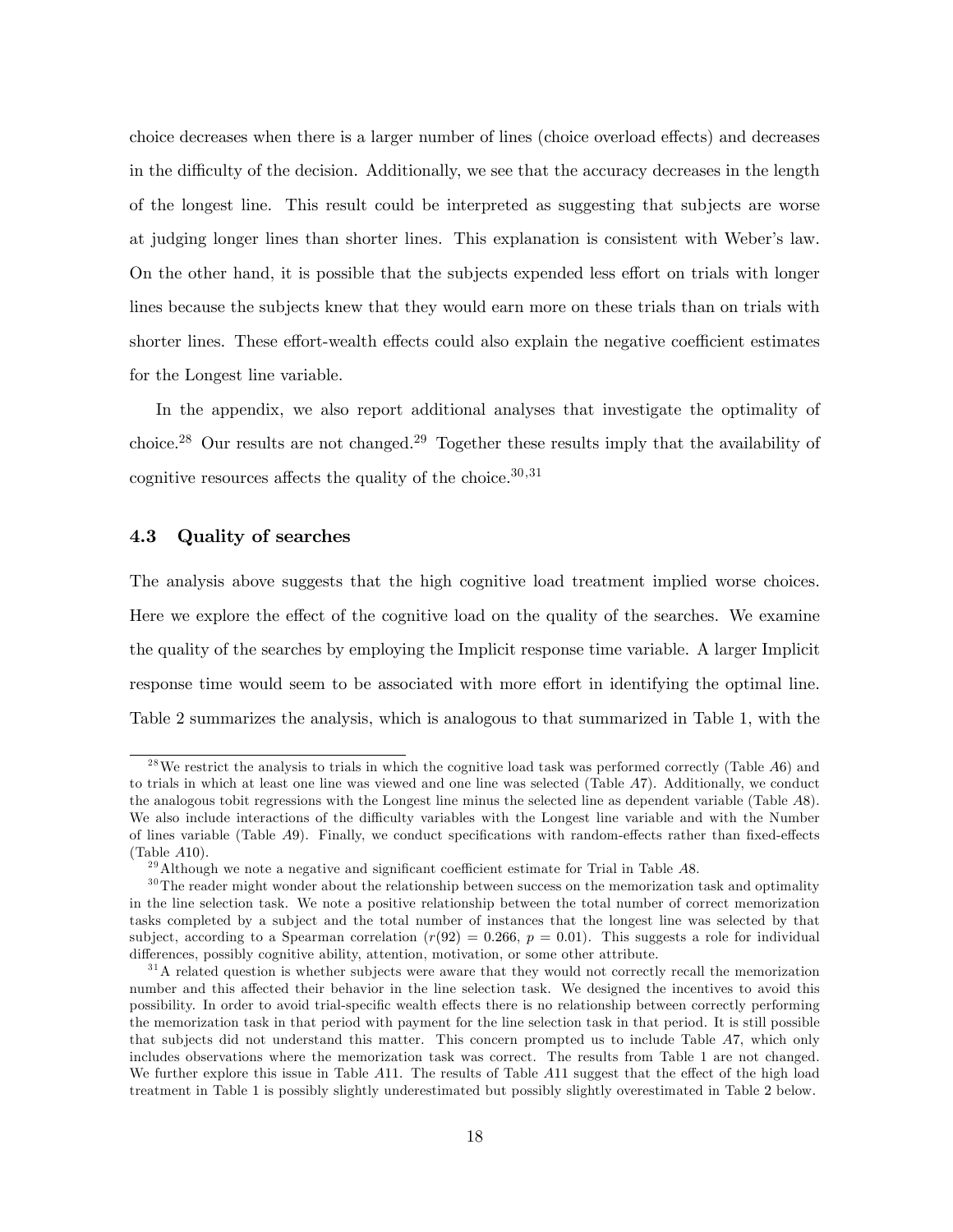exception that the dependent variable is Implicit response time and the regression is linear, not logistic.

|                            | (1)           | $^{\prime}2)$ | $\left( 3\right)$ | $\left(4\right)$ |
|----------------------------|---------------|---------------|-------------------|------------------|
| High load                  | $-0.406***$   | $-0.410***$   | $-0.408***$       | $-0.413***$      |
|                            | (0.0580)      | (0.0579)      | (0.0510)          | (0.0509)         |
| Longest line normalized    | $0.00239***$  | $0.00234***$  | $0.00239***$      | $0.00235***$     |
|                            | (0.00063)     | (0.00063)     | (0.00056)         | (0.00055)        |
| Number of lines normalized | $1.088***$    |               | $1.100***$        |                  |
|                            | (0.021)       |               | (0.018)           |                  |
| Easy treatment dummy       | $-2.118***$   | $-2.129***$   | $-2.119***$       | $-2.130***$      |
|                            | (0.0712)      | (0.0711)      | (0.0629)          | (0.0628)         |
| Difficult treatment dummy  | $1.042***$    | $1.030***$    | $0.969***$        | $0.958***$       |
|                            | (0.0711)      | (0.0710)      | (0.0629)          | (0.0628)         |
| Trial                      | $-0.00764***$ | $-0.00750***$ | $-0.00764***$     | $-0.00751***$    |
|                            | (0.00100)     | (0.00100)     | (0.00101)         | (0.00088)        |
| Letter dummies             | No            | Yes           | No                | Yes              |
| Fixed effects              | No            | No            | <i>Yes</i>        | Yes              |
| AIC                        | 44974.8       | 44935.9       | 42597.4           | 42565.5          |

Table 2: Regressions of the Implicit response time variable

We provide the coefficient estimates and the standard errors in parentheses. We do not provide the estimates of the intercepts, the Letter dummies, or the subject-specific dummies in the fixed effects regressions. AIC refers to the Akaike information criterion (Akaike, 1974). Each regression has 9200 observations. denotes  $p < 0.001$ .

We find that trials in the high cognitive load treatment have a shorter Implicit response time. This suggests that the cognitive load manipulation is negatively affecting the quality of the searches.<sup>32</sup> We also observe that Implicit response time is increasing in the difficulty of the choice problem. In other words, whereas the penalty for an incorrect line selection is smaller in the difficult treatment, the time devoted to deliberation is increasing in the difficulty of the treatment. These results are consistent with previous experimental findings.<sup>33</sup>

 $3<sup>32</sup>$ We conduct a similar analysis of the quality of searches by using the number of total line view clicks during the stage as dependent variable (Table A12). These View clicks results are similar to those summarized in Table 2 with the exceptions below. We find that View clicks are decreasing in the length of the longest line but Implicit response times are increasing in the length of the longest line. Additionally, we find that View clicks are increasing across trials but Implicit response times are decreasing across trials.

 $33$ See Henmon (1911), Kellogg (1931), Bhui (2019b), and Duffy and Smith (2020).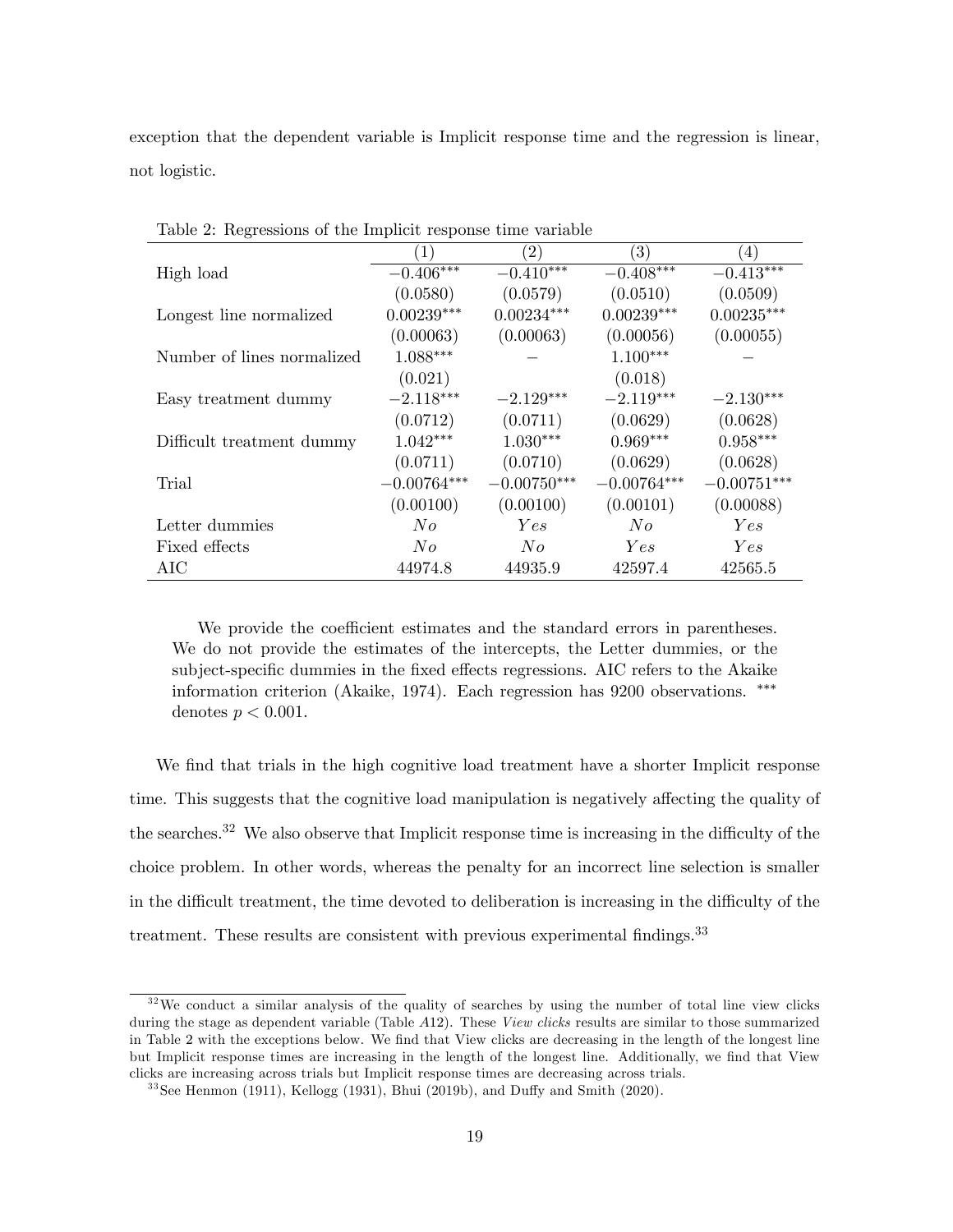Further, Implicit response time is increasing in the length of the longest line. According to this measure, more effort–not less–is associated with longer lines. It is possible that subjects are responding to the material incentives, as longer line treatments are more valuable than shorter line treatments. However, it is also possible that this effect was driven by the psychology finding that absolute differences are more difficult to judge for longer than shorter lines (Weber's Law). We further note that the relationship involving the length of the longest line is different when the measure of effort is the number of line views (Table  $A12$ ). Regardless, we are not able to distinguish between the Weber's law explanation and effort-wealth effects explanation for the results in Table 1.

#### 4.4 Relationship between choice and search

We observe both that choices are worse in the high cognitive load treatment and that searches are worse in the high cognitive load treatment. A natural question is whether the worse searches are causing the worse choices. There is a literature that posits that suboptimal choice occurs because subjects do not consider every object in the choice set, but only a subset. Further this consideration set is not typically observable to the experimenter. However, due to our design, we are able to observe whether subjects viewed the longest line.

Among the 9109 trials where subjects viewed the longest line, there are 6354 observations where the longest line was not selected. However, among the 91 trials where subjects did not view the longest line there are 73 observations where the longest line was not selected.<sup>34</sup> Therefore in our data, 98:9% of the suboptimal choices occurred in trials where the subject viewed the longest line. This suggests that the bulk of our suboptimal choices can be explained due to imperfect perception rather than not considering the longest line.<sup>35</sup>

 $34$ How could the longest line be selected in a trial where the longest line was not viewed? One conjecture is that in these 18 trials, subjects mistakenly thought that the line was viewed and it was perceived to be the longest, when in fact, the line was not actually viewed in that trial. Regardless, we note that this is a very rare occurrence that appears in less than 0:2% of trials.

 $35\,\text{We conduct an analysis similar to that summarized in Table 1, but the dependent variable measures}$ whether the longest line was selected among the lines viewed in that trial (Table A13). The results are similar to those in Table 1.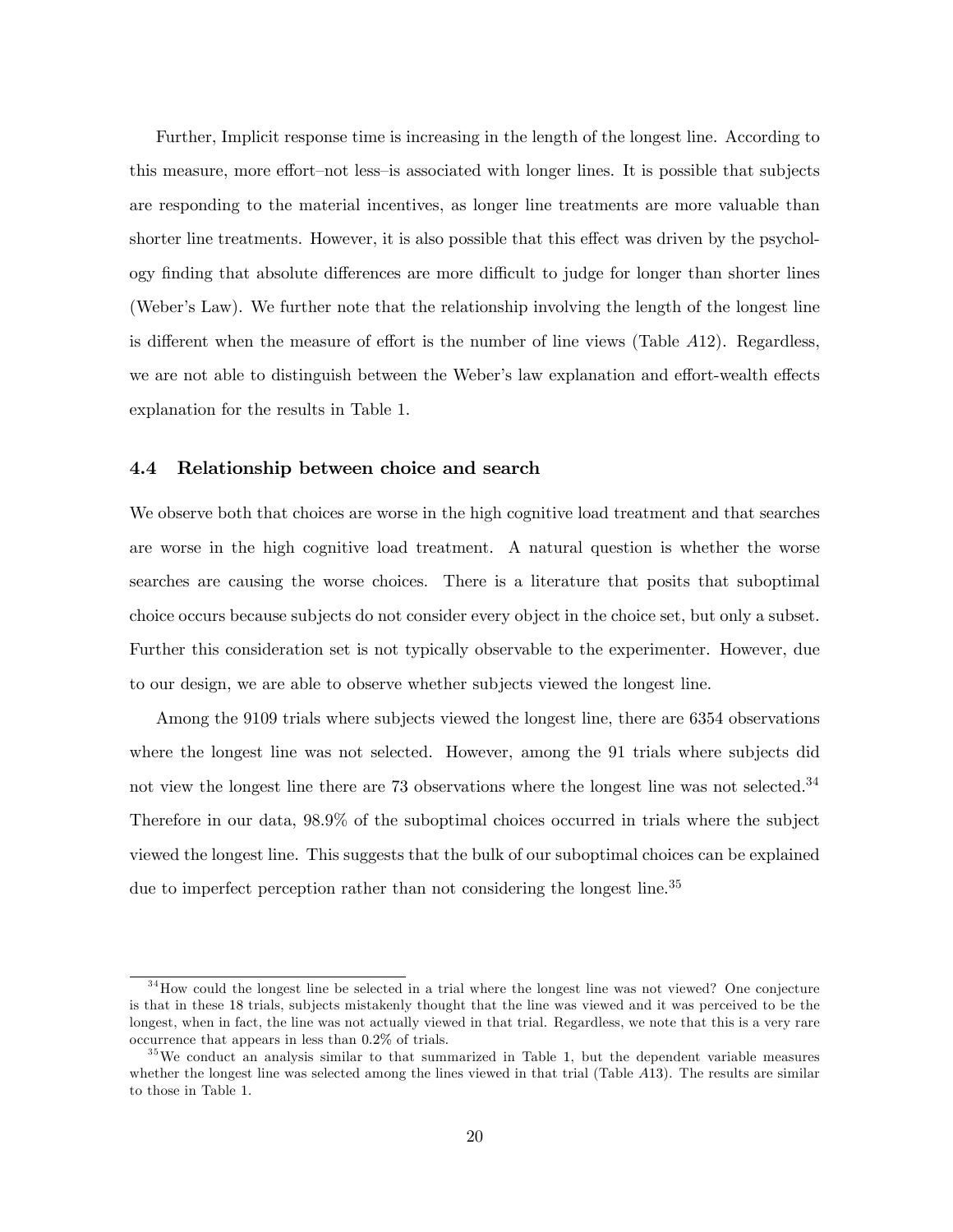#### 4.5 Relationship between quality of choice and implicit response times

Recall that, in a theoretical set-up similar to our experimental setting, Fudenberg, Strack, and Strzalecki (2018) Önd that suboptimal decisions will have longer deliberation times than optimal decisions. Here we test this prediction with our dataset.

Implicit response times of the trials in which the longest line was selected (*mean*  $= 9.094s$ ,  $SD = 3.352$ ) are smaller than those in trials in which the longest line was not selected (mean = 11.498s,  $SD = 3.102$ ), according to a two-sample Wilcoxon rank-sum test (Z = 31.22,  $p < 0.001$ ). This effect is robust when restricted to a cognitive load treatment.<sup>36</sup>

In order to more carefully investigate this matter, we conduct regressions with Implicit response time as the dependent variable. We employ specifications similar to those in Table 2, however we include Selected longest as an independent variable. In addition to estimating the standard fixed effects dummies, we estimate an Easy treatment dummy coefficient, a Difficult treatment dummy coefficient, a Number of lines coefficient estimate, and a Longest line coefficient estimate for every subject. Below, we refer to these as the Subject-specific choice set estimates. Additionally, we include specifications that estimate a High load dummy coefficient for every subject. We refer to these as the *Subject-specific cognitive load dummies*. We also include a specification where we estimate a Trial coefficient for every subject. We refer to this as Subject-specific Trial estimates. Because the cognitive load might affect the subject-specific choice set estimates, for every subject we estimate the choice set coefficients in both the high load treatment and the low load treatment. We refer to this as Subject-specific cognitive load-choice set interactions. We summarize this analysis in Table 3.

<sup>&</sup>lt;sup>36</sup> Implicit response times of high load trials in which the longest line was selected (mean = 8.851s,  $SD =$ 3.298) are smaller than those in trials in which the longest line was not selected (mean = 11.214s,  $SD = 3.259$ ). according to a two-sample Wilcoxon rank-sum test  $(Z = 21.82, p < 0.001)$ . Likewise, Implicit response times of low load trials in which the longest line was selected (mean =  $9.335s$ ,  $SD = 3.388$ ) are smaller than those in trials in which the longest line was not selected (mean  $= 11.789s$ ,  $SD = 2.906$ ), according to a two-sample Wilcoxon rank-sum test  $(Z = 22.43, p < 0.001)$ .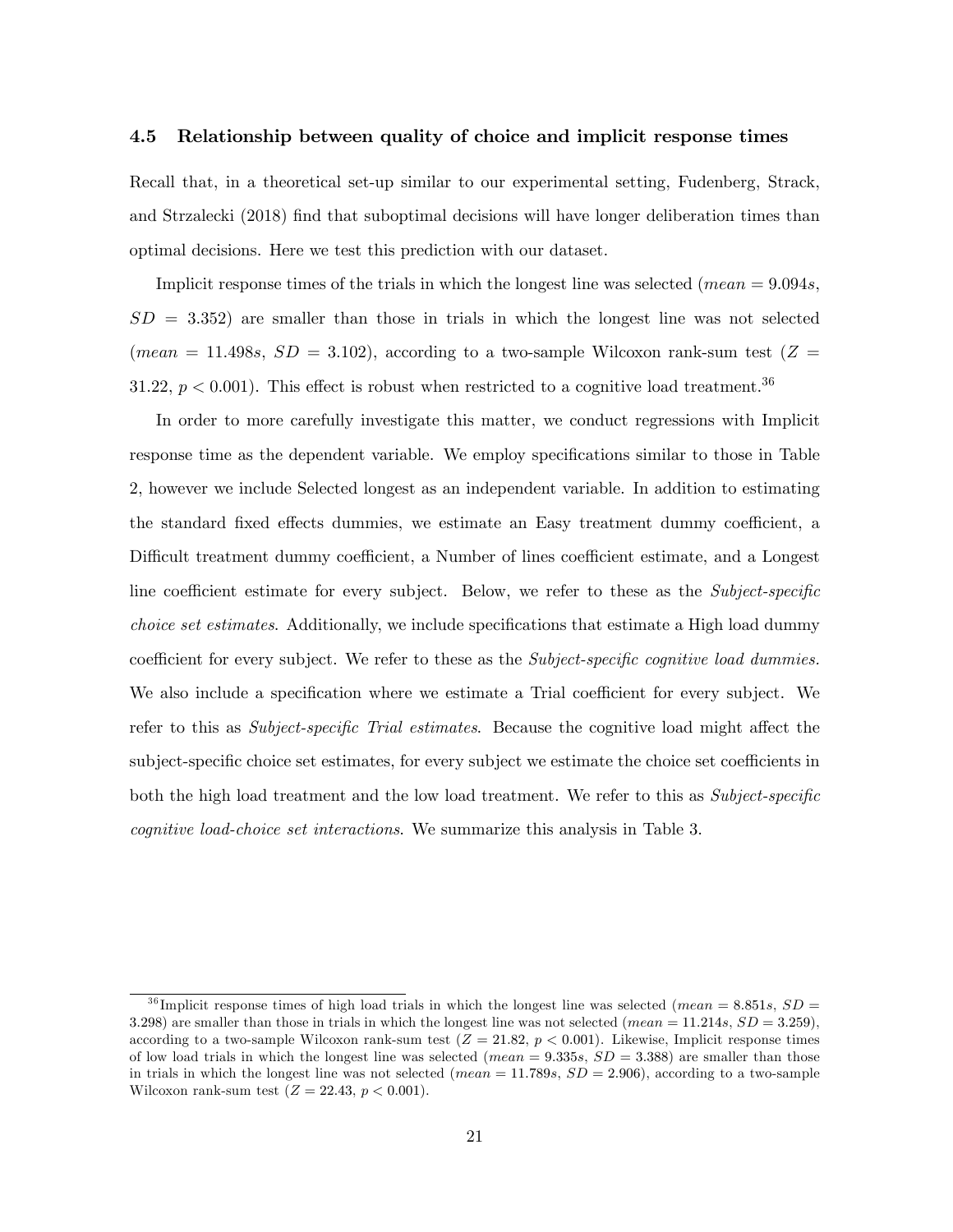| $\left( 2\right)$<br>$\left( 3\right)$<br>$\left(4\right)$<br>$\left(1\right)$<br>$-0.0079***$<br>$-0.0080***$<br>Trial<br>(0.0009)<br>(0.0009)<br>$-0.420***$<br>High load<br>(0.050)<br>$-0.682***$<br>$-0.684***$<br>$-0.664***$<br>$-0.648***$<br>Selected longest<br>(0.066)<br>(0.066)<br>(0.066)<br>(0.067)<br>Subject-specific<br>choice set estimates<br>Yes<br>Yes<br>Yes<br>Yes<br>$N_{O}$<br>Yes<br>Yes<br>Yes<br>cognitive load dummies<br>Trial estimates<br>No<br>No<br>Yes<br>Yes |                                        |         |         |         |     |
|---------------------------------------------------------------------------------------------------------------------------------------------------------------------------------------------------------------------------------------------------------------------------------------------------------------------------------------------------------------------------------------------------------------------------------------------------------------------------------------------------|----------------------------------------|---------|---------|---------|-----|
|                                                                                                                                                                                                                                                                                                                                                                                                                                                                                                   |                                        |         |         |         |     |
|                                                                                                                                                                                                                                                                                                                                                                                                                                                                                                   |                                        |         |         |         |     |
|                                                                                                                                                                                                                                                                                                                                                                                                                                                                                                   |                                        |         |         |         |     |
|                                                                                                                                                                                                                                                                                                                                                                                                                                                                                                   |                                        |         |         |         |     |
|                                                                                                                                                                                                                                                                                                                                                                                                                                                                                                   |                                        |         |         |         |     |
|                                                                                                                                                                                                                                                                                                                                                                                                                                                                                                   |                                        |         |         |         |     |
|                                                                                                                                                                                                                                                                                                                                                                                                                                                                                                   |                                        |         |         |         |     |
|                                                                                                                                                                                                                                                                                                                                                                                                                                                                                                   |                                        |         |         |         |     |
|                                                                                                                                                                                                                                                                                                                                                                                                                                                                                                   |                                        |         |         |         |     |
|                                                                                                                                                                                                                                                                                                                                                                                                                                                                                                   |                                        |         |         |         |     |
|                                                                                                                                                                                                                                                                                                                                                                                                                                                                                                   |                                        |         |         |         |     |
|                                                                                                                                                                                                                                                                                                                                                                                                                                                                                                   | cognitive load-choice set interactions | $N_{O}$ | $N_{O}$ | $N_{O}$ | Yes |
| $N_{O}$<br>$N_{O}$<br>Letter dummies<br>N o<br>$N_{O}$                                                                                                                                                                                                                                                                                                                                                                                                                                            |                                        |         |         |         |     |
| Fixed effects<br>Yes<br>Yes<br>Yes<br>Yes                                                                                                                                                                                                                                                                                                                                                                                                                                                         |                                        |         |         |         |     |
| AIC<br>42318.7<br>42108.1<br>42549.3<br>42572.4                                                                                                                                                                                                                                                                                                                                                                                                                                                   |                                        |         |         |         |     |

Table 3: Regressions of the Implicit response time variable

We provide the coefficient estimates and the standard errors in parentheses. We do not provide the estimates of the intercepts or the subject-specific estimates. AIC refers to the Akaike information criterion (Akaike, 1974). Each regression has 9200 observations. \*\*\* denotes  $p < 0.001$ .

In every specification, the Selected Longest variable is negative and significant. We interpret this as suggesting that, even when controlling for the fixed characteristics of the subjects, suboptimal choices tend to take longer than optimal choices.<sup>37</sup> We also note that this relationship is robust across our specifications that account for the cognitive load treatments.

Due to the possible endogeneity present in the analysis, we conduct Spearman correlations between the unstandardized residuals and the Selected longest variable. In specifications  $(1) - (4)$ , the p-values, respectively, are 0.029, 0.028, 0.035, and 0.040.<sup>38</sup> We conclude that, as predicted by Fudenberg, Strack, and Strzalecki, there is a negative relationship between implicit response times and the optimality of choices. However, we acknowledge that this is possibly driven by endogeneity.

 $37 \text{ In Table } A14$ , we offer a robustness check of Table 3. Our qualitative results are not changed.

<sup>&</sup>lt;sup>38</sup>When we restrict the analysis to the 9001 observations with a line view and a line selection, the p-values, respectively, are 0:066, 0:070, 0:078, and 0:086.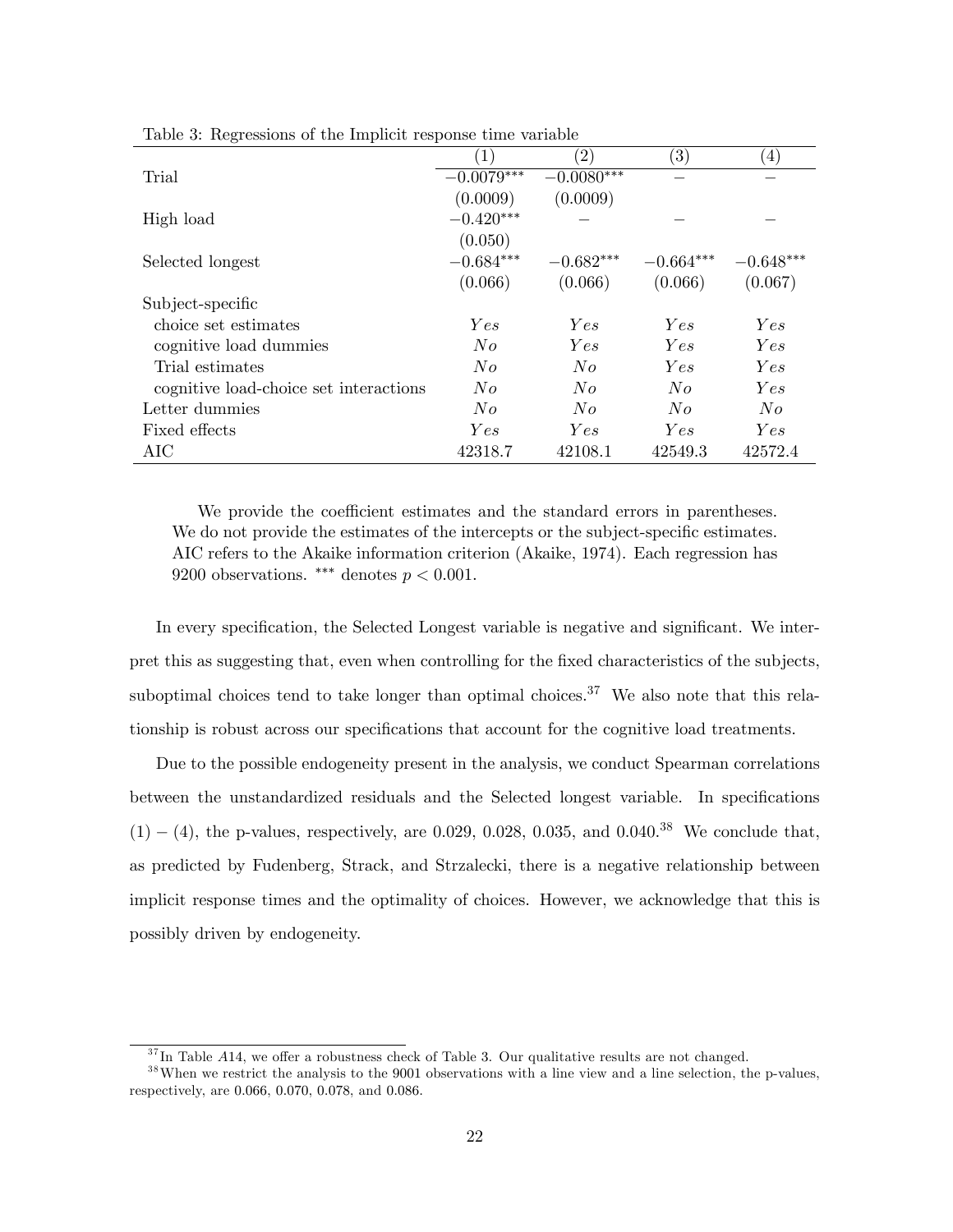# 4.6 Multinomial discrete choice analysis and the nature of the stochastic utility

An assumption in multinomial discrete choice analysis is that choice is stochastic because of an unobserved stochastic component in the utility function.<sup>39</sup> A common specification in these random utility models (RUM) is that there is a non-stochastic component of the utility function and an additive stochastic component. For example, option  $j$  would have utility:

$$
U_j = V_j + \epsilon_j \tag{1}
$$

where  $V_j$  is the non-stochastic component and  $\epsilon_j$  is the random component. RUMs typically assume that agents select the item with the largest realized utility. Specifically, a choice of  $i$ from the set  $K = \{1, ..., k\}$  arises when:

$$
V_i + \epsilon_i \ge V_j + \epsilon_j \text{ for every } j \in K. \tag{2}
$$

Further, the non-stochastic components to the RUMs are not typically observable. Therefore the researcher includes a set of observable features possibly relevant to the choice  $j$ ,  $\overline{x_j} = (x_{j1},...,x_{jn}).$  In order to account for the effect of each of these factors, the analyst also estimates  $\beta = (\beta_1, ..., \beta_n)$ . In these settings, the non-stochastic component is  $V_j = \beta * \overline{x_j}$ . However, in our setting, the length of the line is the only relevant attribute. Therefore the non-stochastic component of option  $i$  simplifies to:

$$
V_j = \beta * Length_j,\tag{3}
$$

where  $\beta$  is a scalar.

We also note that there can be a range of specifications of the stochastic component. For instance,  $\epsilon_j$  might be assumed to be normally distributed. On the other hand, the stochastic component might also be assumed to have the Gumbel distribution,  $e^{-e^{-\epsilon}}$ . (Regrettably, this is also referred to as the Type I extreme-value distribution, the double exponential distribution,

<sup>&</sup>lt;sup>39</sup> See McFadden (1974, 1976, 1981, 2001).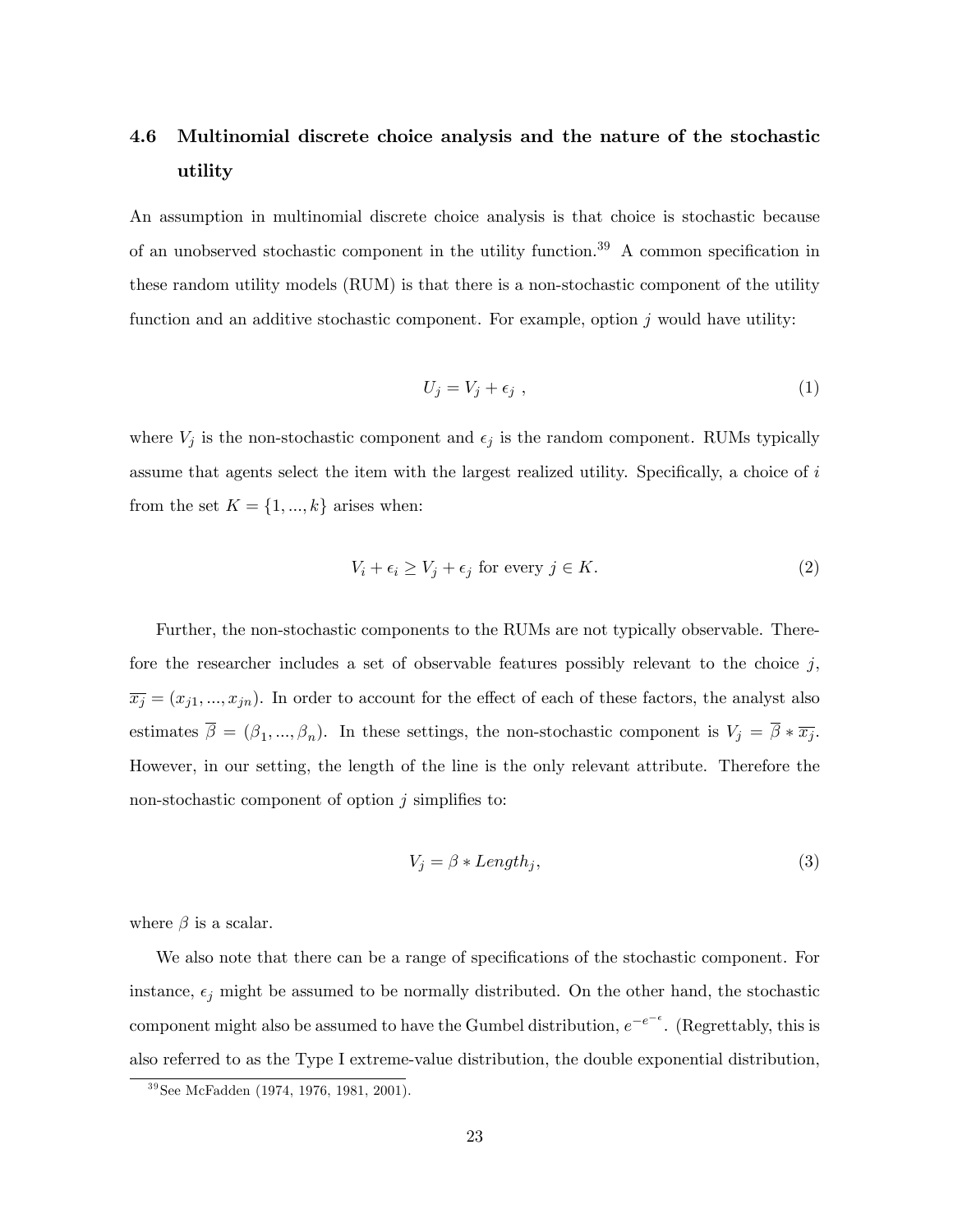and the log-Weibull distribution.) In our experiment, we can perfectly observe the objective lengths of the lines and the choices made by the subjects. We can therefore run specifications that employ either of these assumptions of the error distribution and observe which provides a better Öt of the data, given the objective lengths of the lines in the choice set.

We run one specification where the stochastic component has the Gumbel distribution and is identically distributed for every option. As McFadden (1974) and Yellot (1977) show, this structure implies the Luce (1959a) stochastic choice model, whereby the probability that option  $j$  is selected from set  $K$  is:

$$
P(j) = \frac{e^{\beta * Length_j}}{\sum_{k \in K} e^{\beta * Length_k}}.
$$
\n
$$
(4)
$$

We denote this *Conditional Logistic* model as specification (1).

We also run a specification where the stochastic component is assumed to have a normal distribution and is independently and identically distributed for every option. Yellot (1977) shows that this corresponds to Case V of Thurstone (1927a). We refer to this *Multinomial* Probit model as "Multi Probit  $1$ " and denote it as specification  $(2)$ .

Further, we run a specification where the stochastic component is assumed to be Gumbel but the options are not identically distributed. Specifically, each option has a stochastic component distributed  $e^{-e^{-\frac{\epsilon}{\theta_i}}}$  where  $\theta_i$  varies by the option. This specification is the Heteroschedastic Extreme-Value (HEV) model, introduced by Bhat (1995). For identification purposes, the Önal two options are assumed to be identically distributed with the unit scale:  $\theta_k = \theta_{k-1} = 1$ . We denote the HEV model as specification (3).

Finally, we run a specification where the stochastic component is assumed to be normally but non-identically distributed. This Multinomial Probit specification assumes that the standard deviations of the options can be different but that they are also independently distributed. Note that similar to the HEV model, for identification purposes, we assume that the standard deviation of the Önal two choices are identical. We refer to this Multinomial Probit model as "Multi Probit  $2$ " and denote it as specification  $(4)$ .

Note that we exclude observations where subjects did not specify a choice before time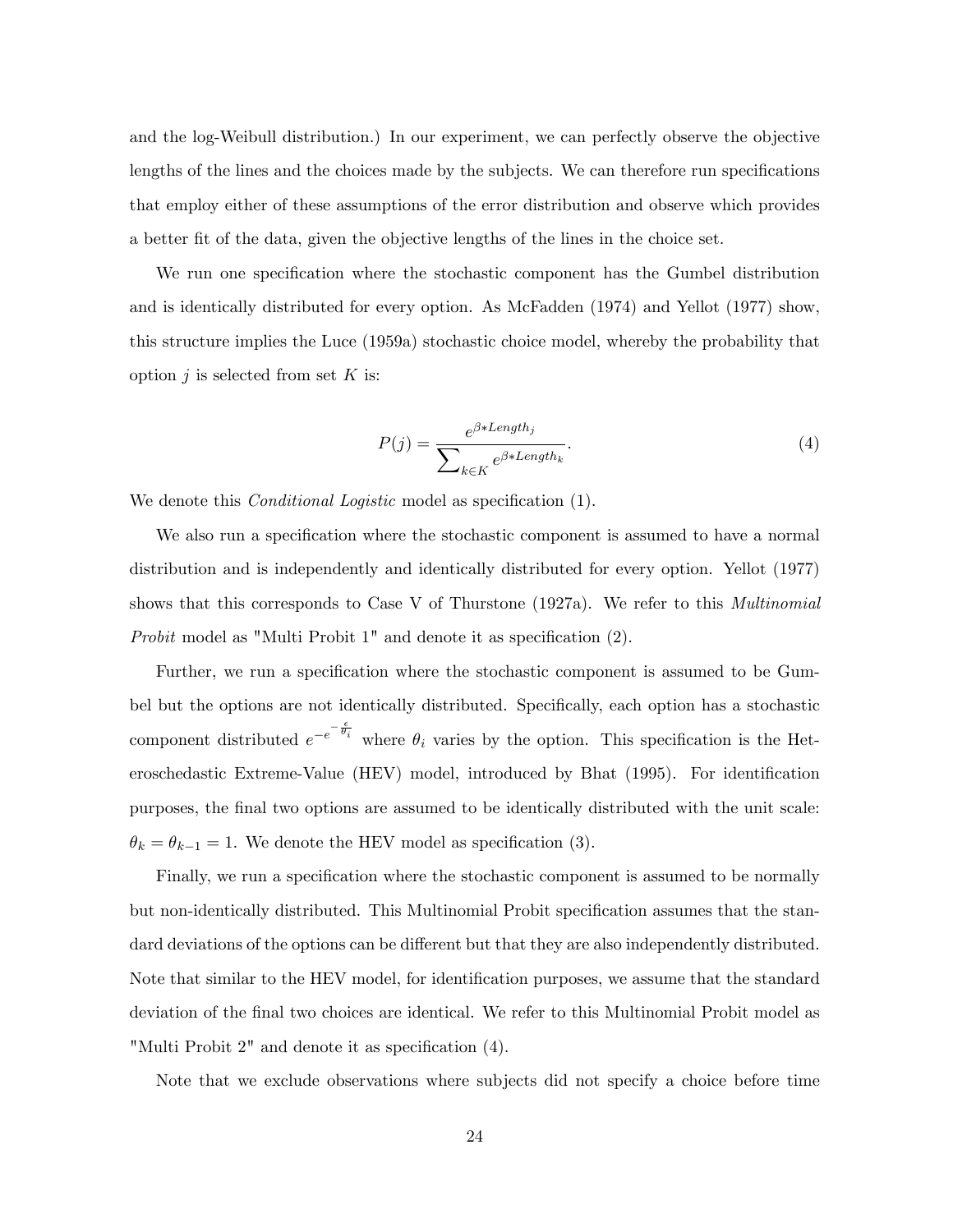expired.<sup>40</sup> We report the Akaike Information Criterion (AIC, Akaike, 1974) and the Bayesian Information Criterion (BIC, Schwarz, 1978) for each model, restricted to a particular number of lines treatment. We also report the estimate of  $\beta$  for each model in each setting. These analyses are summarized in Table  $4^{,41,42}$ 

|         |              | Cond Logit       | Multi Probit 1 | <b>HEV</b>        | Multi Probit 2   | Trials |
|---------|--------------|------------------|----------------|-------------------|------------------|--------|
|         |              | $\left(1\right)$ | (2)            | $\left( 3\right)$ | $\left(4\right)$ |        |
| 2 Lines | $\beta$ est. | 0.131            | 0.098          |                   |                  | 1785   |
|         | AIC          | 1417             | 1432           |                   |                  |        |
|         | ВIС          | 1422             | 1437           |                   |                  |        |
| 3 Lines | $\beta$ est. | 0.128            | 0.086          | 0.118             | 0.067            | 1871   |
|         | AIC          | 2088             | 2140           | 2078              | 2145             |        |
|         | BIC          | 2094             | 2146           | 2089              | 2156             |        |
| 4 Lines | $\beta$ est. | 0.115            | 0.076          | 0.121             | 0.084            | 1826   |
|         | AIC          | 2718             | 2801           | 2709              | 2820             |        |
|         | ВIС          | 2723             | 2807           | 2726              | 2837             |        |
| 5 Lines | $\beta$ est. | 0.110            | 0.108          | 0.113             | 0.116            | 1780   |
|         | AIC          | 3181             | 3383           | 3186              | 3282             |        |
|         | <b>BIC</b>   | 3186             | 3389           | 3208              | 3304             |        |
| 6 Lines | $\beta$ est. | 0.094            | 0.062          | 0.070             | 0.046            | 1780   |
|         | AIC          | 3775             | 3808           | 3613              | 3684             |        |
|         | ВIС          | 3780             | 3813           | 3641              | 3711             |        |

Table 4: Comparisons of different multinomial discrete choice models

We provide the estimates of  $\beta$ , the Akaike Information Criterion (AIC) and the Bayesian Information Criterion (BIC) for the various models restricted to treatments with identical numbers of lines. Each of the estimates for  $\beta$  are significantly different from 0 with  $p < 0.001$ .

For both AIC and BIC, every value for the Conditional Logit model (1) is lower than that for the analogous Multinomial Probit 1 model (2). Additionally for both measures, every value for the HEV model (3) is lower than that for the analogous Multinomial Probit 2 model (4). We interpret these results as suggesting that the models that assume that errors have

 $^{40}$ Therefore, the numbers of trials as reported in Table  $A3$  are different than those reported below.

 $^{41}$ Each specification was executed with the MDC (multinomial discrete choice) procedure in SAS. Specification (1) was performed with the *clogit* option. Specification (2) was performed with the mprobit option. Specification (3) was performed with the hev option and the Hardy integration method. Specification (4) was performed with the mprobit option.

 $^{42}$ Note that for the case of 2 Lines, the Conditional Logistic regression is identical to the HEV specification, and the Multinomial Probit 1 is identical to the Multinomial Probit 2 specification. Therefore, we do not report specifications  $(3)$  and  $(4)$  for the 2 Lines treatment.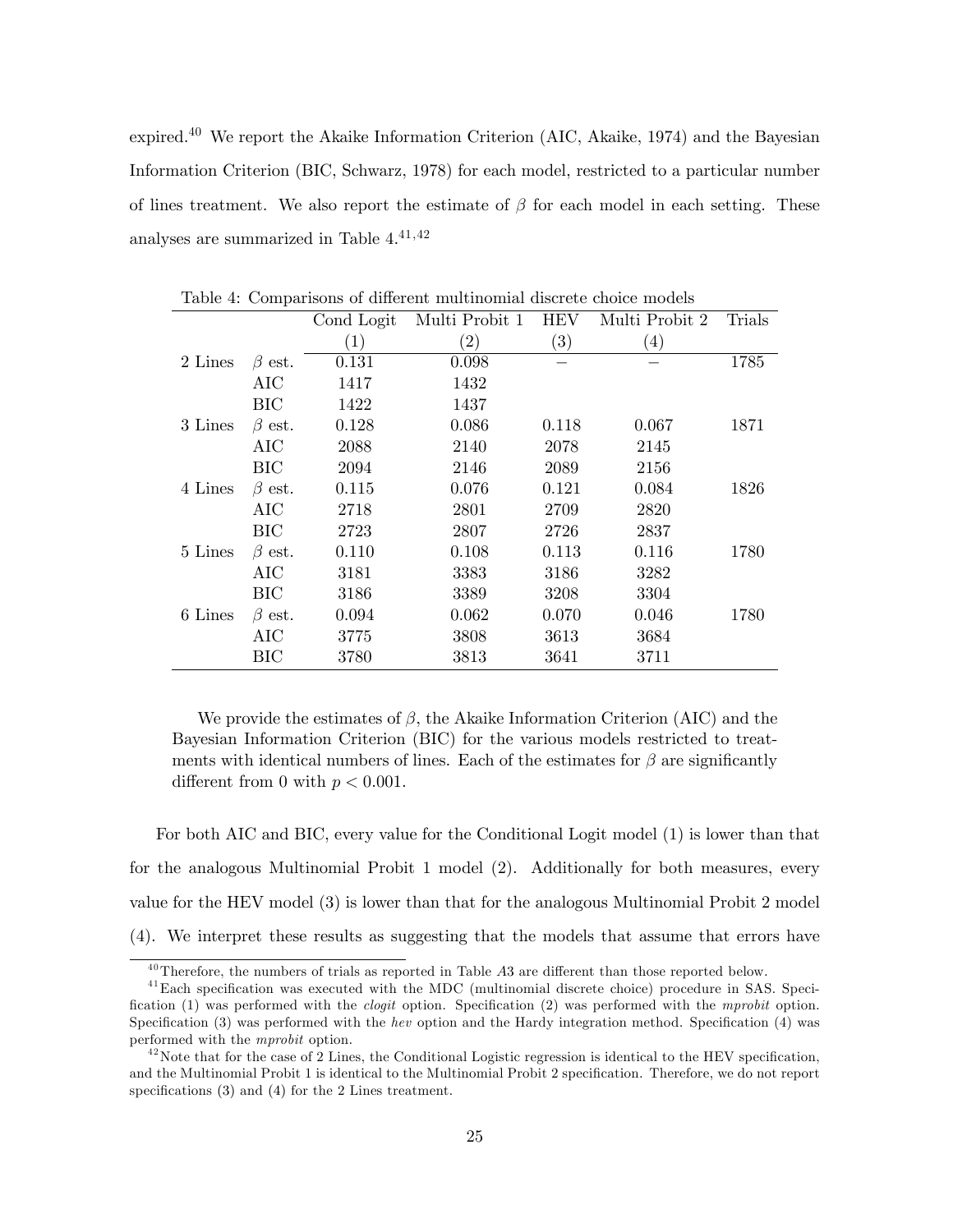a Gumbel distribution provide a better Öt than comparable models that assume that errors have a normal distribution. These results are not changed when we restrict to either trials in the high load treatment or trials in the low load treatment.<sup>43</sup> These results are largely unchanged when we restrict  $\beta = 0.1$ .<sup>44</sup> The results are also unchanged when we estimate different Length coefficients for high and low load, and we consider specifications where the letter label affects choice.<sup>45</sup> We interpret these results as evidence that the assumption that the errors have a Gumbel distribution is a better Öt than the assumption that the errors have a normal distribution. Further, as we do not find evidence that these results are affected by the cognitive load treatment, it is possible Gumbel errors are general and persistent features of choice.

#### 4.7 Memory decay and choice

Reutskaja, Nagel, Camerer, and Rangel (2011) report that the quality of choices tend to be diminishing in number of items viewed between the last item viewed and the best item viewed. Here we examine whether our subjects exhibit similar behavior consistent with memory decay.

Table A5 demonstrates the relationship between the quality of choice and the letter label of the longest line. This suggests a relationship between the quality of the choice and number of letters alphabetically between the letter label of the longest line and the last letter label in the choice set. Below, we test whether there is such a relationship.

We introduce the variable *Distance from last*, which provides a measure of the alphabetic distance between the letter label of the longest line and the last letter label in the choice set. For instance, in the 2-Line treatment, if line A is the longest then the variable is 1 and if line B is the longest then it is 0. In the 3-Line treatment, if A is the longest then the variable is 2, if B is the longest then it is 1, and if C is the longest then 0. We include Distance from the last as an independent variable. We also include specifications with the interaction between the High load dummy and the Distance from last variable. For identification reasons, we do not include the Letter dummy variables. We summarize these regressions in Table 5.

 $43$  See Tables A15 and A16.

 $44$  See Table A17.

 $^{45}\mathrm{See}$  Table  $A18.$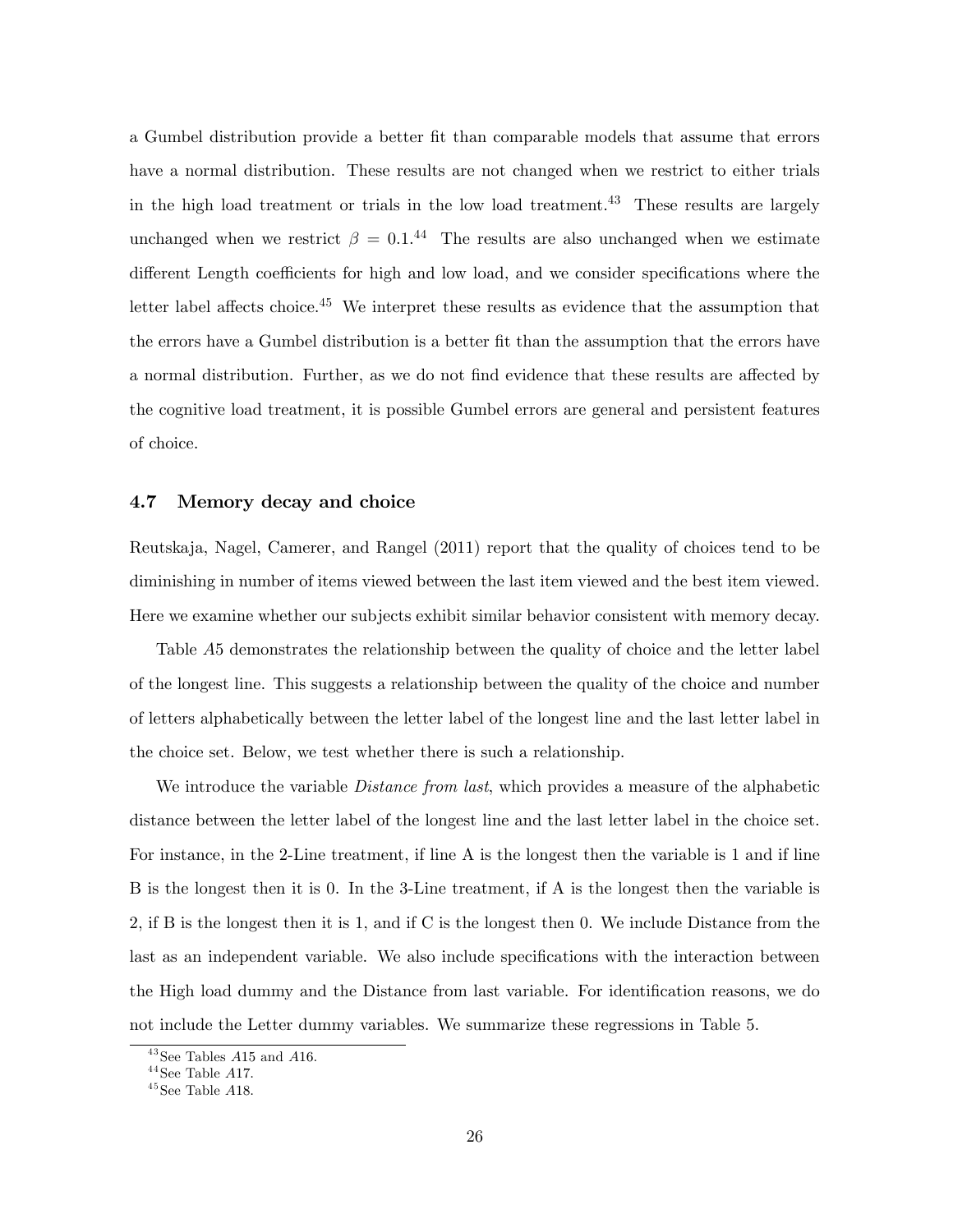|                                  | (1)          | (2)          | $\left(3\right)$ | $\left(4\right)$ |
|----------------------------------|--------------|--------------|------------------|------------------|
| High load                        | $-0.0278**$  | $-0.0276**$  | $-0.0275**$      | $-0.0273**$      |
|                                  | (0.0093)     | (0.0093)     | (0.0092)         | (0.0092)         |
| Distance from last               | $-0.042***$  | $-0.042***$  | $-0.042***$      | $-0.042***$      |
|                                  | (0.004)      | (0.004)      | (0.004)          | (0.004)          |
| High load $*$ Distance from last |              | $-0.0065$    |                  | $-0.0072$        |
|                                  |              | (0.0067)     |                  | (0.0066)         |
| Longest line normalized          | $-0.0005***$ | $-0.0005***$ | $-0.0005***$     | $-0.0005***$     |
|                                  | (0.0001)     | (0.0001)     | (0.0001)         | (0.0001)         |
| Number of lines normalized       | $-0.033***$  | $-0.033***$  | $-0.033***$      | $-0.033***$      |
|                                  | (0.004)      | (0.004)      | (0.004)          | (0.004)          |
| Easy treatment dummy             | $0.359***$   | $0.359***$   | $0.372***$       | $0.372***$       |
|                                  | (0.014)      | (0.014)      | (0.014)          | (0.014)          |
| Difficult treatment dummy        | $-0.285***$  | $-0.285***$  | $-0.286***$      | $-0.286***$      |
|                                  | (0.011)      | (0.011)      | (0.011)          | (0.011)          |
| Trial                            | 0.00006      | 0.00006      | 0.00004          | 0.00004          |
|                                  | (0.00016)    | (0.00016)    | (0.00016)        | (0.00016)        |
| Letter dummies                   | N o          | $N_{O}$      | N o              | $N_{O}$          |
| Fixed effects                    | N o          | N o          | Yes              | Yes              |
| AIC                              | 8221.9       | 8223.7       | 8049.4           | 8051.2           |

Table 5: Logistic regressions of the Selected longest line variable

We provide the marginal effects evaluated at the sample means and the standard errors in parentheses. We do not provide the estimates of the intercepts or the subject-specific dummies in the fixed effects regressions. AIC refers to the Akaike information criterion (Akaike, 1974). Each regression has 9200 observations. denotes  $p < 0.001$ , \*\* denotes  $p < 0.01$ , \* denotes  $p < 0.05$ , and <sup>†</sup> denotes  $p < 0.1$ .

In every specification, we observe a negative relationship between Distance from last and the quality of the choice. This is consistent with the hypothesis suggested by Table A5. We also note that there is not a significant interaction between the cognitive load and the Distance from last variable. Additionally, each of the other coefficient estimates are relatively unchanged from the analysis summarized in Table 1.

One explanation for the negative coefficient estimates for the Distance from last variable is that subjects view the lines in alphabetical order (A then B then C etc.). Even though there were no restrictions on the order of viewing the lines, such a search might reduce the need to recall which non-optimal lines have been previously viewed. Alphabetic search implies that lines to the "left" have been viewed and lines to the "right" have not. Alphabetic search and the condition that lines viewed in the more distant past are recalled with a lower precision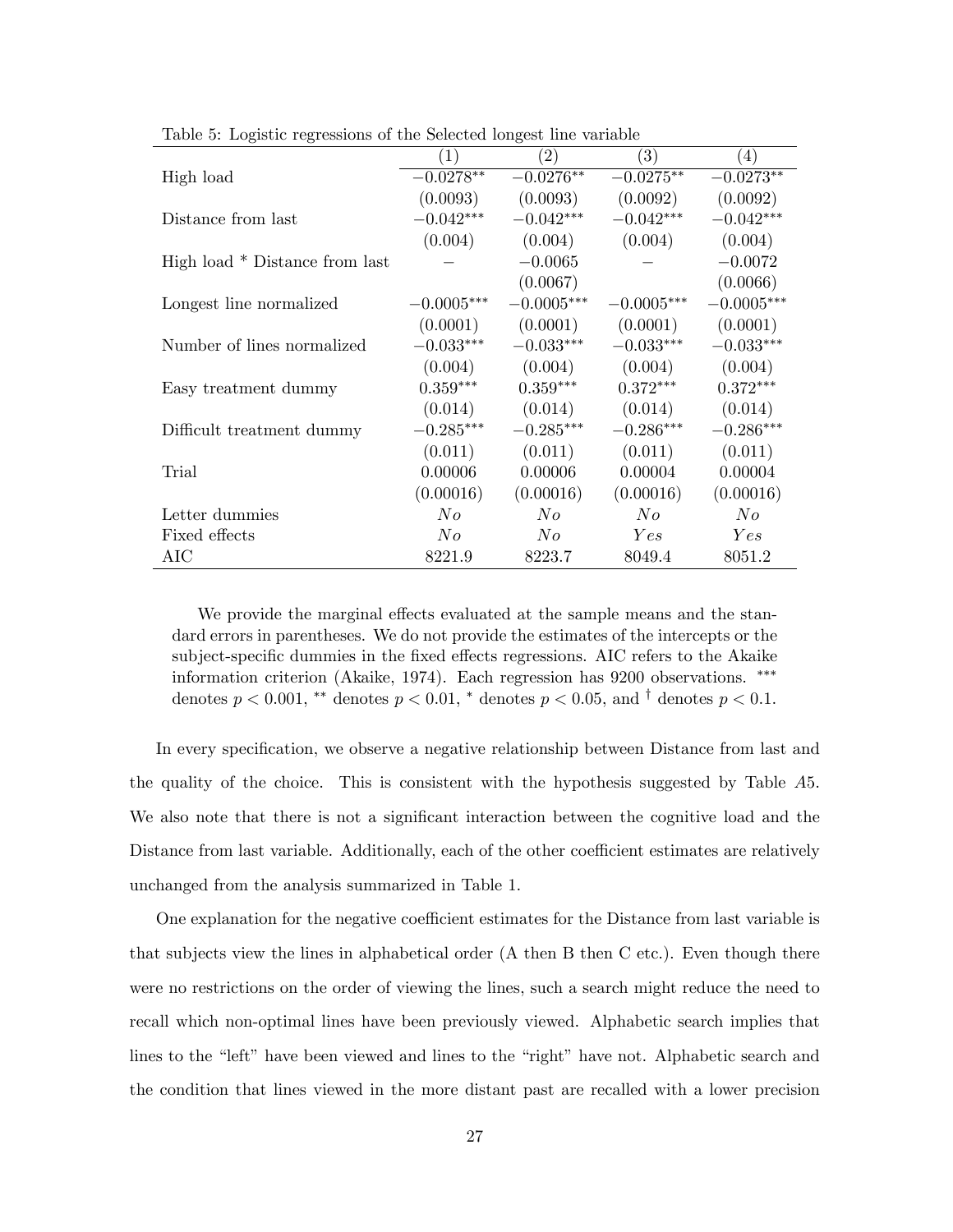offers an explanation for the apparent relationship between the letter label and line selection accuracy.

To explore this explanation, we define the variable *Time since longest* to be the time elapsed since the subject viewed the longest line when the trial ended. Table 6 demonstrates the relationship between the Time since longest variable and the letter label of the longest line.

|         |              | Taple 0. This since foligest line by number of fines and fetter faber of the foligest |            |         |         |           |
|---------|--------------|---------------------------------------------------------------------------------------|------------|---------|---------|-----------|
|         |              |                                                                                       |            |         | н,      | н         |
| 2 Lines | 2.491 s      | 1.452 s                                                                               |            |         |         |           |
| 3 Lines | 2.801 s      | 3.464 s                                                                               | 1.347 s    |         |         |           |
| 4 Lines | 3.150 s      | 3.335 s                                                                               | 3.232 s    | 1.810 s |         |           |
| 5 Lines | $3.404 \; s$ | 3.472 s                                                                               | $3.664\;s$ | 3.125 s | 2.461 s |           |
| 6 Lines | 4.117 $s$    | 3.986 s                                                                               | 3.627 s    | 3.270 s | 3.211 s | 1.800 $s$ |

Table 6: Time since longest line by number of lines and letter label of the longest

Table 6 suggests that there is a negative relationship between the Time since longest variable and the number of letter labels alphabetically between the longest line and the last letter label in the choice set. Here we test whether there is such a relationship. To do so, we conduct an analysis similar to Table 5, however we employ the Time since longest variable rather than the Distance from last variable. We summarize these regressions in Table 7. We interpret these results with caution due to the possibility of endogeneity by including the Time since longest variable.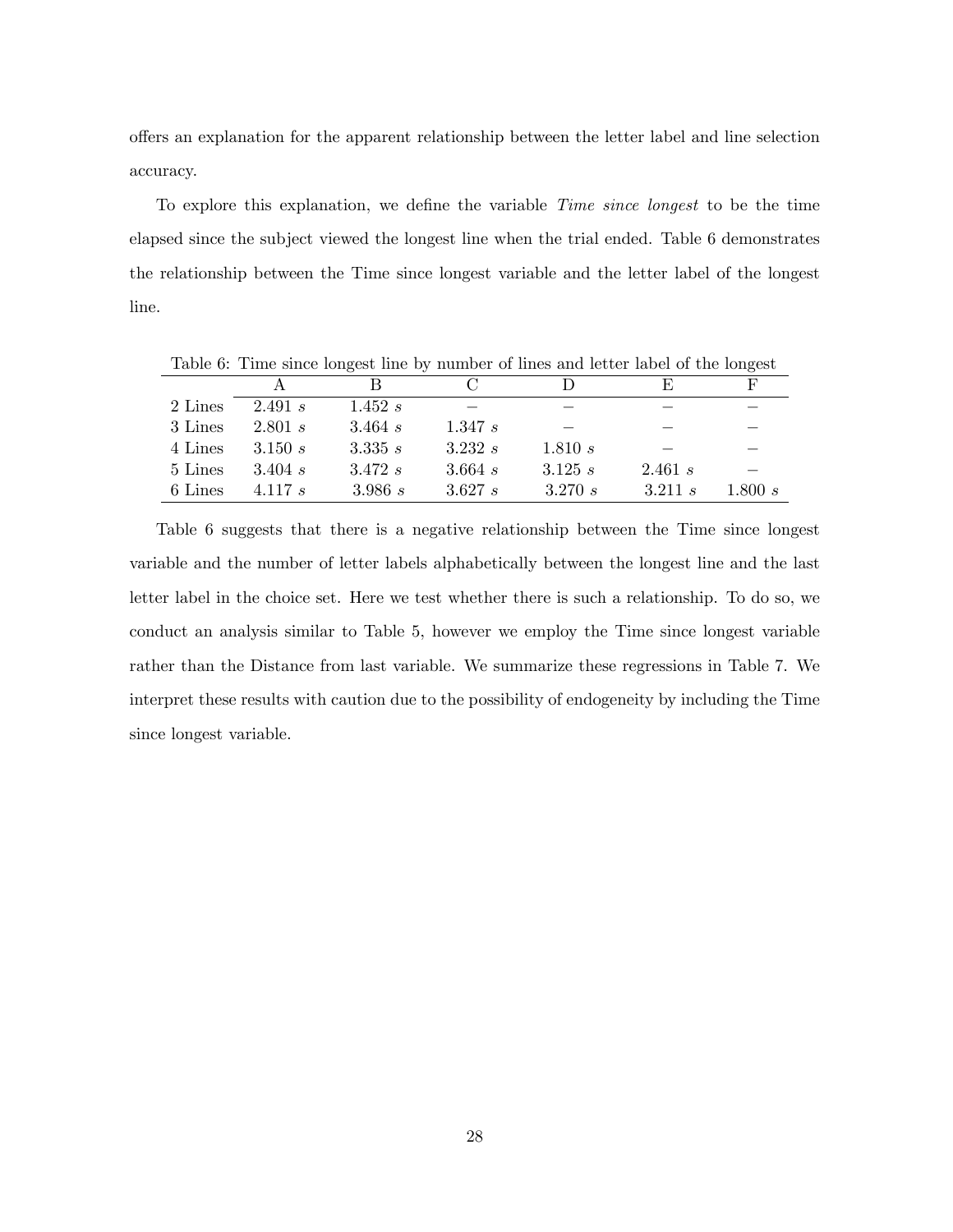|                                  | $\left(1\right)$ | (2)          | $\left(3\right)$ | $\left(4\right)$ |
|----------------------------------|------------------|--------------|------------------|------------------|
| High load                        | $-0.0136$        | $-0.0144$    | $-0.0130$        | $-0.0136$        |
|                                  | (0.0089)         | (0.0090)     | (0.0088)         | (0.0089)         |
| Time since longest               | $-0.042***$      | $-0.042***$  | $-0.044***$      | $-0.044***$      |
|                                  | (0.001)          | (0.001)      | (0.001)          | (0.001)          |
| High load $*$ Time since longest |                  | $-0.0013$    |                  | $-0.0016$        |
|                                  |                  | (0.0026)     |                  | (0.0027)         |
| Longest line normalized          | $-0.0004***$     | $-0.0004***$ | $-0.0004***$     | $-0.0004***$     |
|                                  | (0.0001)         | (0.0001)     | (0.0001)         | (0.0001)         |
| Number of lines normalized       | $-0.040***$      | $-0.040***$  | $-0.041***$      | $-0.041***$      |
|                                  | (0.0033)         | (0.0033)     | (0.0033)         | (0.0033)         |
| Easy treatment dummy             | $0.378***$       | $0.378***$   | $0.377***$       | $0.376***$       |
|                                  | (0.013)          | (0.013)      | (0.013)          | (0.013)          |
| Difficult treatment dummy        | $-0.236***$      | $-0.236***$  | $-0.235***$      | $-0.235***$      |
|                                  | (0.011)          | (0.011)      | (0.011)          | (0.011)          |
| Trial                            | 0.00015          | 0.00015      | 0.00012          | 0.00012          |
|                                  | (0.00015)        | (0.00015)    | (0.00015)        | (0.00015)        |
| Letter dummies                   | N o              | N o          | N o              | N o              |
| Fixed effects                    | N o              | N o          | Yes              | Yes              |
| AIC                              | 6703.6           | 6705.2       | 6582.0           | 6583.7           |

Table 7: Logistic regressions of the Selected longest line variable

We provide the marginal effects evaluated at the sample means and the standard errors in parentheses. We do not provide the estimates of the intercepts or the subject-specific dummies in the fixed effects regressions. AIC refers to the Akaike information criterion (Akaike, 1974). Each regression has 9200 observations. denotes  $p < 0.001$ , \*\* denotes  $p < 0.01$ , \* denotes  $p < 0.05$ , and <sup>†</sup> denotes  $p < 0.1$ .

In every specification, there is a negative relationship between the time elapsed since the longest line was viewed at the end of the trial and the quality of the choice. On the other hand, we do not find evidence that this relationship is affected by the cognitive load. Further, we observe qualitatively similar results to those found above, with the exception of the estimate for the High load variable. In none of the specifications is the estimate significant at 0.05.

We note that the results summarized in Table 7 should be viewed with caution. The Spearman correlations between the Time since longest variable and the residuals (both unstandardized and Pearson standardized) are each significant at 0.001. This suggest that endogeneity is present in our regressions.

It seems that choices are worse when the longest line is more alphabetically distant from the last letter label in the choice set and the longer the time since the longest line was viewed.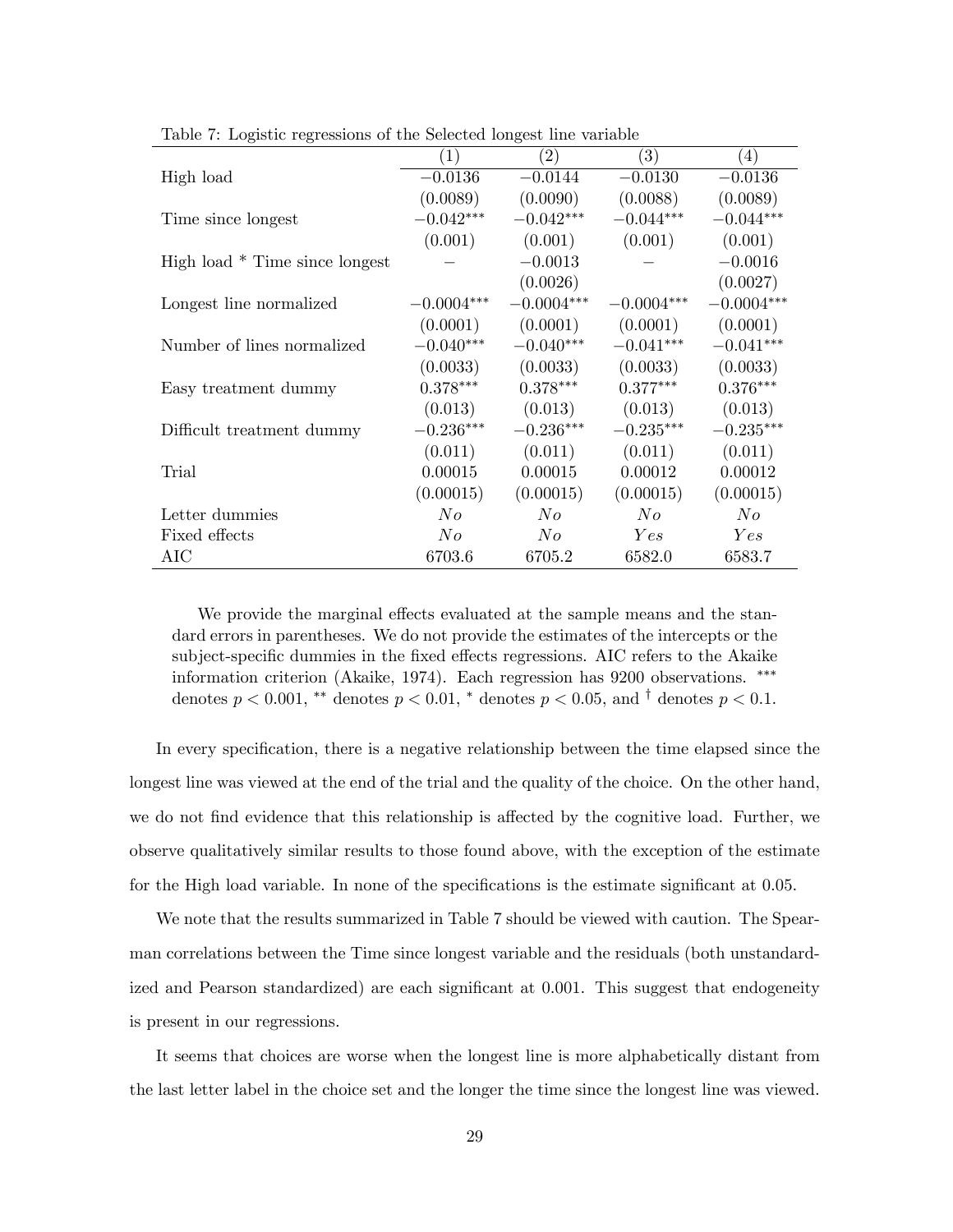Taken together, our results are consistent with memory decay: lines viewed in the more distant past are remembered with lower precision. We note that while these results are consistent with limited cognition, we also note that we do not find a relationship between the memory decay effects and the cognitive load manipulation. Finally, we note that these effects might be exacerbated by the relatively smaller spatial distance between  $F$  region and the  $F$  box compared with the larger spatial distance between the A region and the A box.

#### 4.8 Attention and choice

Testing for evidence consistent with memory decay is not the only such investigation on the effects of limited cognitive resources. Here we investigate the role of attention in choice.

Research finds that the time that a subject spends viewing (or fixated on) an object in a choice setting is associated with a higher likelihood of selecting the object.<sup>46</sup> Additionally, the visual psychology literature also finds that spatial resolution of abstract objects and visual information processing are enhanced by attention. $47$ 

One measure of attention is the total time spent viewing a line. In Table 8, we summarize the *Time viewing* variable by the number of lines treatment and the letter label.

| Taste of This Howing sy humber of filles and focus raser            |     |               |        |        |              |
|---------------------------------------------------------------------|-----|---------------|--------|--------|--------------|
|                                                                     | A R | $\sim$ $\sim$ | $\Box$ | - F) - | $H^{\prime}$ |
| 2 Lines 6.338 s 6.909 s                                             |     |               |        |        |              |
| 3 Lines $4.356 s$ $3.675 s$ $5.195 s$                               |     |               |        |        |              |
| 4 Lines $3.238 s$ $2.966 s$ $2.953 s$ $4.104 s$                     |     |               |        |        |              |
| 5 Lines $2.733 s$ $2.443 s$ $2.367 s$ $2.454 s$ $3.262 s$           |     |               |        |        |              |
| 6 Lines $2.263 s$ $2.080 s$ $1.993 s$ $2.005 s$ $1.975 s$ $2.938 s$ |     |               |        |        |              |

Table 8: Time viewing by number of lines and letter label

In Table 9, we report the Time viewing variable but restricted to the letter label of the longest line.

 $^{46}$ See Armel, Beaumel, and Rangel (2008), Armel and Rangel (2008), Krajbich, Armel, and Rangel (2010), and Krajbich and Rangel (2011).

<sup>&</sup>lt;sup>47</sup>For instance, see Yeshurun and Carrasco (1998), Carrasco and McElree (2001), Carrasco, Williams, and Yeshurun (2002), and Liu, Abrams, and Carrasco (2009).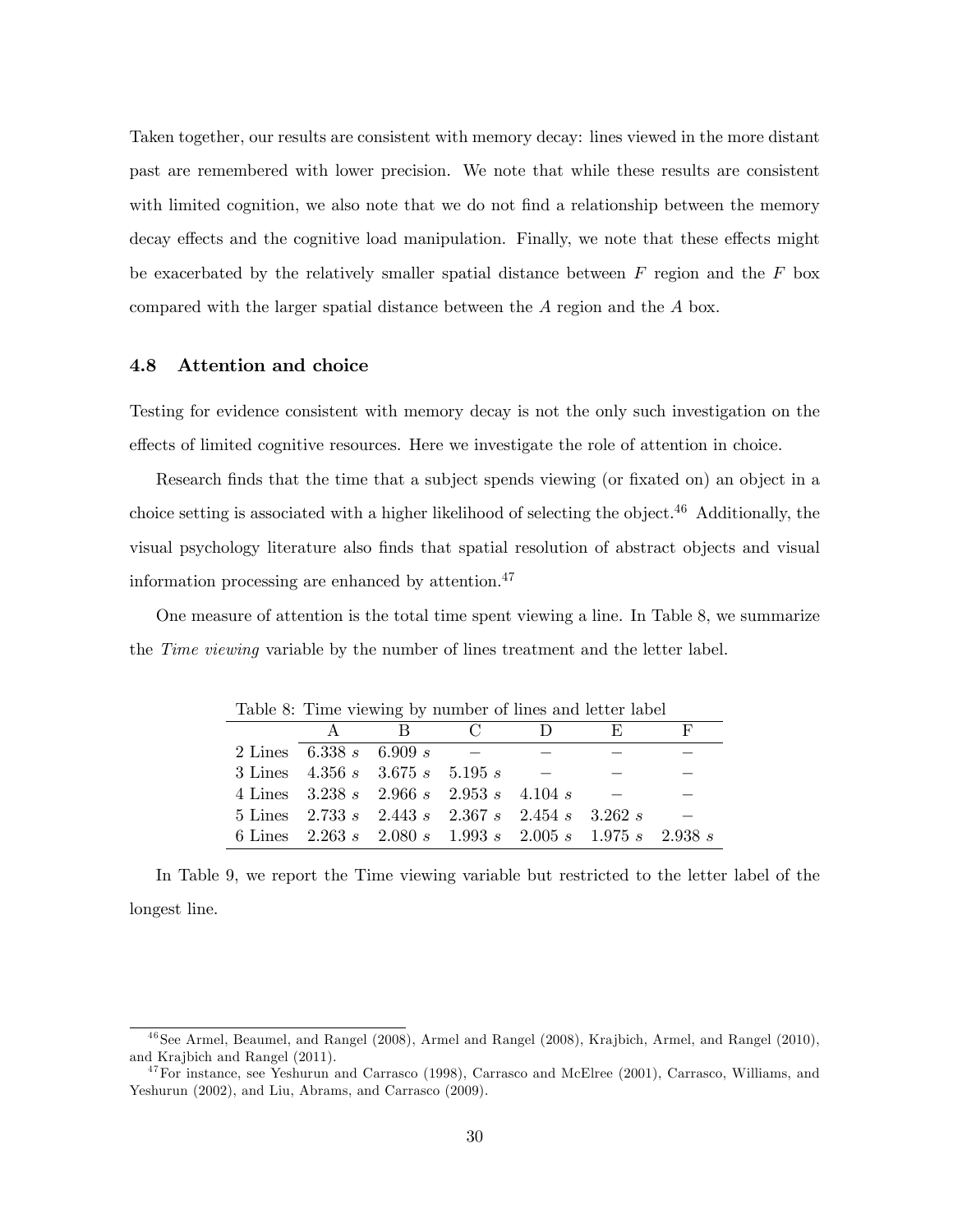|         |         |         |              |           | E,      | F         |
|---------|---------|---------|--------------|-----------|---------|-----------|
| 2 Lines | 8.410 s | 9.028 s |              |           |         |           |
| 3 Lines | 7.020 s | 6.010 s | 7.805 s      |           |         |           |
| 4 Lines | 5.622 s | 5.252 s | $5.074 \; s$ | 6.351 $s$ |         |           |
| 5 Lines | 5.047 s | 4.374 s | 4.351 $s$    | 4.170 $s$ | 5.040 s |           |
| 6 Lines | 3.992 s | 3.772 s | 3.600 s      | 3.778 s   | 3.806 s | 4.994 $s$ |

Table 9: Total time viewing longest by number of lines and letter label of the longest

Table 9 suggests that when the longest line is closer to the end of the alphabetic sequence, subjects spend more time viewing the longest line. Table A5 suggests that when the longest line is closer to the end of the sequence, there is a higher likelihood that the longest line was selected. Here we test whether there is a relationship between the time viewing the longest line and the likelihood that the longest line is selected. We perform an analysis similar to Tables 5 and 7 but with Time viewing longest as an independent variable. We summarize these regressions in Table 10. Similar to the analysis summarized in Table 7, we interpret these results with caution due to the possibility of endogeneity by including the Time viewing longest variable.

|                                  | $\left(1\right)$ | (2)         | (3)                           | $\left(4\right)$   |
|----------------------------------|------------------|-------------|-------------------------------|--------------------|
| High load                        | $-0.0270**$      | $-0.0255**$ | $-0.0264**$                   | $-0.0244**$        |
|                                  | (0.0092)         | (0.0094)    | (0.0091)                      | (0.0093)           |
| Time viewing longest             | $0.020***$       | $0.020***$  | $0.019***$                    | $0.018***$         |
|                                  | (0.002)          | (0.002)     | (0.002)                       | (0.002)            |
| High load * Time viewing longest |                  | 0.0039      |                               | $0.0047^{\dagger}$ |
|                                  |                  | (0.0028)    |                               | (0.0028)           |
| Longest line normalized          | $-0.0005***$     | $-0.0005$   | $-0.0005***$                  | $-0.0005***$       |
|                                  | (0.0001)         |             | $(0.0001)$ $(0.0001)$         | (0.0001)           |
| Number of lines normalized       | $-0.031***$      | $-0.031***$ | $-0.033***$                   | $-0.033***$        |
|                                  | (0.004)          | (0.004)     | (0.004)                       | (0.004)            |
| Easy treatment dummy             | $0.340***$       | $0.341***$  | $0.353***$                    | $0.354***$         |
|                                  |                  |             | $(0.014)$ $(0.014)$ $(0.014)$ | (0.014)            |
| Difficult treatment dummy        | $-0.274***$      | $-0.274***$ | $-0.276***$                   | $-0.276***$        |
|                                  | (0.011)          | (0.011)     | (0.011)                       | (0.011)            |
| Trial                            | $-0.000015$      | $-0.000013$ | $-0.00003$                    | $-0.00003$         |
|                                  | (0.00016)        | (0.00016)   | (0.00016)                     | (0.00016)          |
| Letter dummies                   | No               | No          | No                            | N o                |
| Fixed effects                    | No               | No          | Yes                           | Yes                |
| AIC                              | 8185.3           | 8186.7      | 8060.5                        | 8061.3             |

Table 10: Logistic regressions of the Selected longest line variable

We provide the marginal effects evaluated at the sample means and the stan-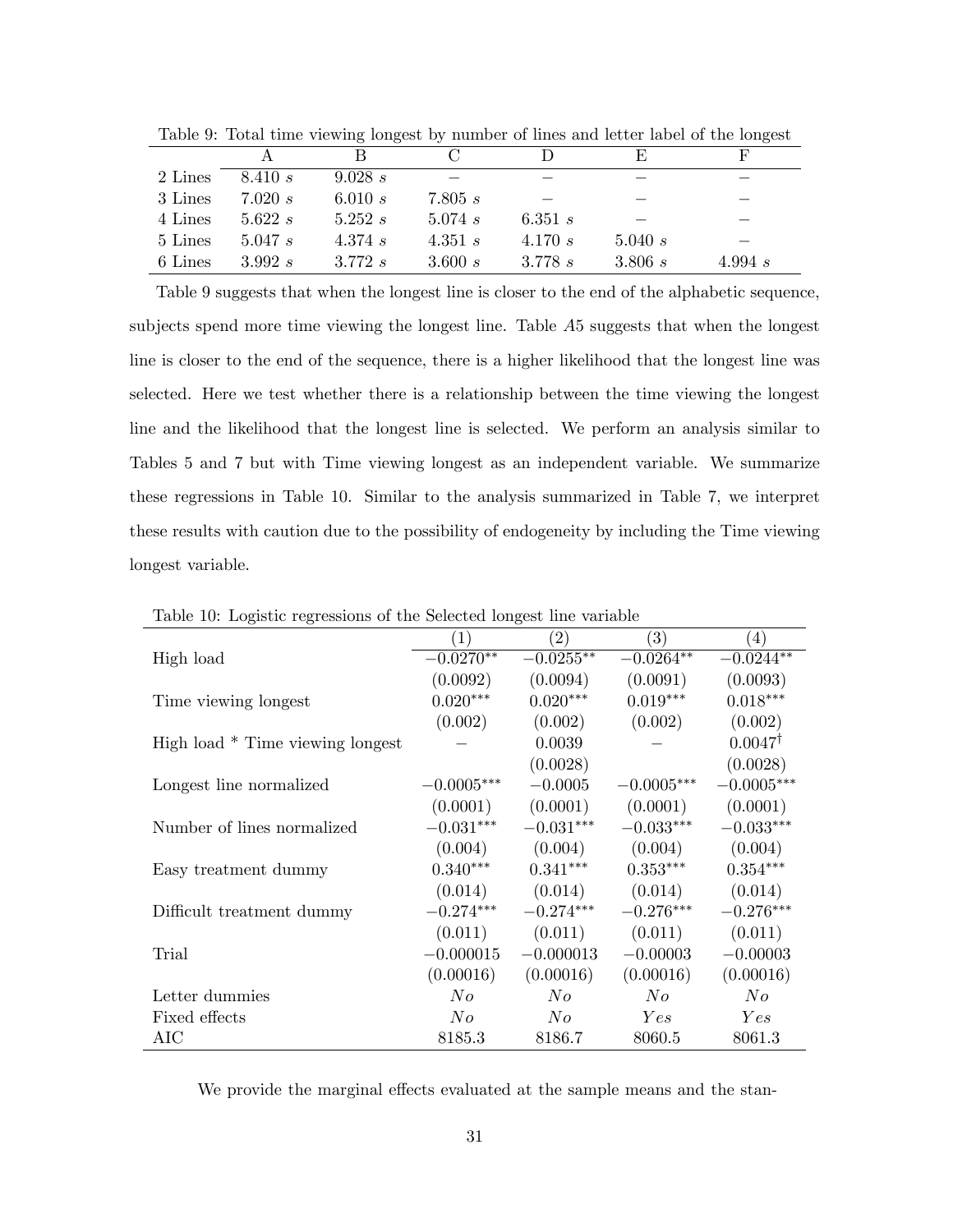dard errors in parentheses. We do not provide the estimates of the intercepts or the subject-specific dummies in the fixed effects regressions. AIC refers to the Akaike information criterion (Akaike, 1974). Each regression has 9200 observations. denotes  $p < 0.001$ , \*\* denotes  $p < 0.01$ , \* denotes  $p < 0.05$ , and <sup>†</sup> denotes  $p < 0.1$ .

In every specification, the quality of the choice is increasing in the time viewing the longest line.<sup>48</sup> A similar result is reported by Krajbich and Rangel (2011). Also in every specification, we do not find a significant interaction between the cognitive load and the time viewing the longest line. The qualitative results involving the other variables are similar to those found above.

We note that the results summarized in Table 10 should be viewed with caution. The Spearman correlations between the Time since longest variable and the residuals (both unstandardized and Pearson standardized) are each significant at  $0.001$ . This suggests that endogeneity is present in these regressions.

Our results suggest that (endogenous) attention is related to choice. However, we do not find that the cognitive load manipulation affects this relationship.

## 5 Conclusion

We observe behavior in an "idealized" choice setting where we know the true preferences of the subjects, but subjects have an imperfect perception of the objects in the choice set. Subjects can reduce their imperfect perception through cognitive effort. The objects of choice are lines of various lengths and subjects are paid an amount increasing in the length of the selected line. This feature allows us to make unambiguous conclusions about the optimality of choices. Subjects also make their choices in different cognitive load treatments, which are designed to manipulate their available cognitive resources. We are also able to observe aspects of the search, such as the number of lines viewed and the deliberation time.

Are there brains in stochastic choice? Our results suggest a qualified "yes." In our choice setting, we found that differences in available cognitive resources, as manipulated by cognitive

<sup>&</sup>lt;sup>48</sup>We find similar results if we measure attention with the number of view clicks on the longest line or whether subjects viewed the longest line 2 or more times.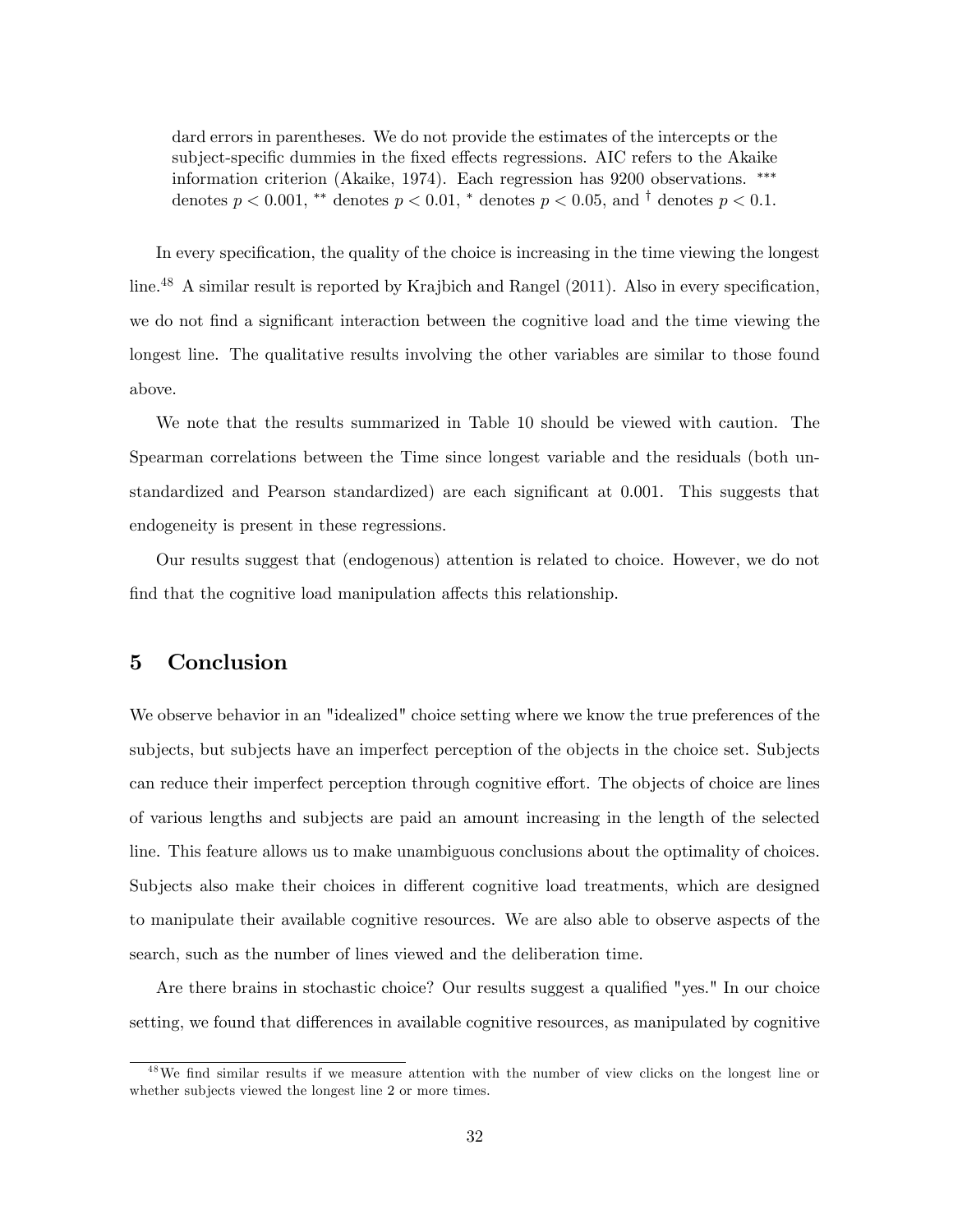load, implied differences in both choice and search. Specifically, choices and searches are worse in the high cognitive load treatment.

We further find that choices and searches respond to features of the choice set. For example, the likelihood of optimal choice is decreasing and the deliberation times are increasing in the similarity of the lengths of the lines in the choice set. This suggests to us that the allocation of cognitive effort responds to the details of choice set.

We also find evidence that suboptimal choices are associated with longer deliberation times than are optimal choices. This is consistent with the implications of a model (Fudenberg et al., 2018) that is similar to our experimental setting. However, we admit that we cannot rule out the possibility that our results on this are endogenous.

Additionally, we find evidence of choice overload in our setting, where the choice set is small and the objects are simple. We also observe limited cognition effects, consistent with memory decay and attention. However, we note that these effects, which are consistent with memory decay and attention, are not affected by the cognitive load manipulation.

Many random utility models posit that there is a non-stochastic component and an additive stochastic component, which is also referred to as an error term. The distribution of the error term has significant implications for the specifications of stochastic choice models.<sup>49</sup> An additional advantage of our design is that we are well-positioned to test the nature of these errors. We run specifications that assume normally distributed errors and analogous specifications that assume errors have a Gumbel distribution. We find that the Gumbel specifications provide a better fit. We interpret this as suggesting that the assumption of Gumbel errors is more accurate than the assumption of normal errors. We also note that this result does not appear to depend on the available cognitive resources and this suggests that Gumbel errors could be a general and persistent feature of choice.

We admit that there is much work to be done on the topic. We are interested to learn the insights gleaned from eye-tracking and neuroeconomics techniques in our setting.<sup>50</sup> We are also interested in whether our results on Gumbel errors extend to other stimuli with uncountable

 $49$  See McFadden (1974) and Yellot (1977).

 $50$  For instance, see Summerfield and Tsetsos (2012).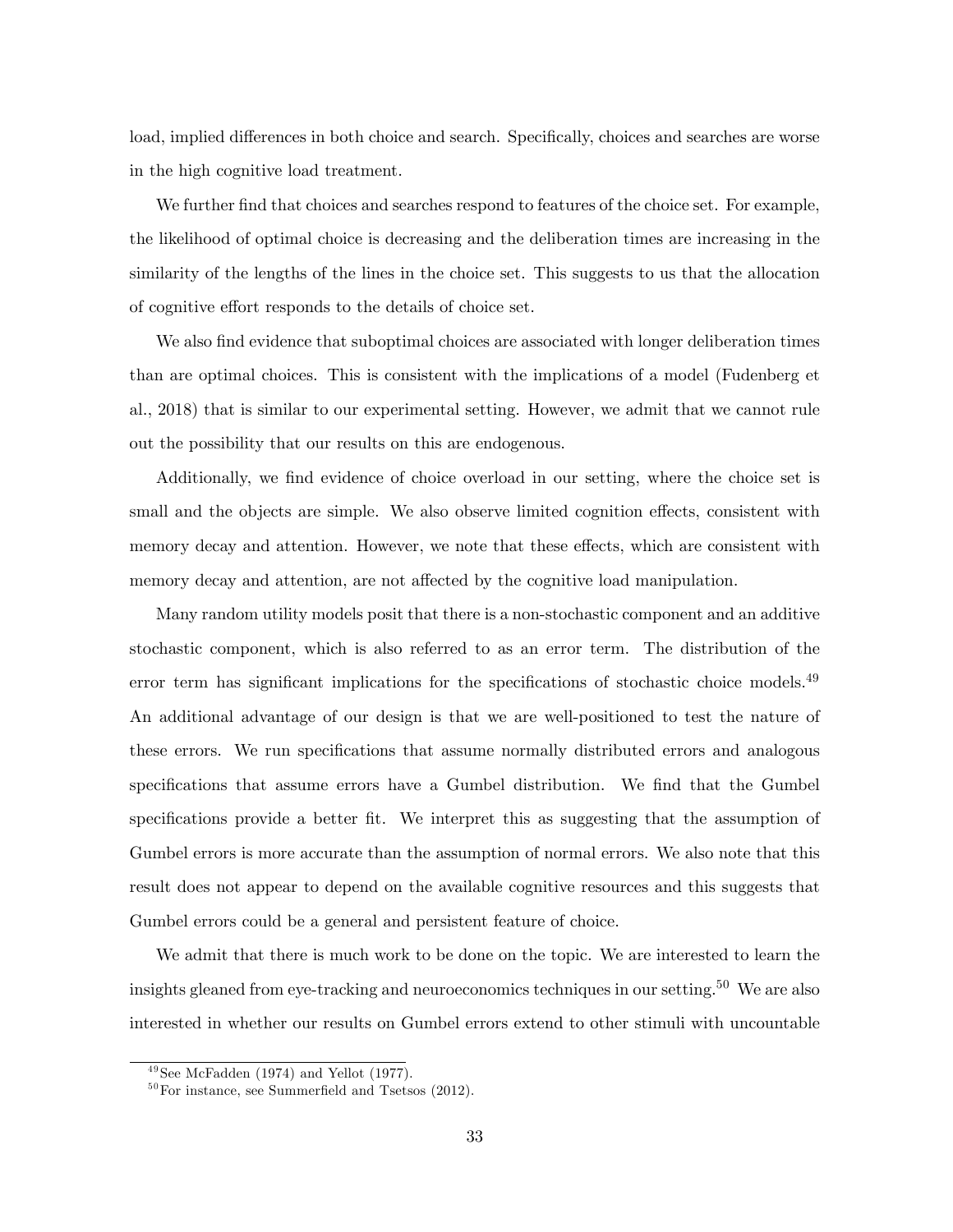measures, for example brightness, loudness, etc. This research would help shed light on the generality of the specifications of stochastic choice models.

Whereas our design entailed objects valued according to only a single attribute, we hope that future designs will study behavior in settings where the objects are valued based on multiple attributes (Gabaix et al., 2006; Sanjurjo, 2015, 2017). Specifically, we are interested to learn if classic multiple attribute effects, such as the decoy effect, can be replicated in this setting and if the attributes interact as compliments or substitutes.<sup>51</sup>

Finally, in our design, subjects were forced to select only a single object from the choice set. We are interested to study behavior if subjects are not constrained to select only one, and are able to select more than one object. Such a multiple selection could be interpreted as indifference if the received object was randomly selected among the chosen objects. We leave these and other interesting questions to future research.

# References

Achtziger, A. AlÛs-Ferrer, C., & Ritschel, A. (2020). Cognitive load in economic decisions. Working paper, University of Zurich.

Agranov, M., & Ortoleva, P. (2017). Stochastic choice and preferences for randomization. Journal of Political Economy,  $125(1)$ ,  $40-68$ .

Aguiar, V.H., Boccardi, M. J., & Dean, M. (2016). Satisficing and stochastic choice. Journal of Economic Theory,  $166, 445-482$ .

Ahumada, A., & Ulku, L. (2018). Luce rule with limited consideration. Mathematical  $Social\, Sciences, \,93, \,52-56.$ 

Akaike, H. (1974). A new look at the statistical model identification. IEEE Transactions on Automatic Control,  $19(6)$ , 716–723.

 $51$ See Tsetsos, Chater, and Usher (2012) for a different design in a multi-attribute experiment.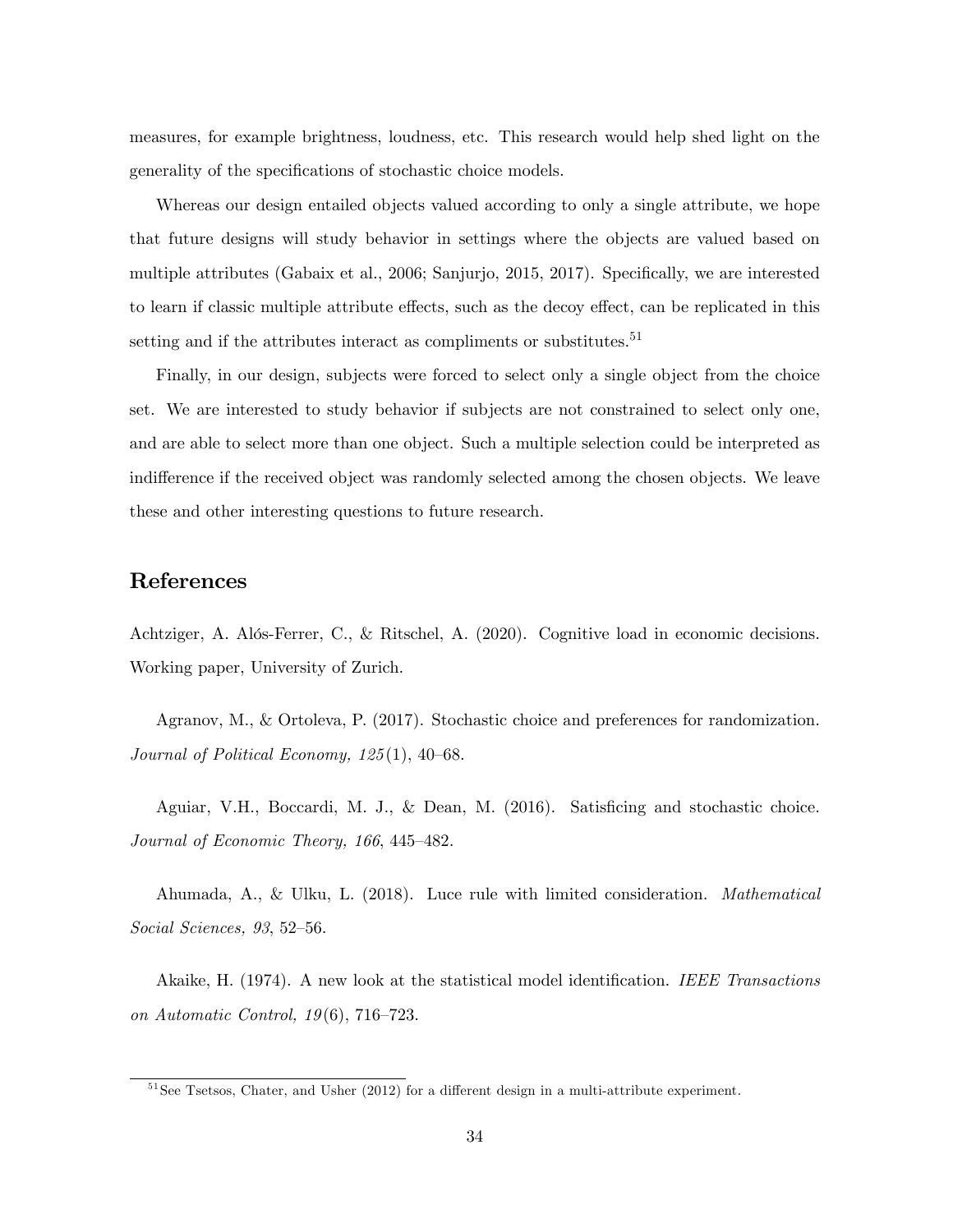Allen, R.J., Baddeley, A.D., & Hitch, G.J. (2006). Is the binding of visual features in working memory resource-demanding? Journal of Experimental Psychology: General, 135(2), 298-313.

Allred, S., Crawford, L.E., Duffy, S., & Smith, J.  $(2016)$ . Working memory and spatial judgments: Cognitive load increases the central tendency bias. Psychonomic Bulletin and Review,  $23(6)$ , 1825–1831.

Allred, S., Duffy, S., & Smith, J. (2016). Cognitive Load and Strategic Sophistication. Journal of Economic Behavior and Organization, 125, 162-178.

Alós-Ferrer, C., Fehr, E., & Netzer, N. (2021). Time will tell: recovering preferences when choices are noisy. Journal of Political Economy, forthcoming.

Alós-Ferrer, C., & Garagnani, M.  $(2020)$ . Strength of preference and decision making under risk. Working paper, University of Zurich.

Alós-Ferrer, C., & Garagnani, M. (2021). Choice consistency and strength of preference. Economics Letters, 198, 109672

Alós-Ferrer, C., Granić, Đ.G., Kern, J., & Wagner, A.K. (2016). Preference reversals: Time and again. Journal of Risk and Uncertainty,  $52(1)$ ,  $65-97$ .

Apesteguia, J., & Ballester, M.A. (2018). Monotone stochastic choice models: The case of risk and time preferences. Journal of Political Economy,  $126(1)$ , 74–106.

Apesteguia, J., Ballester, M.A., & Lu, J. (2017). Single-Crossing Random Utility Models. Econometrica,  $85(2)$ , 661–674.

Argenziano, R., & Gilboa, I.  $(2017)$ . Psychophysical foundations of the Cobb-Douglas utility function. *Economics Letters*,  $157$ ,  $21-23$ .

Armel, K.C., Beaumel, A., & Rangel, A. (2008). Biasing simple choices by manipulating relative visual attention. Judgment and Decision Making,  $3(5)$ , 396–403.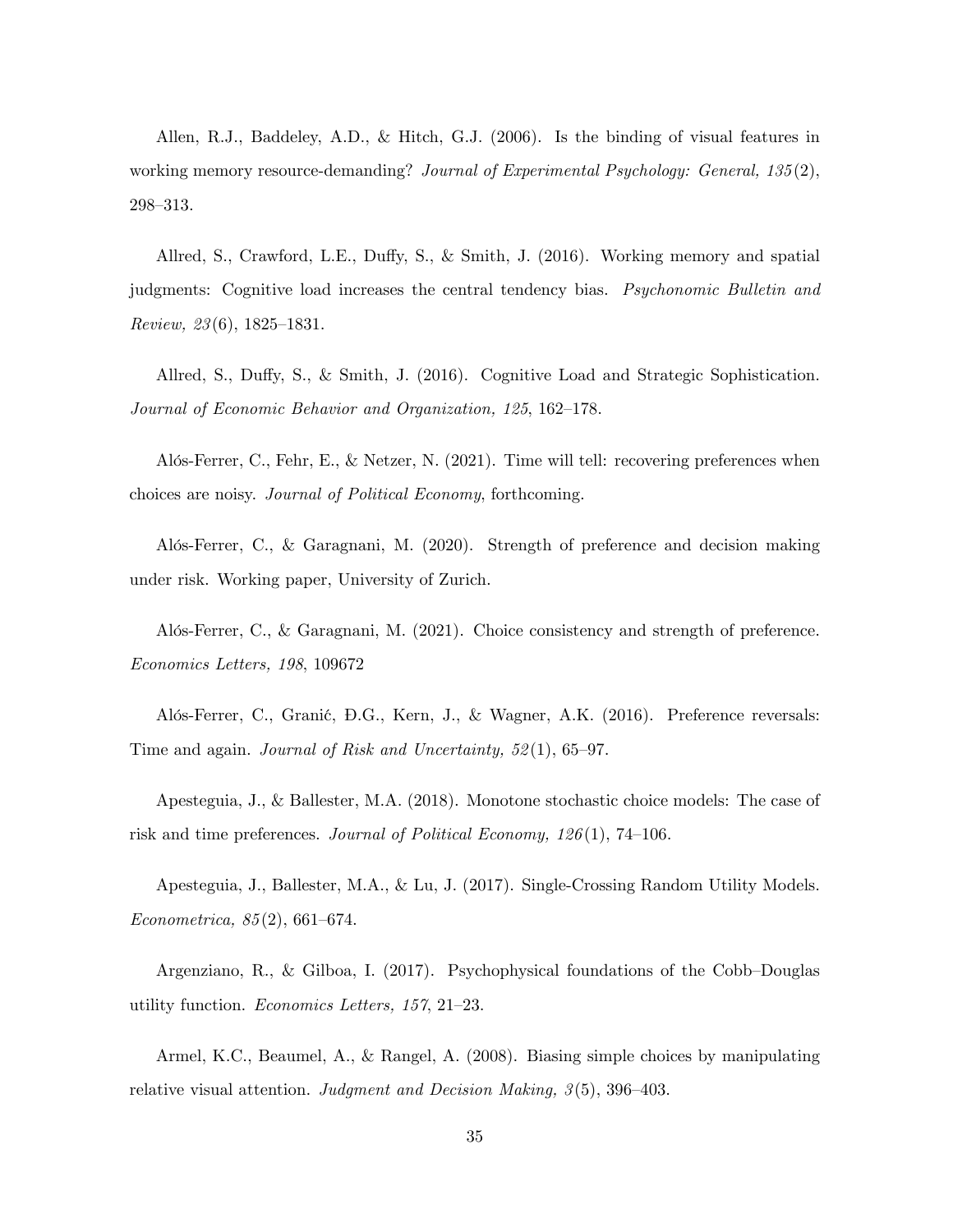Armel, K.C., & Rangel, A. (2008). The Impact of Computation Time and Experience on Decision Values. American Economic Review,  $98(2)$ , 163–168.

Ballinger, T.P., & Wilcox, N.T. (1997). Decisions, Error and Heterogeneity. Economic Journal,  $107(443)$ ,  $1090-1105$ .

Becker, G.M., DeGroot, M.H., & Marschak, J. (1963). Stochastic models of choice behavior. Systems Research and Behavioral Science,  $8(1)$ , 41–55.

Benjamin, D.J., Brown, S.A., & Shapiro, J.M. (2013). Who is 'behavioral'? Cognitive ability and anomalous preferences. Journal of the European Economic Association,  $11(6)$ ,  $1231 - 1255.$ 

Bhat, C.R. (1995). A heteroscedastic extreme value model of intercity travel mode choice. Transportation Research Part B: Methodological,  $29(6)$ , 471–483.

Bhui, R. (2019a). A statistical test for the optimality of deliberative time allocation. Psychonomic Bulletin and Review,  $26(3)$ , 855–867.

Bhui, R. (2019b). Testing Optimal Timing in Value-Linked Decision Making. Computational Brain and Behavior,  $2(2)$ , 85–94.

Birnbaum, M.H. (2011). Testing mixture models of transitive preference: Comment on Regenwetter, Dana, and Davis-Stober  $(2011)$ . *Psychological Review, 118* $(4)$ , 675–683.

Birnbaum, M.H., & Schmidt, U. (2008). An experimental investigation of violations of transitivity in choice under uncertainty. Journal of Risk and Uncertainty,  $37(1)$ , 77-91.

Birnbaum, M.H., & Schmidt, U. (2010). Testing transitivity in choice under risk. Theory and Decision,  $69(4)$ , 599-614.

Blavatskyy, P.R. (2008). Stochastic utility theorem. Journal of Mathematical Economics,  $44, 1049-1056.$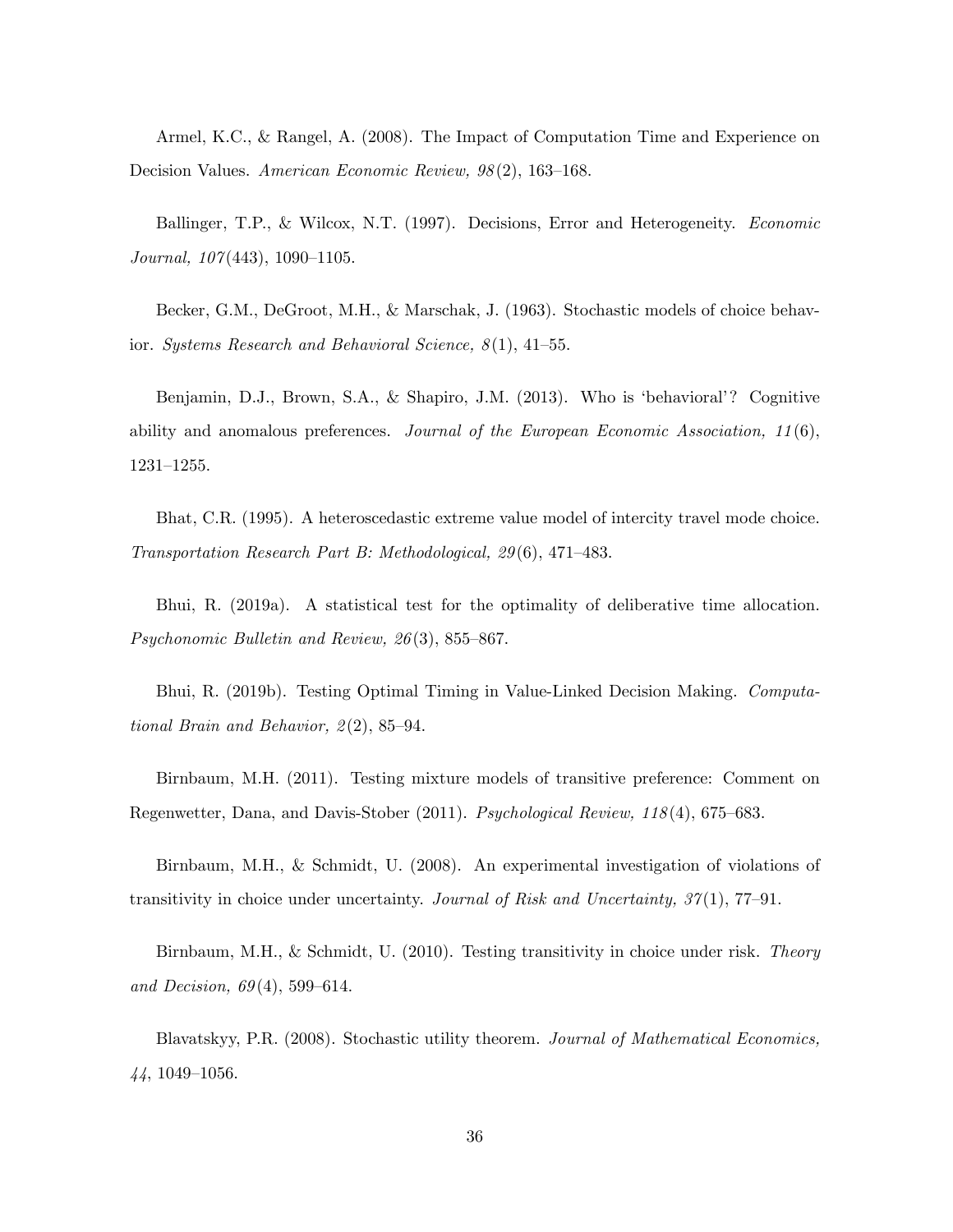Blavatskyy, P.R. (2011). Probabilistic risk aversion with an arbitrary outcome set. Economics Letters,  $112(1)$ , 34–37.

Bradley, R.A., & Terry, M.E. (1952). Rank analysis of incomplete block designs: I. The method of paired comparisons. Biometrika,  $39(3-4)$ ,  $324-345$ .

Buckert, M., Oechssler, J., & Schwieren, C. (2017). Imitation under stress. Journal of Economic Behavior and Organization, 139, 252-266.

Butler, D.J. (2000). Do non-expected utility choice patterns spring from hazy preferences? An experimental study of choice 'errors'. Journal of Economic Behavior and Organization,  $41(3), 277-297.$ 

Butler, D., & Loomes, G.  $(1988)$ . Decision difficulty and imprecise preferences. Acta  $Psychologica, 68(1-3), 183-196.$ 

Butler, D.J., & Loomes, G.C. (2007). Imprecision as an account of the preference reversal phenomenon. American Economic Review,  $97(1)$ , 277–297.

Caplin, A. (2012). Choice Sets as Percepts. In Neuroscience of Preference and Choice: Cognitive and Neural Mechanisms, Dolan, R., & Sharot, T. (Eds.), Academic Press, Waltham MA, 295-304.

Caplin, A. (2016). Measuring and modeling attention. Annual Review of Economics, 8, 379-403.

Caplin, A., Csaba, D., Leahy, J., & Nov, O. (2020). Rational Inattention, Competitive Supply, and Psychometrics. *Quarterly Journal of Economics*,  $135(3)$ ,  $1681-1724$ .

Caplin, A., & Dean, M. (2015). Revealed preference, rational inattention, and costly information acquisition. American Economic Review,  $105(7)$ ,  $2183-2203$ .

Caplin, A., Dean, M., & Leahy, J. (2019). Rational Inattention, Optimal Consideration Sets, and Stochastic Choice. Review of Economic Studies,  $86(3)$ , 1061–1094.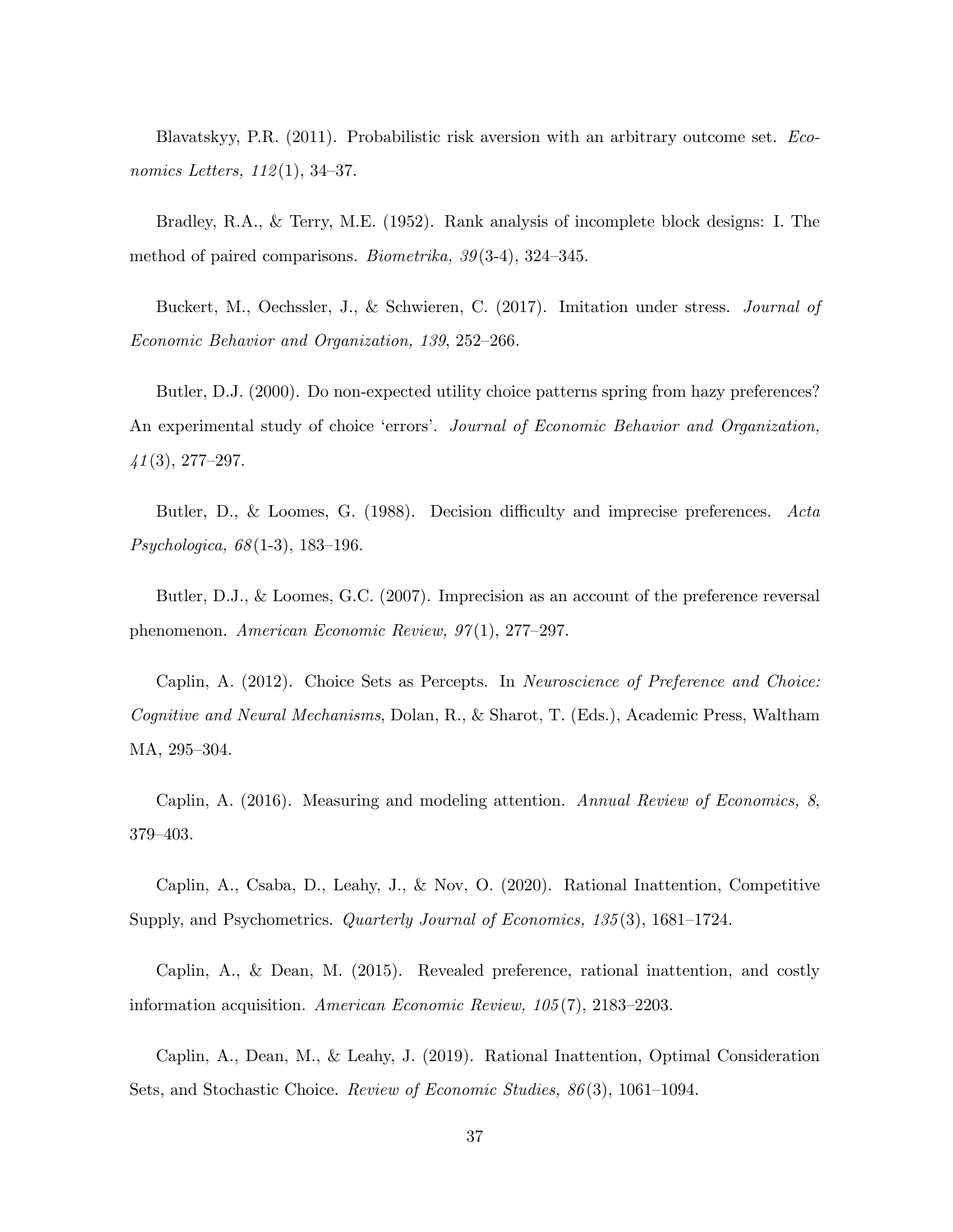Caplin, A., Dean, M., & Martin, D. (2011). Search and satisficing. American Economic Review,  $101(7)$ , 2899-2922.

Caplin, A., & Martin, D. (2015). A testable theory of imperfect perception. Economic Journal,  $125(582)$ ,  $184-202$ .

Cappelletti, D., Güth, W., & Ploner, M.  $(2011)$ . Being of two minds: Ultimatum offers under cognitive constraints. Journal of Economic Psychology,  $32(6)$ , 940–950.

Carpenter, J., Graham, M., & Wolf, J. (2013). Cognitive Ability and Strategic Sophistication. Games and Economic Behavior,  $80(1)$ , 115–130.

Carrasco, M., & McElree, B. (2001). Covert attention accelerates the rate of visual information processing. Proceedings of the National Academy of Sciences,  $98(9)$ , 5363–5367.

Carrasco, M., Williams, P.E., & Yeshurun, Y. (2002). Covert attention increases spatial resolution with or without masks: Support for signal enhancement. Journal of Vision,  $2(6)$ , 467-479.

Cattaneo, M.D., Ma, X., Masatlioglu, Y., & Suleymanov, E. (2020). A Random Attention Model. Journal of Political Economy,  $128(7)$ ,  $2796-2836$ .

Cattell, J.M. (1902). The time of perception as a measure of differences in intensity. Philosophische Studien, 19, 63–68.

Cerreia-Vioglio, S., Dillenberger, D., Ortoleva, P., & Riella, G. (2019). Deliberately stochastic. American Economic Review,  $109(7)$ ,  $2425-2445$ .

Charness, G., Gneezy, U., & Halladay, B. (2016). Experimental methods: Pay one or pay all. Journal of Economic Behavior and Organization,  $131, 141-150$ .

Chen, F., & Fischbacher, U. (2016). Response time and click position: Cheap indicators of preferences. Journal of the Economic Science Association,  $2(2)$ , 109–126.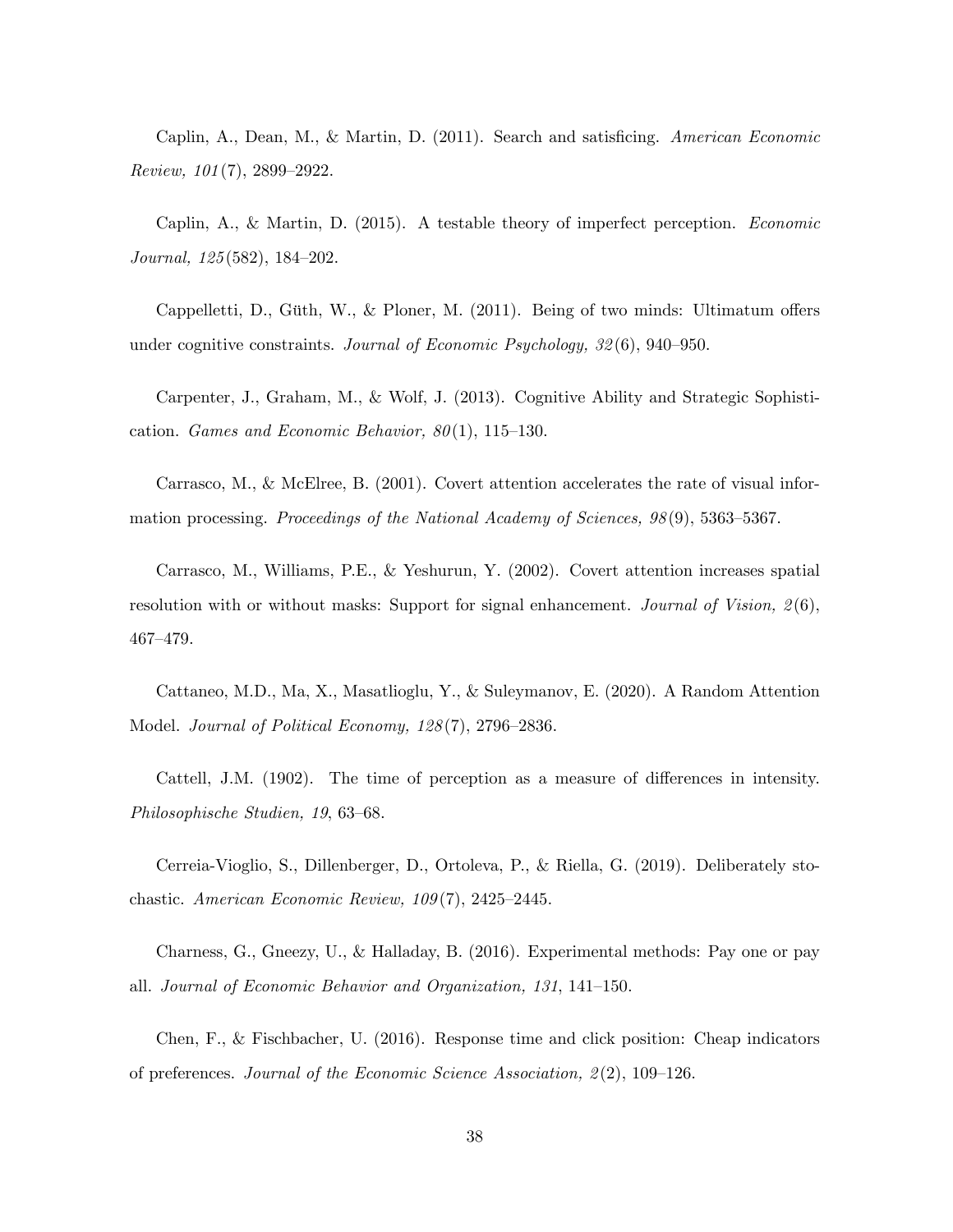Cocchi, L., Toepel, U., De Lucia, M., Martuzzi, R., Wood, S.J., Carter, O., & Murray, M.M. (2011). Working memory load improves early stages of independent visual processing.  $Neuropsychologia, 49(1), 92-102.$ 

Conte, A., & Hey, J.D. (2019). Rehabilitating the Random Utility Model. A comment on Apesteguia and Ballester (2018). Working paper, Univerity of York.

Conte, A., Hey, J.D., & Moffatt, P.G. (2011). Mixture models of choice under risk. *Journal* of Econometrics,  $162(1)$ , 79–88.

Cox, J.C., Sadiraj, V., & Schmidt, U. (2015). Paradoxes and mechanisms for choice under risk. Experimental Economics,  $18(2)$ ,  $215-250$ .

Cubitt, R.P., Navarro-Martinez, D., & Starmer, C. (2015). On preference imprecision. Journal of Risk and Uncertainty,  $50(1)$ , 1–34.

Dashiell, J.F. (1937). Affective value-distances as a determinant of esthetic judgmenttimes. American Journal of Psychology,  $50(1/4)$ , 57-67.

Dean, M., & Neligh, N. (2017). Experimental Tests of Rational Inattention. Working Paper, Columbia University.

Debreu, G. (1958). Stochastic choice and cardinal utility. *Econometrica*,  $26(3)$ ,  $440-444$ .

Deck, C., & Jahedi, S.  $(2015)$ . The effect of cognitive load on economic decision making: A survey and new experiments. European Economic Review, 78, 97–119.

Deck, C., Jahedi, S., & Sheremeta, R. (2021). On the Consistency of Cognitive Load. European Economic Review, forthcoming.

Drichoutis, A.C., & Nayga, R. (2020). Economic rationality under cognitive load. Economic Journal,  $130(632)$ ,  $2382-2409$ .

Duffy, S., Naddeo, J.J., Owens, D., & Smith, J. (2021). Cognitive load and mixed strategies: On brains and minimax. Working paper, Rutgers University-Camden.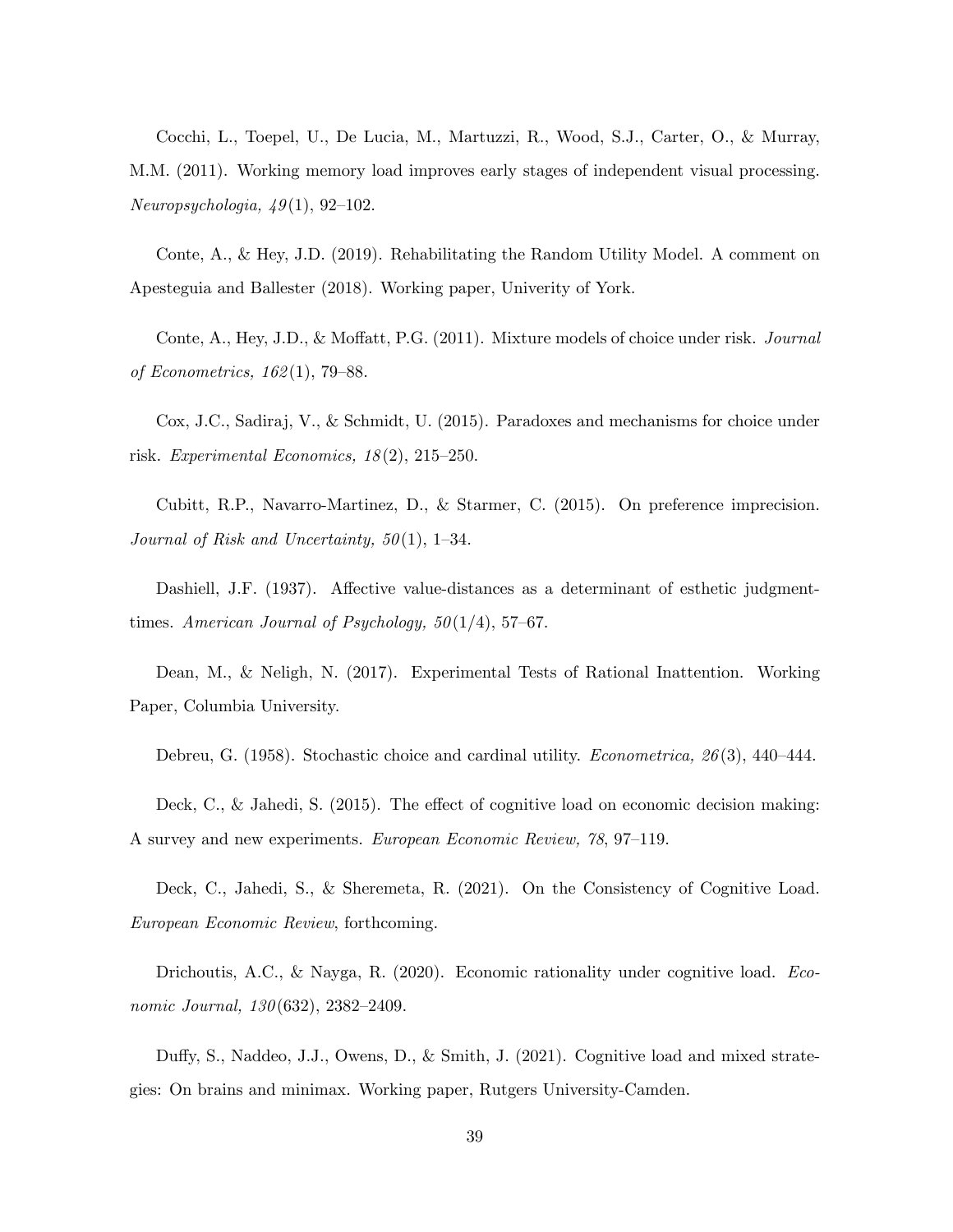Duffy, S., & Smith, J. (2014). Cognitive Load in the Multi-player Prisoner's Dilemma Game: Are There Brains in Games? Journal of Behavioral and Experimental Economics, 51,  $47 - 56$ .

Duffy, S., & Smith, J. (2020). An economist and a psychologist form a line: What can imperfect perception of length tell us about stochastic choice? Working paper, Rutgers University-Camden.

Dutilh, G., & Rieskamp, J. (2016). Comparing perceptual and preferential decision making. Psychonomic Bulletin and Review,  $23(3)$ , 723-737.

Echenique, F., Saito, K., & Tserenjigmid, G. (2018). The perception-adjusted Luce model. Mathematical Social Sciences, 93, 67-76.

Falmagne, J.C. (1978). A representation theorem for finite random scale systems. *Journal* of Mathematical Psychology,  $18(1)$ ,  $52-72$ .

Fechner, G.T. (1860). Elemente der Psychophysik. (Elements of psychophysics, translated 1966. Holt, Rinehart, and Winston, New York.)

Franco-Watkins, A.M., Rickard, T.C., & Pashler, H. (2010). Taxing executive processes does not necessarily increase impulsive decision making. Experimental Psychology,  $57$ , 193– 201.

Fudenberg, D., Iijima, R., & Strzalecki, T. (2015). Stochastic choice and revealed perturbed utility. *Econometrica*,  $83(6)$ ,  $2371-2409$ .

Fudenberg, D., Strack, P., & Strzalecki, T. (2018). Speed, accuracy, and the optimal timing of choices. American Economic Review,  $108(12)$ ,  $3651-3684$ .

Gabaix, X., Laibson, D., Moloche, G., & Weinberg, S. (2006). Costly information acquisition: Experimental analysis of a boundedly rational model. American Economic Review,  $96(4)$ , 1043–1068.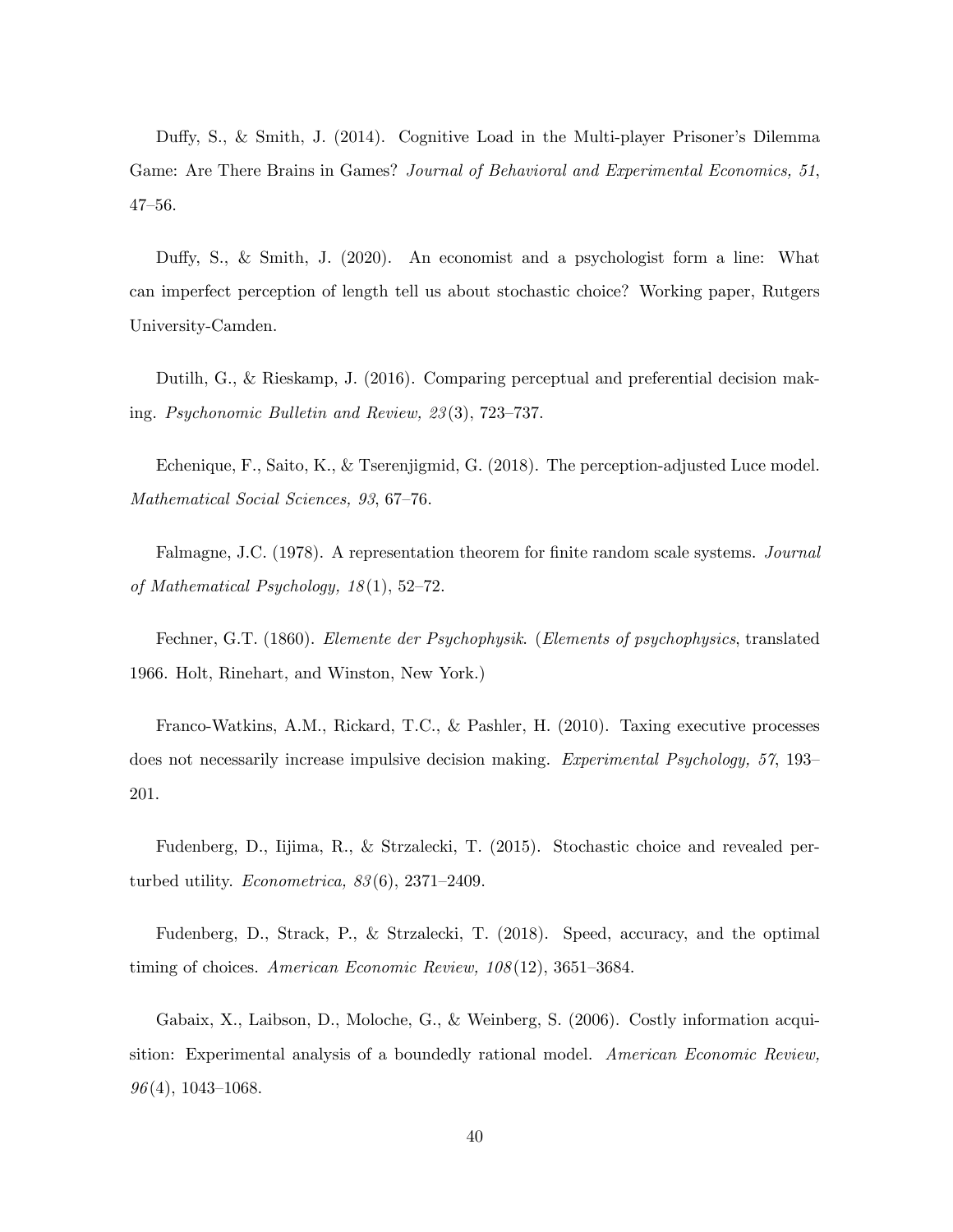Geng, S. (2016). Decision time, consideration time, and status quo bias. *Economic Inquiry*,  $54(1)$ , 433-449.

Gilbert, D.T., Pelham, B.W., & Krull, D.S. (1988). On Cognitive Busyness: When Person Perceivers Meet Persons Perceived. Journal of Personality and Social Psychology, 54(5), 733-740.

Gul, F., Natenzon, P., & Pesendorfer, W. (2014). Random choice as behavioral optimization. *Econometrica*,  $82(5)$ , 1873-1912.

Gul, F., & Pesendorfer, W. (2006). Random expected utility. *Econometrica*,  $\gamma_4(1)$ , 121– 146.

Hauge, K.E., Brekke, K.A., Johansson, L.O., Johansson-Stenman, O., & Sveds‰ter, H. (2016). Keeping others in our mind or in our heart? Distribution games under cognitive load. Experimental Economics,  $19(3)$ , 562–576.

Henmon, V.A.C. (1911). The relation of the time of a judgment to its accuracy. Psychological Review,  $18(3)$ , 186–201.

Hey, J.D. (1995). Experimental investigations of errors in decision making under risk. European Economic Review,  $39(3-4)$ , 633-640.

Horan, S., Manzini, P., & Mariotti, M. (2019). When Is Coarseness Not a Curse? Comparative Statics of the Coarse Random Utility Model. Working paper, University of Sussex.

Kellogg, W.N. (1931). The time of judgment in psychometric measures. American Journal of Psychology,  $43(1)$ , 65–86.

Khaw, M.W., Li, Z., & Woodford, M. (2017). Risk aversion as a perceptual bias. Working paper, National Bureau of Economic Research.

Koida, N. (2018). Anticipated stochastic choice. *Economic Theory*,  $65(3)$ , 545–574.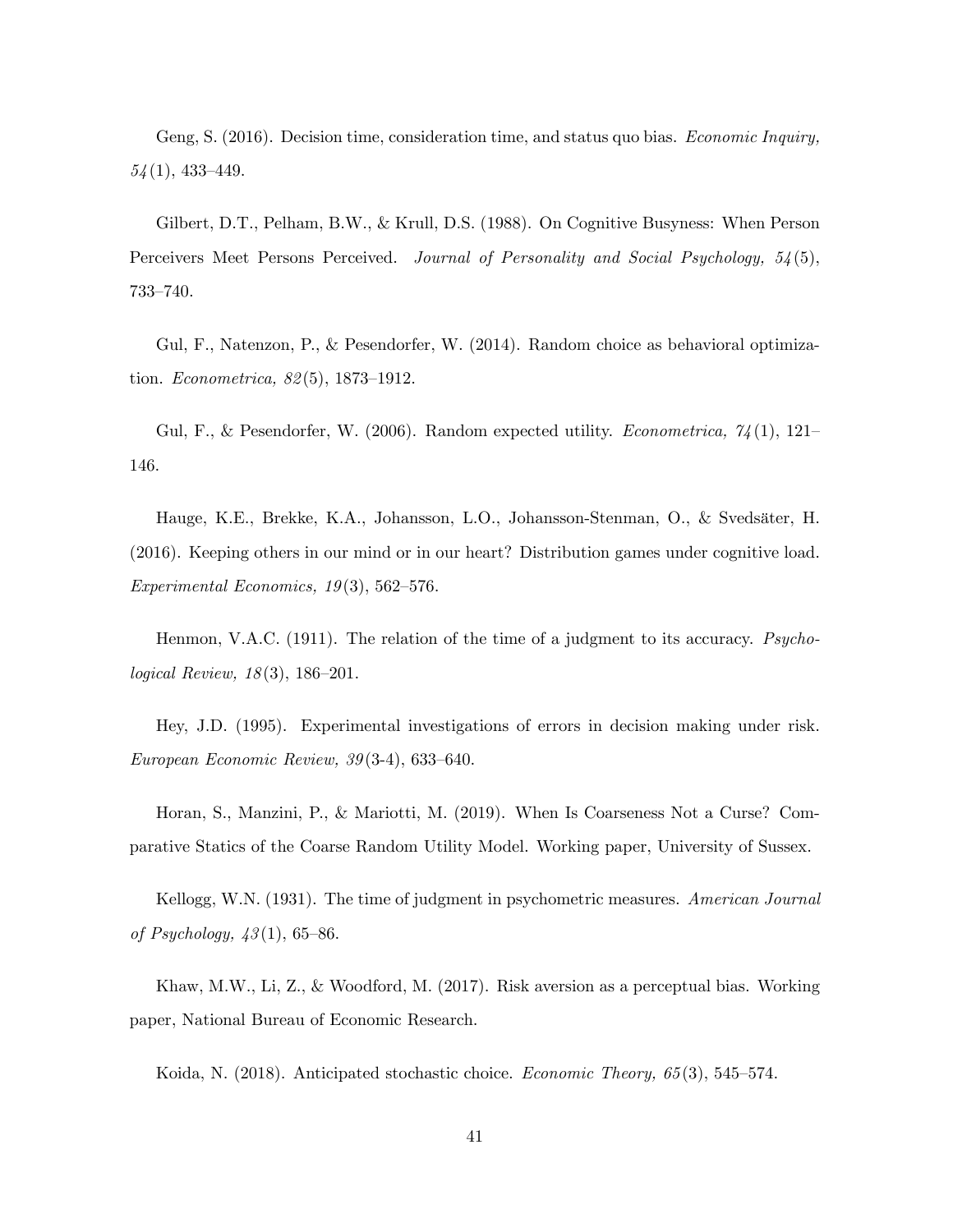Kovach, M., & Tserenjigmid, G. (2021). The focal Luce model. American Economic Journal: Microeconomics, forthcoming.

Krajbich, I., Armel, C., & Rangel, A.  $(2010)$ . Visual fixations and the computation and comparison of value in simple choice. Nature Neuroscience,  $13(10)$ ,  $1292-1298$ .

Krajbich, I., & Rangel, A.  $(2011)$ . Multialternative drift-diffusion model predicts the relationship between visual fixations and choice in value-based decisions. Proceedings of the National Academy of Sciences,  $108(33)$ , 13852-13857.

Lee, L., Amir, O., & Ariely, D. (2009). In search of homo economicus: Cognitive noise and the role of emotion in preference consistency. Journal of Consumer Research,  $36(2)$ , 173–187.

Lévy-Garboua, L., Maafi, H., Masclet, D., & Terracol, A. (2012). Risk aversion and framing effects. Experimental Economics,  $15(1)$ ,  $128-144$ .

Liu, T., Abrams, J., & Carrasco, M. (2009). Voluntary attention enhances contrast appearance. Psychological Science,  $20(3)$ , 354–362.

Lleras, J.S., Masatlioglu, Y., Nakajima, D., & Ozbay, E.Y. (2017). When more is less: Limited consideration. Journal of Economic Theory, 170, 70–85.

Loomes, G., & Pogrebna, G. (2014). Measuring individual risk attitudes when preferences are imprecise. *Economic Journal*,  $124(576)$ ,  $569-593$ .

Loomes, G., Starmer, C., & Sugden, R. (1989). Preference reversal: information-processing effect or rational non-transitive choice? Economic Journal,  $99(395)$ , 140–151.

Loomes, G., & Sugden, R. (1995). Incorporating a stochastic element into decision theories. European Economic Review,  $39(3-4)$ , 641–648.

Loomis, J., Peterson, G., Champ, P., Brown, T., & Lucero, B. (1998). Paired comparison estimates of willingness to accept versus contingent valuation estimates of willingness to pay. Journal of Economic Behavior and Organization,  $35(4)$ ,  $501-515$ .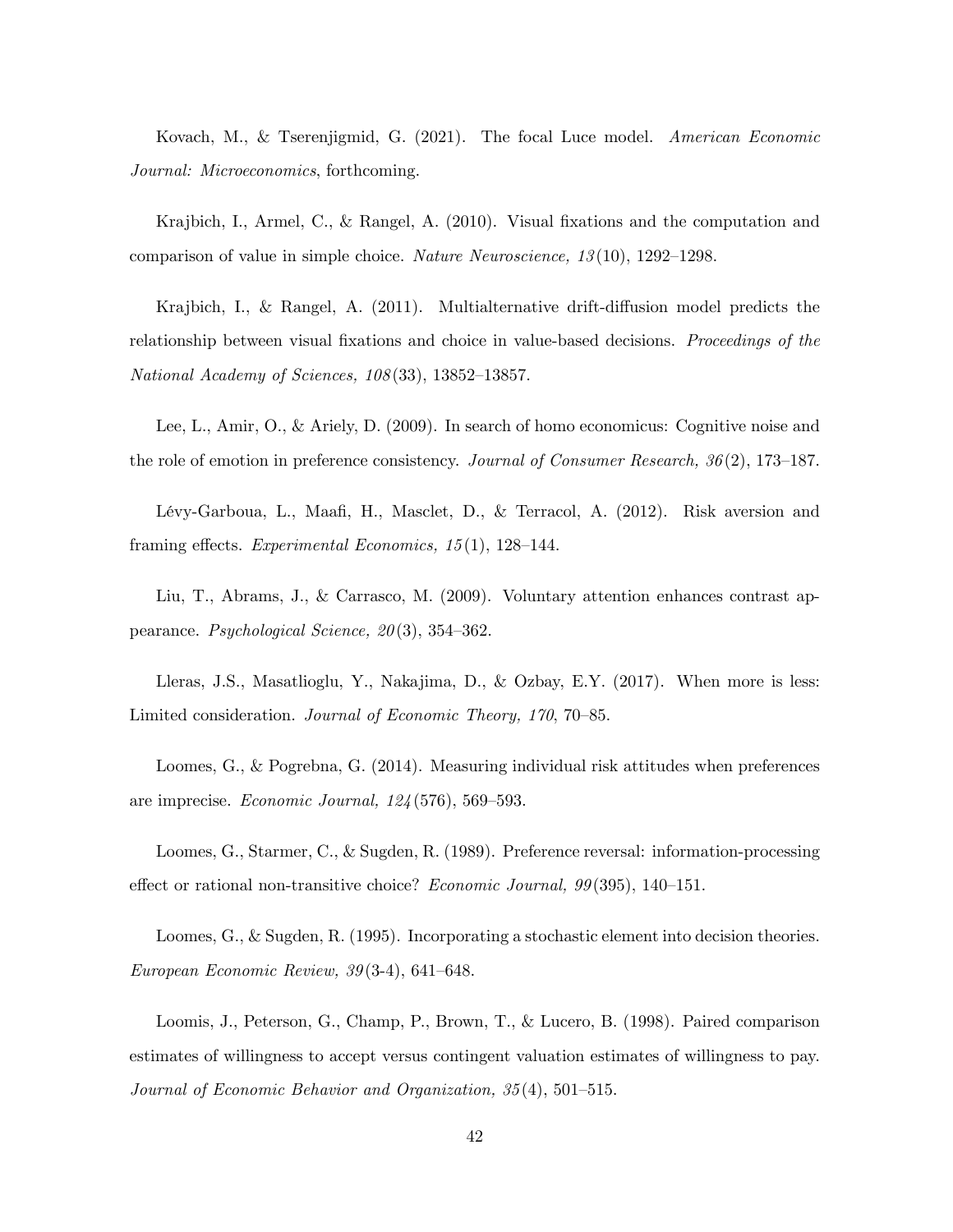Lu, J. (2016). Random choice and private information. *Econometrica*,  $84(6)$ , 1983–2027.

Luce, R.D. (1959a). Individual choice behavior: A theoretical analysis. Wiley: New York.

Luce, R.D. (1959b). On the possible psychophysical laws. *Psychological Review*,  $66(2)$ ,  $81 - 95.$ 

Luce, R.D. (1994). Thurstone and Sensory Scaling: Then and Now. *Psychological Review*,  $101 (2), 271 - 277.$ 

Luce, R.D. (2005). Measurement analogies: Comparisons of behavioral and physical measures. Psychometrika,  $70(2)$ , 227–251.

Machina, M.J. (1985). Stochastic choice functions generated from deterministic preferences over lotteries. *Economic Journal*,  $95(379)$ ,  $575-594$ .

Manzini, P., & Mariotti, M. (2014). Stochastic choice and consideration sets. Econometrica,  $82(3)$ , 1153–1176.

Masatlioglu, Y., Nakajima, D., & Ozbay, E.Y. (2012). Revealed Attention. American Economic Review,  $102(5)$ ,  $2183-2205$ .

Mas-Colell, A., Whinston, M.D., & Green, J.R. (1995). Microeconomic Theory, New York: Oxford University Press.

Matějka, F., & McKay, A. (2015). Rational inattention to discrete choices: A new foundation for the multinomial logit model. American Economic Review,  $105(1)$ , 272–298.

McFadden, D. (1974). Conditional Logit Analysis of Qualitative Choice Behavior. In Frontiers in Econometrics, Zarembka, P. (Ed.), New York, Academic Press, 105–142.

McFadden, D. (1976). Quantal choice analaysis: A survey. Annals of Economic and Social *Measurement*,  $5(4)$ ,  $363-390$ .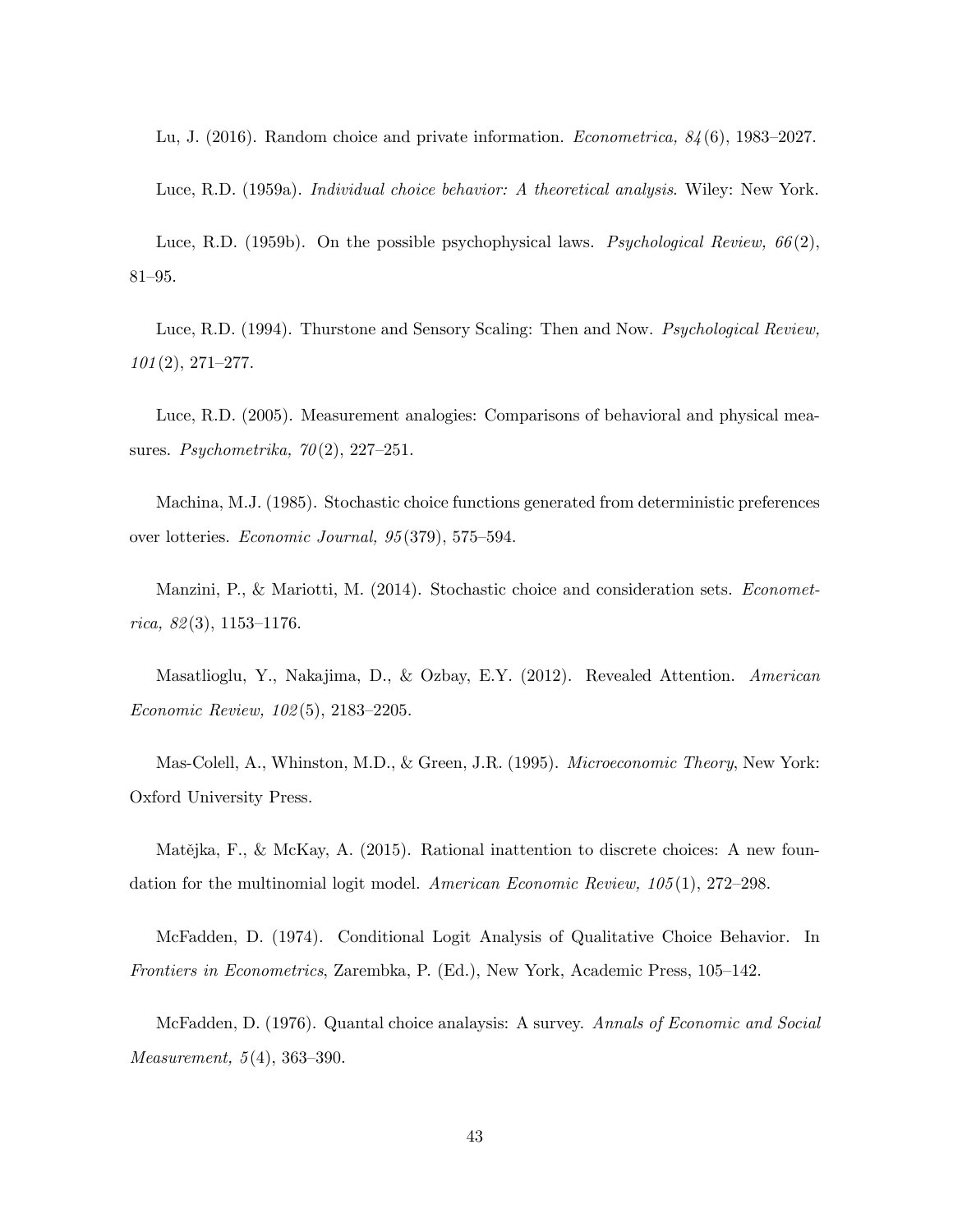McFadden, D. (1981). Econometric Models of Probabilistic Choice. In Structural Analysis of Discrete Data with Econometric Applications, Manski, C., & McFadden, D. (Eds.), Cambridge, MA, MIT Press, 198–272.

McFadden, D.  $(2001)$ . Economic choices. American Economic Review,  $91(3)$ ,  $351-378$ .

Milinski, M., & Wedekind, C. (1998). Working memory constrains human cooperation in the Prisoner's Dilemma. Proceedings of the National Academy of Sciences,  $95(23)$ , 13755– 13758.

Moffatt, P.G. (2005). Stochastic choice and the allocation of cognitive effort. Experimental Economics,  $8(4)$ , 369–388.

Mosteller, F., & Nogee, P. (1951). An experimental measurement of utility. *Journal of* Political Economy,  $59(5)$ ,  $371-404$ .

Morey, C.C., & Bieler, M. (2013). Visual short-term memory always requires general attention. Psychonomic Bulletin and Review,  $20(1)$ , 163–170.

Morey, C.C., & Cowan, N. (2004). When visual and verbal memories compete: Evidence of cross-domain limits in working memory. *Psychonomic Bulletin and Review*,  $11(2)$ ,  $296-301$ .

Münsterberg, H. (1894). Studies from the Harvard Psychological Laboratory: (I). Psychological Review,  $1(1)$ , 34–60.

Natenzon, P. (2019). Random choice and learning. Journal of Political Economy,  $127(1)$ , 419-457.

Navarro-Martinez, D., Loomes, G., Isoni, A., Butler, D., & Alaoui, L. (2018). Boundedly rational expected utility theory. Journal of Risk and Uncertainty,  $57(3)$ , 199–223.

Olschewski, S., Newell, B., & Scheibehenne, B. (2019). How Basic Cognition Ináuences Experience-Based Economic Valuation. Working paper University of Basel.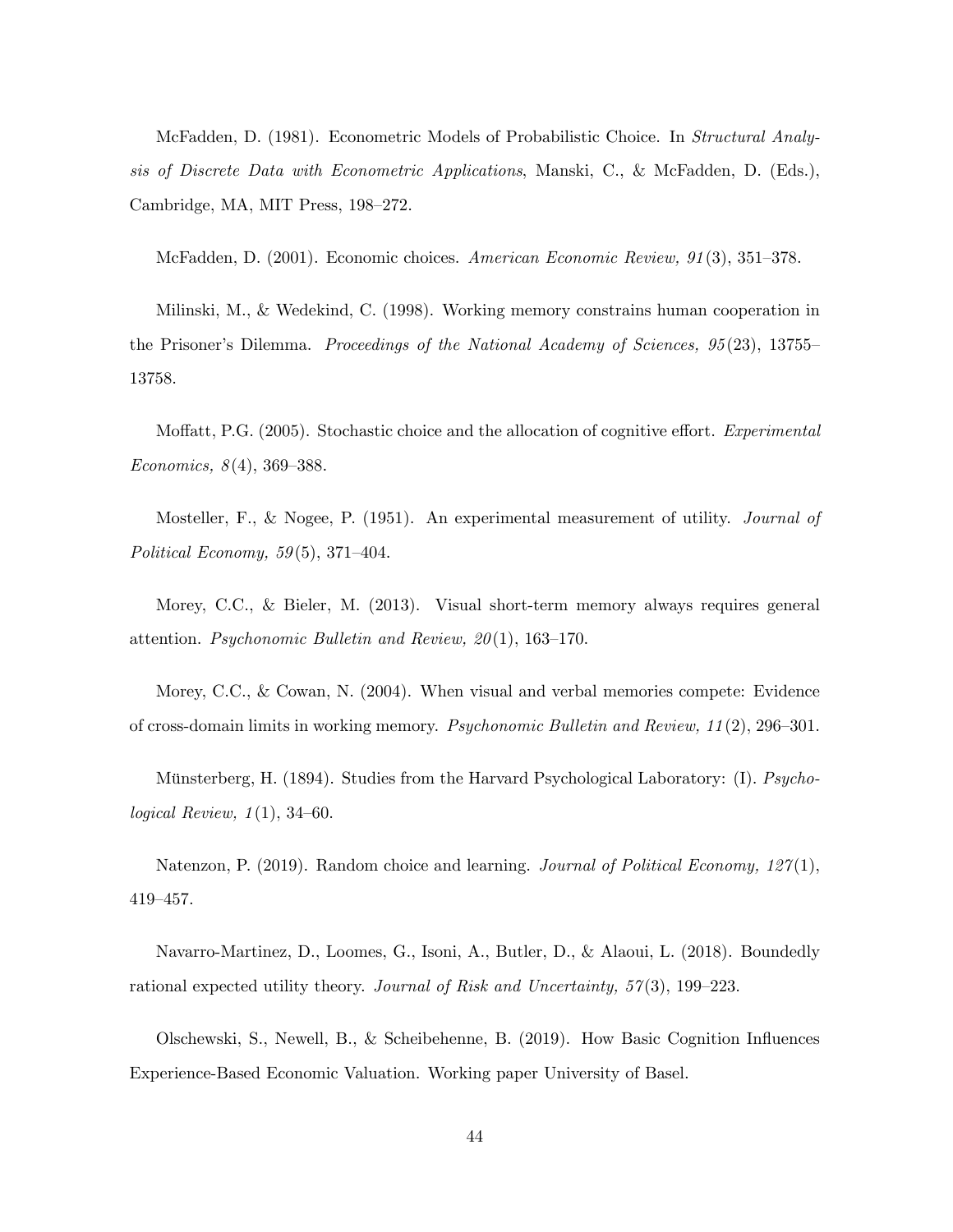Olschewski, S., Rieskamp, J., & Scheibehenne, B. (2018). Taxing cognitive capacities reduces choice consistency rather than preference: A model-based test. Journal of Experimental Psychology: General,  $147(4)$ , 462-484.

Oud, B., Krajbich, I., Miller, K., Cheong, J.H., Botvinick, M., & Fehr, E. (2016). Irrational time allocation in decision-making. Proceedings of the Royal Society B: Biological Sciences, 283 (1822), 20151439.

Payne, J.W., Bettman, J.R., & Johnson, E.J. (1993). The Adaptive Decision Maker. Cambridge University Press.

Payne, J.W., Braunstein, M.L., & Carroll, J.S. (1978). Exploring predecisional behavior: An alternative approach to decision research. Organizational Behavior and Human Performance,  $22(1)$ , 17-44.

Polanía, R., Krajbich, I., Grueschow, M., & Ruff, C.C. (2014). Neural oscillations and synchronization differentially support evidence accumulation in perceptual and value-based decision making. Neuron,  $82(3)$ ,  $709-720$ .

Psychology Software Tools, Inc. [E-Prime 2.0] (2012). Retrieved from http://www.pstnet.com.

Regenwetter, M., Dana, J., & Davis-Stober, C.P. (2011). Transitivity of preferences. Psychological Review,  $118(1)$ , 42-56.

Regenwetter, M., Dana, J., Davis-Stober, C.P., & Guo, Y. (2011). Parsimonious testing of transitive or intransitive preferences: Reply to Birnbaum (2011). Psychological Review,  $118(4)$ , 684–688.

Regenwetter, M., & Davis-Stober, C.P. (2012). Behavioral variability of choices versus structural inconsistency of preferences. *Psychological Review*,  $119(2)$ ,  $408-416$ .

Reutskaja, E., Nagel, R., Camerer, C.F., & Rangel, A. (2011). Search dynamics in consumer choice under time pressure: An eye-tracking study. American Economic Review,  $101(2), 900 - 926.$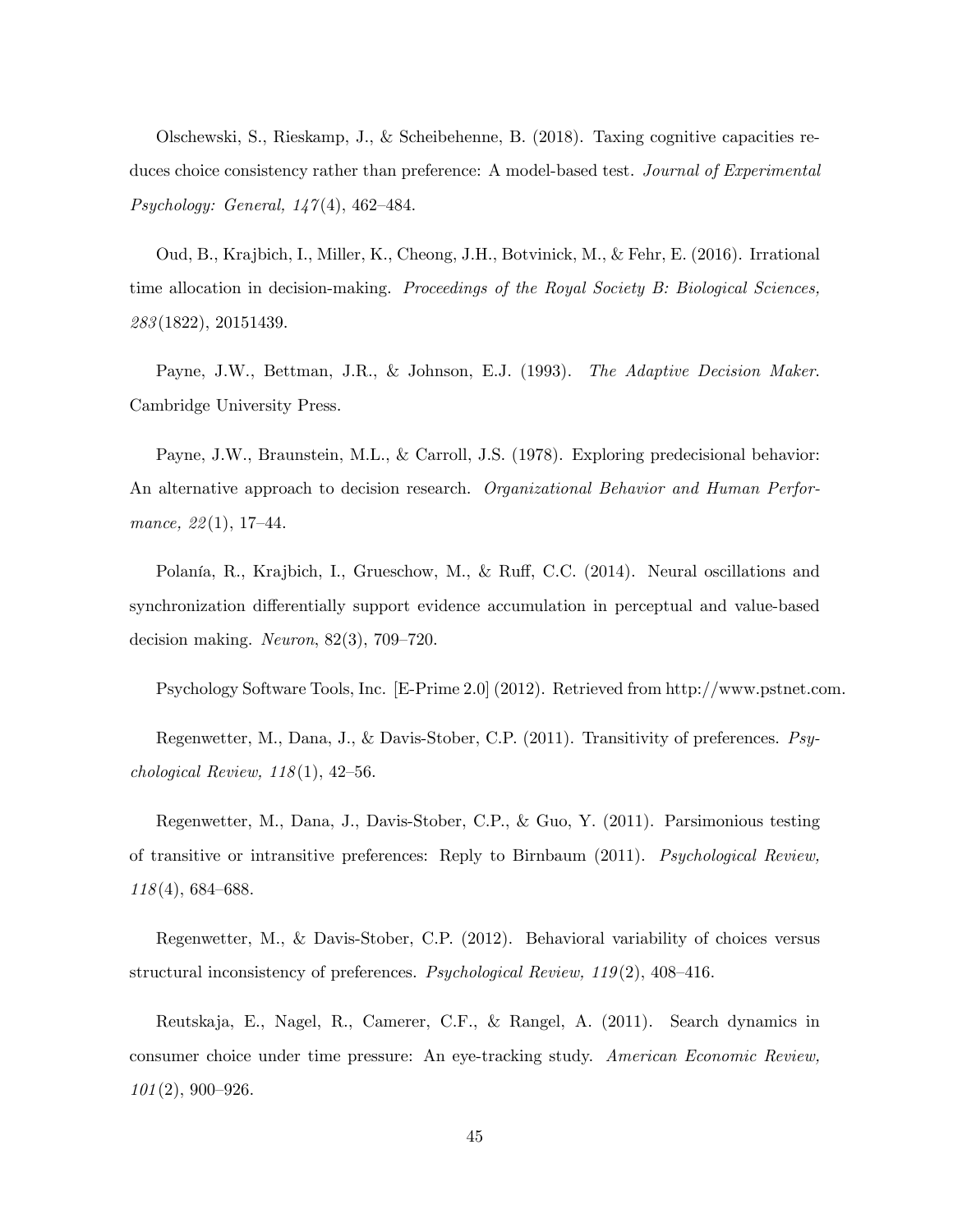Rieskamp, J. (2008). The probabilistic nature of preferential choice. Journal of Experimental Psychology: Learning, Memory, and Cognition,  $34$  (6), 1446-1465.

Roch, S.G., Lane, J.A.S., Samuelson, C.D., Allison, S.T., & Dent, J.L. (2000). Cognitive Load and the Equality Heuristic: A Two-Stage Model of Resource Overconsumption in Small Groups. Organizational Behavior and Human Decision Processes, 83(2), 185–212.

Rubinstein, A., & Salant, Y. (2006). A model of choice from lists. Theoretical Economics,  $1(1), 3-17.$ 

Sanjurjo, A. (2015). Search, memory, and choice error: an experiment. PloS ONE,  $10(6)$ , e0126508.

Sanjurjo, A. (2017). Search with multiple attributes: Theory and empirics. Games and  $Economic Behavior, 104, 535-562.$ 

Schulz, J.F., Fischbacher, U., Thöni, C., & Utikal, V. (2014). Affect and fairness: Dictator games under cognitive load. Journal of Economic Psychology,  $41$ , 77–87.

Schwarz, G.E. (1978). Estimating the dimension of a model. Annals of Statistics,  $6(2)$ , 461-464.

Smith, V.L. (1976). Experimental economics: Induced value theory. American Economic Review,  $66(2)$ , 274–279.

Sopher, B., & Gigliotti, G. (1993). Intransitive cycles: Rational Choice or random error? An answer based on estimation of error rates with experimental data. Theory and Decision,  $35(3), 311-336.$ 

Sopher, B., & Narramore, J.M. (2000). Stochastic choice and consistency in decision making under risk: An experimental study. Theory and Decision,  $\frac{1}{8}(4)$ , 323–350.

Summerfield, C., & Tsetsos, K. (2012). Building bridges between perceptual and economic decision-making: neural and computational mechanisms. *Frontiers in Neuroscience*, 6, 70.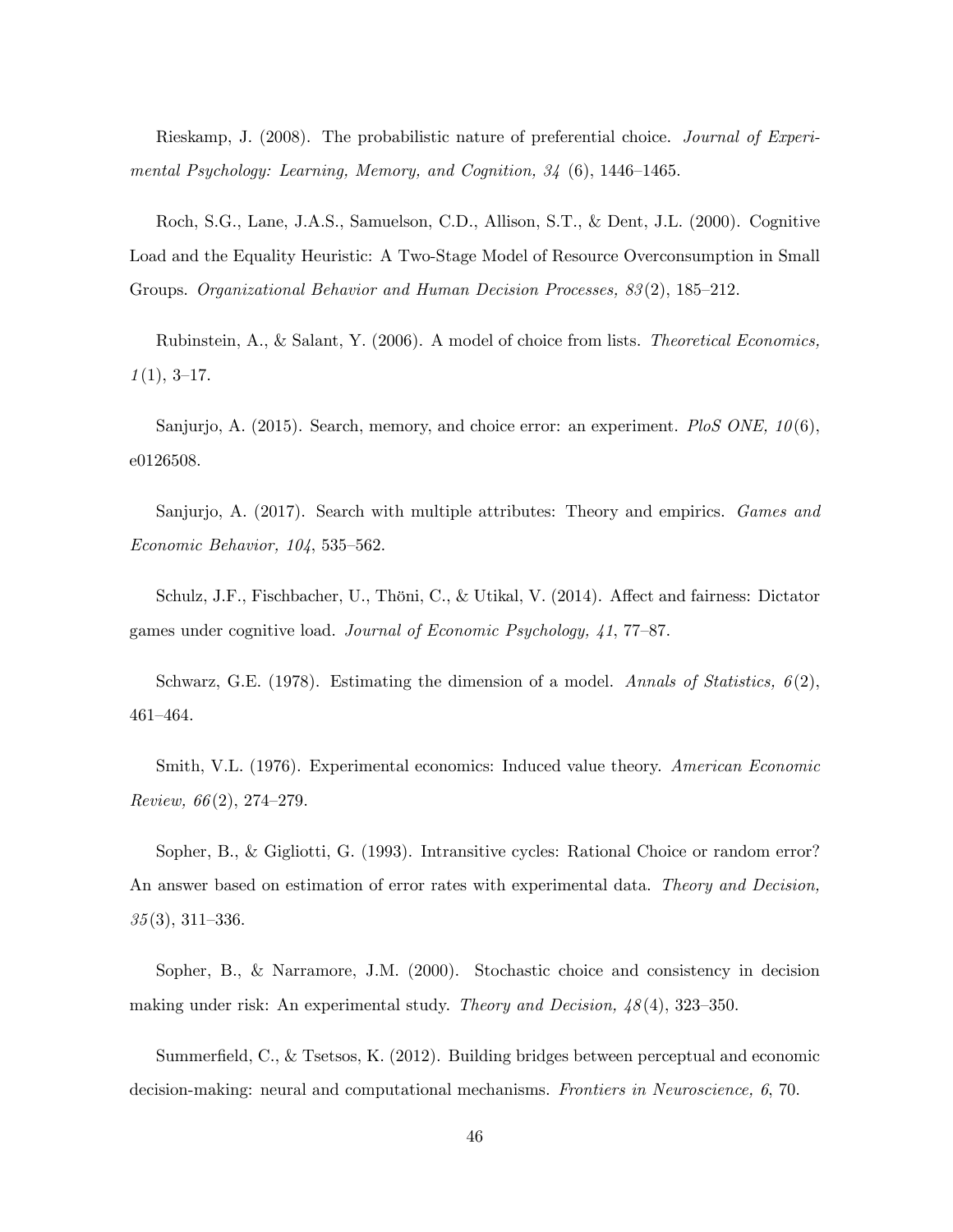Swann, W.B., Hixon, G, Stein-Seroussi, A., & Gilbert, D.T. (1990). The Fleeting Gleam of Praise: Cognitive Processes Underlying Behavioral Reactions to Self-Relevant Feedback. Journal of Personality and Social Psychology, 59  $(1)$ , 17-26.

Thurstone, L.L. (1927a). A law of comparative judgment. Psychological Review,  $34(4)$ , 273-286.

Thurstone, L.L. (1927b). Psychophysical Analysis. American Journal of Psychology,  $38(3)$ , 368-389.

Tsetsos, K., Chater, N., & Usher, M. (2012). Salience driven value integration explains decision biases and preference reversal. Proceedings of the National Academy of Sciences,  $109(24)$ , 9659–9664.

Tsetsos, K., Moran, R., Moreland, J., Chater, N., Usher, M., & Summerfield, C. (2016). Economic irrationality is optimal during noisy decision making. Proceedings of the National Academy of Sciences,  $113(11)$ ,  $3102-3107$ .

Tversky, A. (1969). Intransitivity of preferences. Psychological Review,  $76(1)$ , 31–48.

Tyson, C.J. (2008). Cognitive constraints, contraction consistency, and the satisficing criterion. Journal of Economic Theory,  $138(1)$ , 51-70.

Volkmann, J. (1934). The relation of the time of judgment to the certainty of judgment. Psychological Bulletin,  $31(9)$ ,  $672-673$ .

Weber, E. (1834). De Tactu. (The Sense of Touch, translated 1978. Academic Press, New York.)

Weibull, J.W., Mattsson, L.G., & Voorneveld, M. (2007). Better may be worse: Some monotonicity results and paradoxes in discrete choice under uncertainty. Theory and Decision,  $63(2), 121-151.$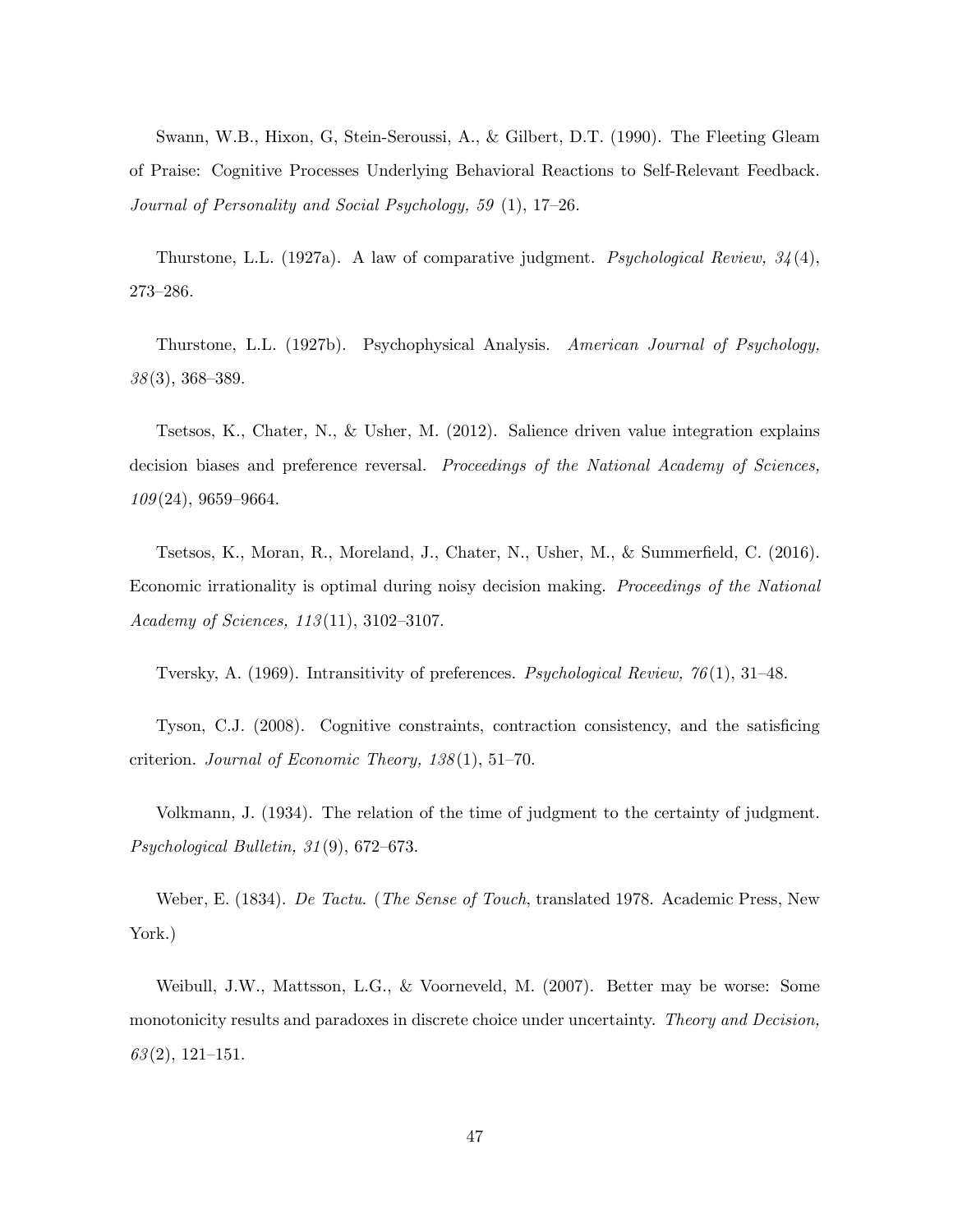Wilcox, N.T. (2011). 'Stochastically more risk averse:' A contextual theory of stochastic discrete choice under risk. Journal of Econometrics,  $162(1)$ , 89–104.

Woodford, M. (2014). Stochastic choice: An optimizing neuroeconomic model. American Economic Review,  $104(5)$ , 495–500.

Yellott, J.I. (1977). The relationship between Luce's Choice Axiom, Thurstone's Theory of Comparative Judgment, and the double exponential distribution. Journal of Mathematical Psychology,  $15(2)$ ,  $109-144$ .

Yeshurun, Y., & Carrasco, M. (1998). Attention improves or impairs visual performance by enhancing spatial resolution. Nature,  $396(6706)$ , 72-75.

Zeigenfuse, M.D., Pleskac, T.J., & Liu, T. (2014). Rapid decisions from experience. Cognition,  $131(2)$ , 181–194.

Zokaei, N., Heider, M., & Husain, M. (2014). Attention is required for maintenance of feature binding in visual working memory. Quarterly Journal of Experimental Psychology,  $67(6)$ , 1191–1213.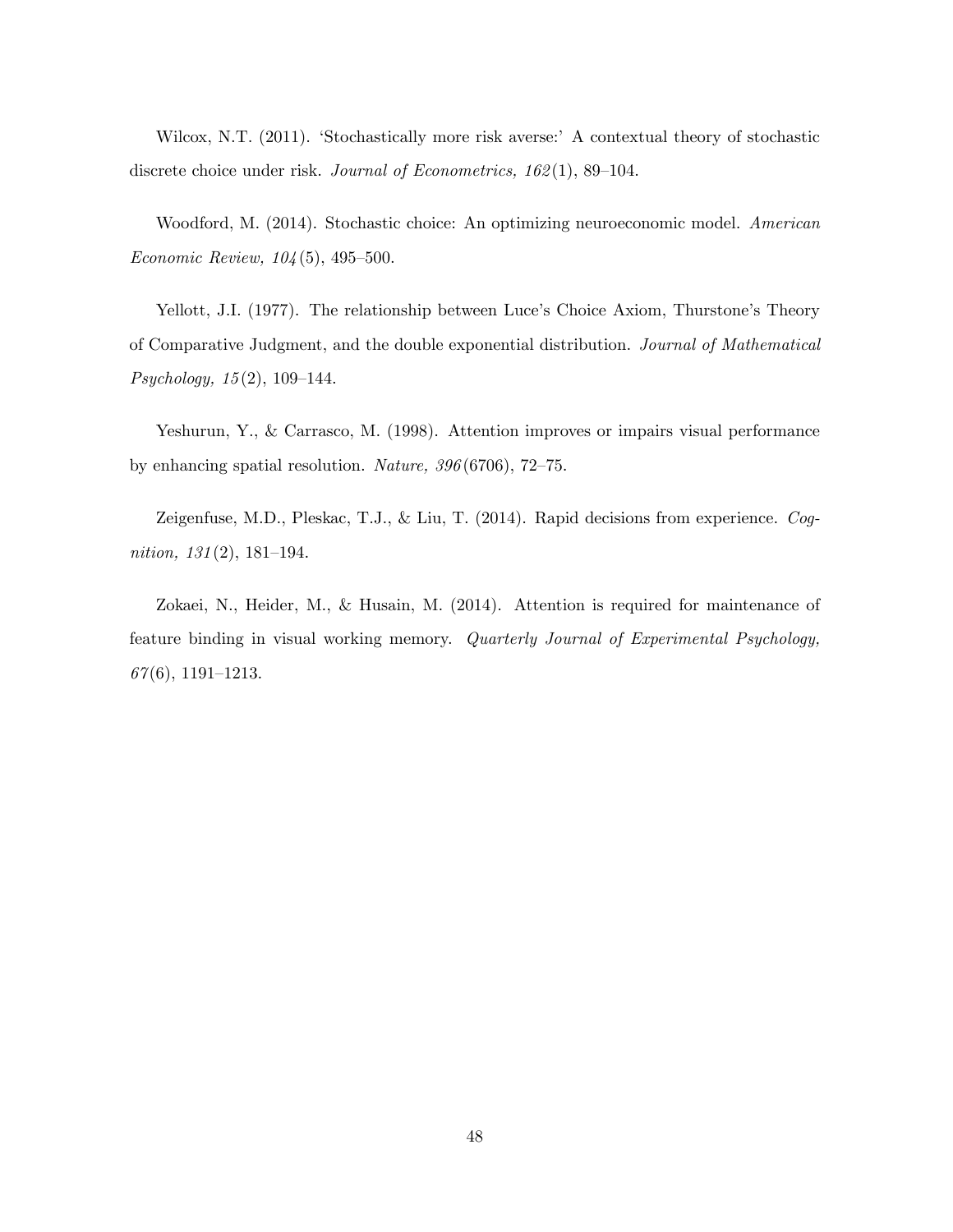# Appendix for Online Publication

#### Cognitive load summary statistics

As each of the 92 subjects attempt 50 high load memorization tasks and 50 low load memorization tasks, Table A1 presents a characterization of the subject-level distribution of the number of correct memorization tasks by cognitive load treatment and the number pooled across treatments.

| Table 711. Distribution of subjects by number of correct includization tasks |                          |                                         |    |              |                                         |  |              |       |
|------------------------------------------------------------------------------|--------------------------|-----------------------------------------|----|--------------|-----------------------------------------|--|--------------|-------|
|                                                                              |                          | Restricted to cognitive load treatments |    |              |                                         |  |              |       |
| Number correct                                                               | $46 - 50$                |                                         |    |              | $41-45$ $36-40$ $31-35$ $26-30$ $21-25$ |  | $\langle 21$ | Total |
| High load                                                                    | 50                       |                                         |    | $\mathbf{a}$ |                                         |  |              | 92    |
| Low load                                                                     | 88                       |                                         |    | 0            |                                         |  |              | 92    |
|                                                                              |                          |                                         |    |              |                                         |  |              |       |
|                                                                              |                          | Pooled across cognitive load treatments |    |              |                                         |  |              |       |
| Number correct                                                               | $96-100$ $91-95$ $86-90$ |                                         |    |              | $81 - 85$ $76 - 80$ $71 - 75$ $< 71$    |  |              | Total |
| Pooled                                                                       | 40                       | 24                                      | 13 |              |                                         |  | 5            | 92    |

Table A1: Distribution of subjects by number of correct memorization tasks

The upper panel characterizes the subject-level distribution of the number of correct memorization tasks by cognitive load treatment. The lower panel characterizes the subject-level distribution of the correct memorization tasks across both cognitive load treatments.

#### Selected longest summary statistics

Table A2 characterizes the Selected longest variable in the cognitive load and difficulty treatments.

Easy Medium Difficult Pooled High load  $94.6\%$   $73.1\%$   $37.0\%$   $68.9\%$ 1497 of 1582 1124 of 1538 548 of 1480 3169 of 4600 Low load  $96.8\%$   $76.3\%$   $38.5\%$   $69.6\%$ 

Pooled 95.7% 74.6% 37.8% 69.3%

Table A2: Selected longest variable by difficulty treatment

| I            |
|--------------|
| ×<br>٦<br>۰, |

1440 of 1487 1140 of 1495 623 of 1618 3203 of 4600

2937 of 3069 2264 of 3033 1171 of 3089 6372 of 9200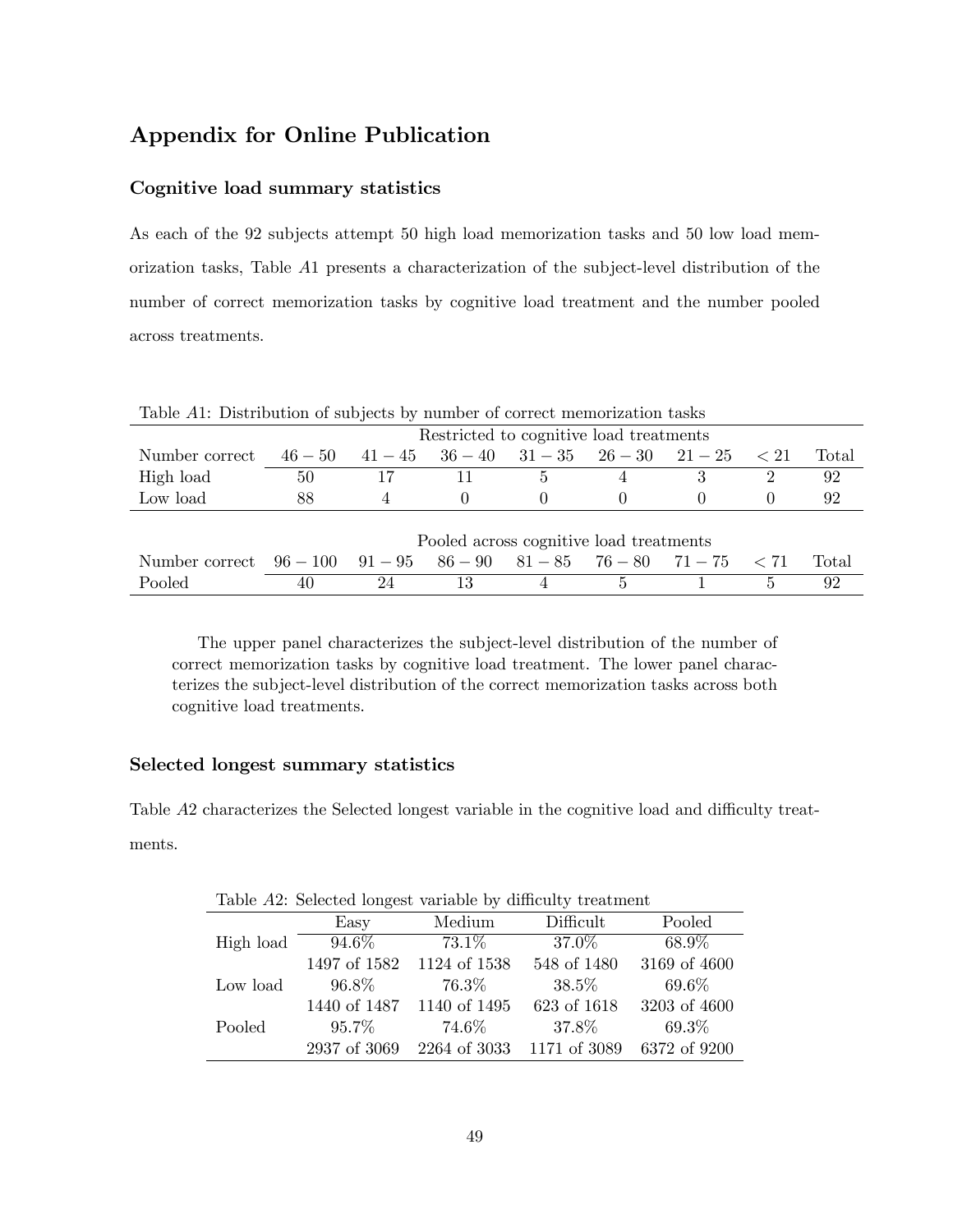It appears to be the case that the difficulty treatments were successful in that the longest line is more likely to be selected in the easy treatment. Table A3 characterizes the variable by cognitive load and number of lines treatments.

| Table A3: Selected longest variable by number of lines treatment |              |              |              |              |              |  |  |
|------------------------------------------------------------------|--------------|--------------|--------------|--------------|--------------|--|--|
|                                                                  | 2 Lines      | 3 Lines      | 4 Lines      | 5 Lines      | 6 Lines      |  |  |
| High load                                                        | 79.0%        | 74.0%        | 71.1\%       | 62.3%        | 57.9%        |  |  |
|                                                                  | 710 of 899   | 690 of 932   | 674 of 948   | 580 of 931   | 515 of 890   |  |  |
| Low load                                                         | 78.0%        | 75.0%        | 68.0%        | $66.4\%$     | $61.1\%$     |  |  |
|                                                                  | 700 of 899   | 720 of 960   | 613 of 902   | 588 of 886   | 582 of 953   |  |  |
| Pooled                                                           | 78.4%        | 74.5%        | $69.6\%$     | $64.3\%$     | 59.5%        |  |  |
|                                                                  | 1410 of 1798 | 1410 of 1892 | 1287 of 1850 | 1168 of 1817 | 1097 of 1843 |  |  |

It also appears that the probability that the longest line is selected is decreasing in the number of available lines. This appears to be suggestive of choice overload, even from a choice set of only a few simple objects of choice. Table A4 characterizes the variable in the cognitive load and longest line length treatments.

Table A4: Selected longest variable by longest line length treatment

|                                                                                                     | 160. | 176. | 192 | 208 | 224 | -240 | 256 | 272                                                                                       | 288 | -304 |
|-----------------------------------------------------------------------------------------------------|------|------|-----|-----|-----|------|-----|-------------------------------------------------------------------------------------------|-----|------|
| High load $71.1\%$ $72.0\%$ $69.1\%$ $70.7\%$ $70.4\%$ $70.4\%$ $66.7\%$ $71.5\%$ $64.4\%$ $62.6\%$ |      |      |     |     |     |      |     |                                                                                           |     |      |
| Low load 71.7% 73.9% 75.0% 69.8% 69.4% 68.5% 66.3% 68.0% 67.6% 66.1%                                |      |      |     |     |     |      |     |                                                                                           |     |      |
| Pooled                                                                                              |      |      |     |     |     |      |     | $71.4\%$ $72.9\%$ $72.1\%$ $70.2\%$ $69.9\%$ $69.5\%$ $66.5\%$ $69.8\%$ $66.0\%$ $64.3\%$ |     |      |

The Pooled values each have 920 observations. The values restricted to a cognitive load treatment each have 460 observations.

This suggests that the quality of choices decreases in the length of the longest line. In Table A5 we characterize the variable according to the number of lines and the letter label of the longest line.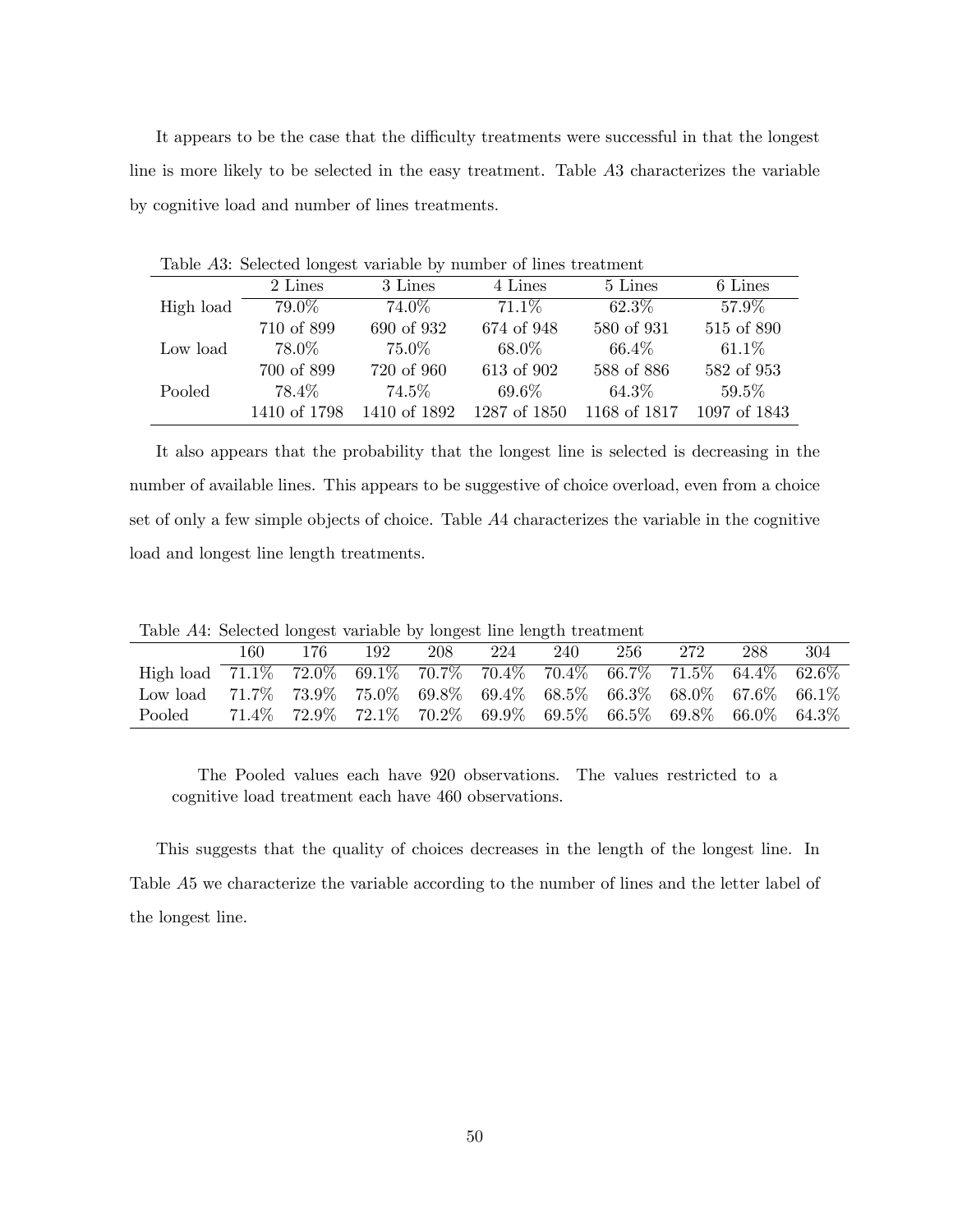|         | A                 | B                                                      |            | D          | E        | F          |
|---------|-------------------|--------------------------------------------------------|------------|------------|----------|------------|
| 2 Lines | 77.0%             | 79.9%                                                  |            |            |          |            |
|         |                   | 705 of 916 705 of 882                                  |            |            |          |            |
| 3 Lines | $72.5\%$ $72.5\%$ |                                                        | 78.7%      |            |          |            |
|         |                   | 470 of 648 457 of 630                                  | 483 of 614 |            |          |            |
| 4 Lines |                   | $64.8\% \qquad 62.0\% \qquad 71.6\%$                   |            | $79.3\%$   |          |            |
|         |                   | 289 of 446 279 of 450 351 of 490                       |            | 368 of 464 |          |            |
| 5 Lines |                   | $64.1\%$ $58.0\%$ $62.8\%$ $70.8\%$                    |            |            | $66.0\%$ |            |
|         |                   | 236 of 368 215 of 371 219 of 349 250 of 353 248 of 376 |            |            |          |            |
| 6 Lines |                   | $50.8\%$ $52.8\%$ $50.0\%$ $60.2\%$                    |            |            | $64.5\%$ | 78.7%      |
|         |                   | 167 of 329 161 of 305 144 of 288 197 of 327 180 of 279 |            |            |          | 248 of 315 |

Table A5: Selected longest variable by number of lines and letter label of the longest

There appear to be differences in accuracy conditional on the letter label of the longest line. Tables  $A2 - A5$  suggest the relevant variables that should be included in the analysis of the Selected longest line variable.

#### More on the quality of choices

In order to investigate the optimality of choices, in Table 1 we summarized logistic regressions of the Selected longest variable. Here we conduct the analogous analysis, but restricted to the 8437 trials in which the cognitive load task was performed correctly. We summarize these regressions in Table A6.

|                            | $\left(1\right)$ | (2)          | (3)          | $\left(4\right)$ |
|----------------------------|------------------|--------------|--------------|------------------|
| High load                  | $-0.0201*$       | $-0.0233*$   | $-0.0217*$   | $-0.0244*$       |
|                            | (0.0094)         | (0.0102)     | (0.0093)     | (0.0102)         |
| Longest line normalized    | $-0.0005***$     | $-0.0006***$ | $-0.0005***$ | $-0.0006***$     |
|                            | (0.0001)         | (0.0001)     | (0.0001)     | (0.0001)         |
| Number of lines normalized | $-0.052***$      |              | $-0.051***$  |                  |
|                            | (0.003)          |              | (0.003)      |                  |
| Easy treatment dummy       | $0.354***$       | $0.389***$   | $0.369***$   | $0.410***$       |
|                            | (0.014)          | (0.016)      | (0.014)      | (0.016)          |
| Difficult treatment dummy  | $-0.279***$      | $-0.306***$  | $-0.278***$  | $-0.307***$      |
|                            | (0.011)          | (0.013)      | (0.012)      | (0.013)          |
| Trial                      | 0.00008          | 0.00006      | 0.00004      | 0.00002          |
|                            | (0.00016)        | (0.00018)    | (0.00016)    | (0.00018)        |
| Letter dummies             | No               | Yes          | No           | Yes              |
| Fixed effects              | No               | No           | Yes          | <i>Yes</i>       |
| AIC                        | 7496.6           | 7358.3       | 7339.6       | 7201.3           |

Table A6: Logistic regressions of the Selected longest line variable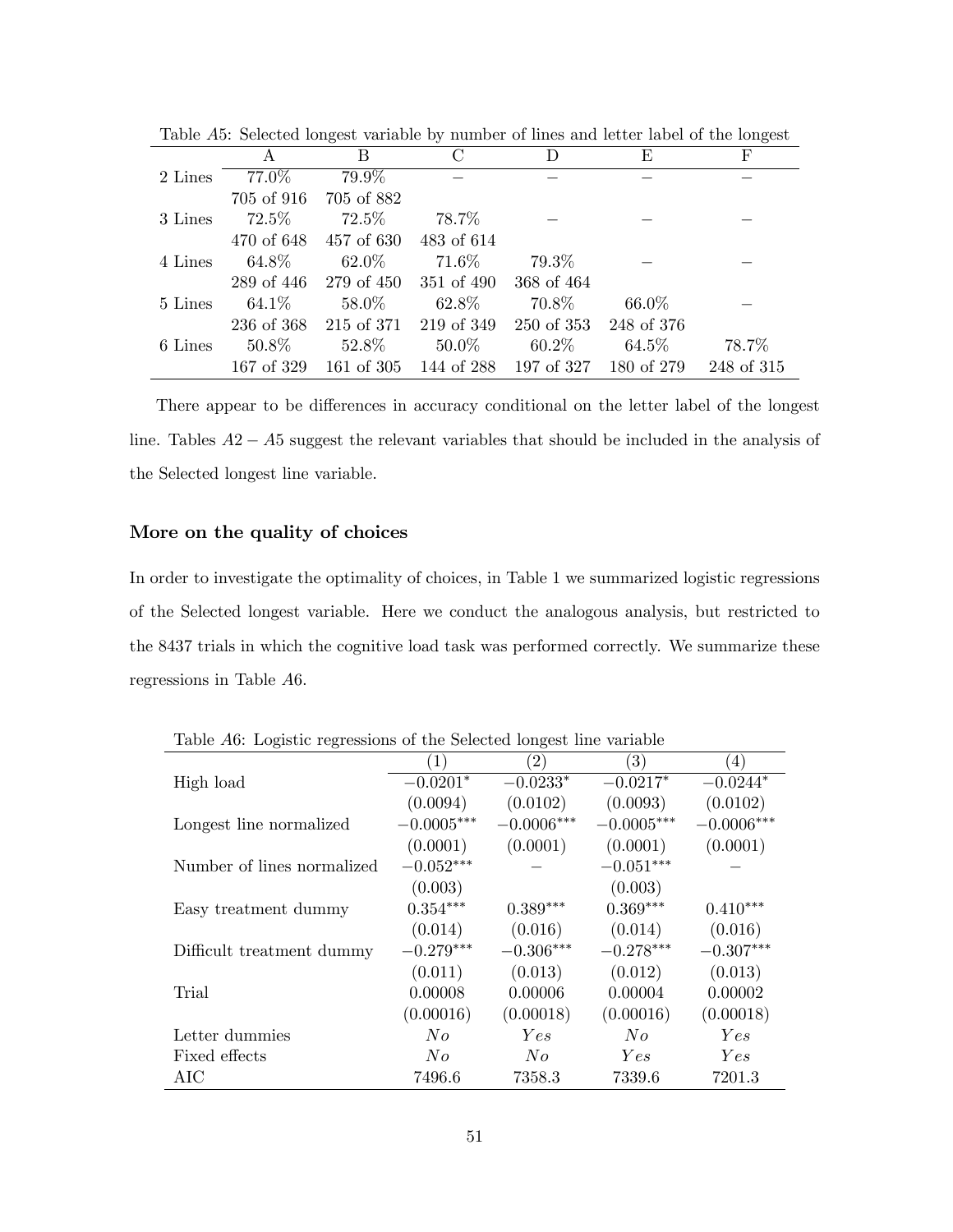We provide the marginal effects evaluated at the sample means and the standard errors in parentheses. We do not provide the estimates of the intercepts, the Letter dummies, or the subject-specific dummies in the fixed effects regressions. AIC refers to the Akaike information criterion (Akaike, 1974). Each regression has 8437 observations. \*\*\* denotes  $p < 0.001$ , \*\* denotes  $p < 0.01$ , \* denotes  $p < 0.05$ , and  $\dagger$  denotes  $p < 0.1$ .

The qualitative results are not changed from those in Table 1. Likewise, we conduct the analysis in Table 1 but restricted to the 9001 trials in which a line was viewed and a line was selected. We summarize these regressions in Table A7.

| Table AT: Logistic regressions of the Selected foligest line variable |                  |              |                   |                  |  |  |
|-----------------------------------------------------------------------|------------------|--------------|-------------------|------------------|--|--|
|                                                                       | $\left  \right $ | (2)          | $\left( 3\right)$ | $\left(4\right)$ |  |  |
| High load                                                             | $-0.0213*$       | $-0.0237*$   | $-0.0215***$      | $-0.0232*$       |  |  |
|                                                                       | (0.0087)         | (0.0095)     | (0.0086)          | (0.0094)         |  |  |
| Longest line normalized                                               | $-0.0005***$     | $-0.0005***$ | $-0.0005***$      | $-0.0005***$     |  |  |
|                                                                       | (0.0001)         | (0.0001)     | (0.0001)          | (0.0001)         |  |  |
| Number of lines normalized                                            | $-0.048***$      |              | $-0.047***$       |                  |  |  |
|                                                                       | (0.003)          |              | (0.003)           |                  |  |  |
| Easy treatment dummy                                                  | $0.360***$       | $0.397***$   | $0.368***$        | $0.410***$       |  |  |
|                                                                       | (0.013)          | (0.015)      | (0.013)           | (0.015)          |  |  |
| Difficult treatment dummy                                             | $-0.266***$      | $-0.293***$  | $-0.265***$       | $-0.294***$      |  |  |
|                                                                       | (0.011)          | (0.012)      | (0.011)           | (0.012)          |  |  |
| Trial                                                                 | $-0.00019$       | $-0.00023$   | $-0.00017$        | $-0.00022$       |  |  |
|                                                                       | (0.00015)        | (0.00017)    | (0.00015)         | (0.00016)        |  |  |
| Letter dummies                                                        | No               | Yes          | No                | Yes              |  |  |
| Fixed effects                                                         | No               | No           | Yes               | Yes              |  |  |
| AIC                                                                   | 7873.4           | 7702.5       | 7761.9            | 7594.0           |  |  |

Table 47: Logistic regressions of the Selected longest line variable

We provide the marginal effects evaluated at the sample means and the standard errors in parentheses. We do not provide the estimates of the intercepts, the Letter dummies, or the subject-specific dummies in the fixed effects regressions. AIC refers to the Akaike information criterion (Akaike, 1974). Each regression has 9001 observations. \*\*\* denotes  $p < 0.001$ , \*\* denotes  $p < 0.01$ , \* denotes  $p < 0.05$ , and  $\dagger$  denotes  $p < 0.1$ .

Again, the qualitative results are not changed from those in Table 1. In order to further explore the robustness the results in Table 1, we perform the analogous exercise but we analyze the Longest minus selected variable, defined to be the length of the longest line minus the length of the selected line. As this variable is bounded below by 0 we perform tobit regressions. The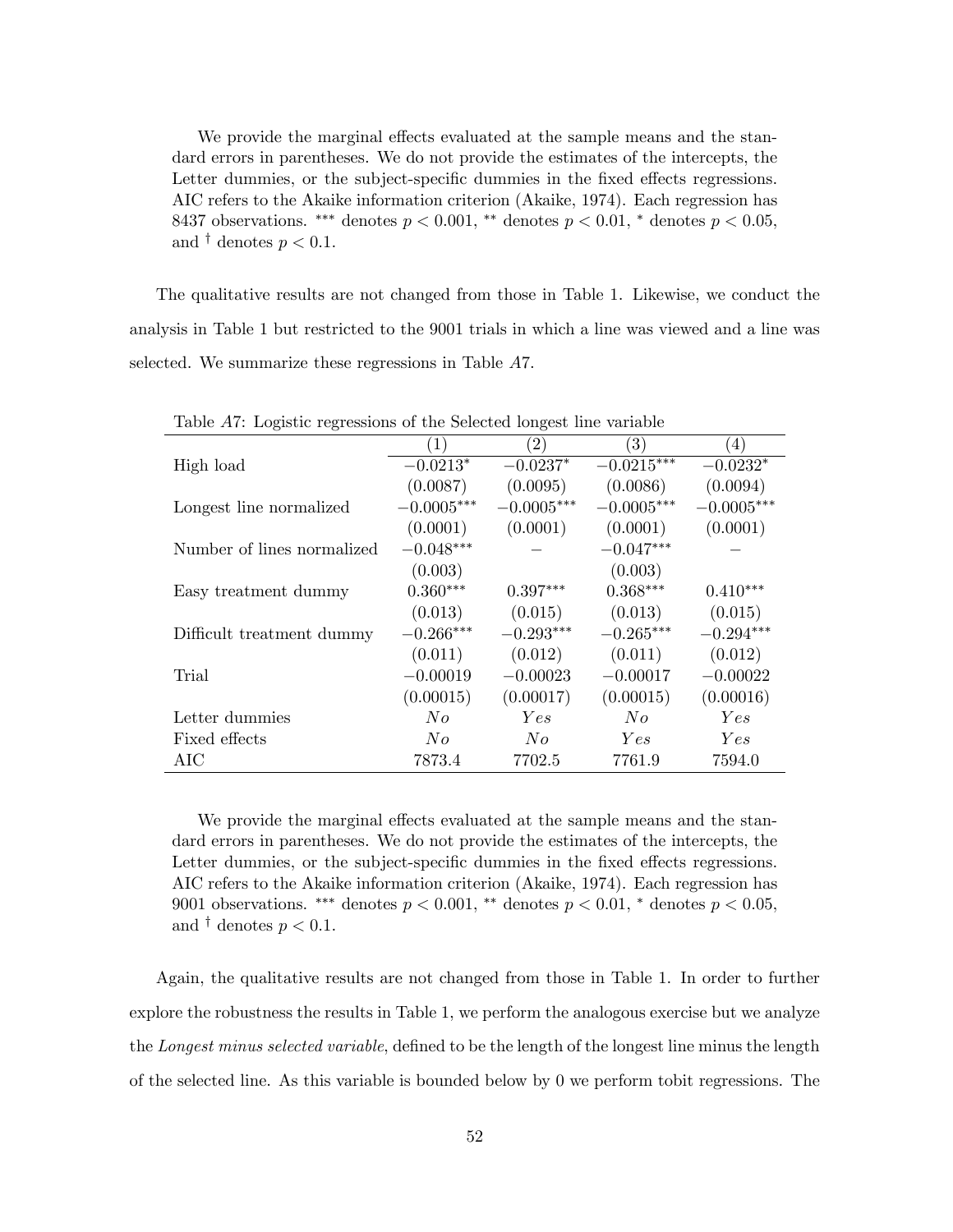regressions are otherwise identical to those in Table 1. We summarize these tobit regressions in Table A8.

|                            |              | $\left( 2\right)$ | $\left(3\right)$ | 4)           |
|----------------------------|--------------|-------------------|------------------|--------------|
| High load                  | $6.795***$   | $7.038***$        | $6.689***$       | $6.948***$   |
|                            | (1.823)      | (1.826)           | (1.775)          | (1.777)      |
| Longest line normalized    | $0.133***$   | $0.132***$        | $0.131***$       | $0.131***$   |
|                            | (0.020)      | (0.020)           | (0.019)          | (0.019)      |
| Number of lines normalized | $9.934***$   |                   | $9.843***$       |              |
|                            | (0.661)      |                   | (0.645)          |              |
| Easy treatment dummy       | $-53.638***$ | $-53.784***$      | $-56.172***$     | $-56.316***$ |
|                            | (2.955)      | (2.963)           | (2.974)          | (2.982)      |
| Difficult treatment dummy  | 34.928***    | 34.795***         | 34.286***        | 34.180***    |
|                            | (2.082)      | (2.085)           | (2.033)          | (2.037)      |
| Trial                      | $-0.172***$  | $-0.171***$       | $-0.173***$      | $-0.171***$  |
|                            | (0.031)      | (0.031)           | (0.031)          | (0.031)      |
| Letter dummies             | No           | Yes               | No               | Yes          |
| Fixed effects              | No           | No                | Yes              | Yes          |
| AIC                        | 35693        | 35646             | 35415            | 35370        |

Table A8: Tobit regressions of Longest minus selected variable

We provide the coefficient estimates and the standard errors in parentheses. We do not provide the estimates of the intercepts, the Letter dummies, or the subject-specific dummies in the fixed effects regressions. AIC refers to the Akaike information criterion (Akaike, 1974). Each regression has 9200 observations. denotes  $p < 0.001$ .

Similar to Table 1, the accuracy of the choice decreases when there is a larger number of lines, decreases in the length of the longest line, and decreases in the difficulty of the decision. Further, in every specification, we see that the high load coefficient is positive. This implies that choices are worse in the high cognitive load treatment. The negative and significant trial coefficient perhaps suggests that very poor line selections become less frequent across trials.

Here we include an analysis similar to that summarized in Table 1, but we include interactions with the difficulty treatment variables. Specifically, we include the difficulty interactions involving the Longest line normalized variable and the Number of lines normalized. This is summarized in Table A9.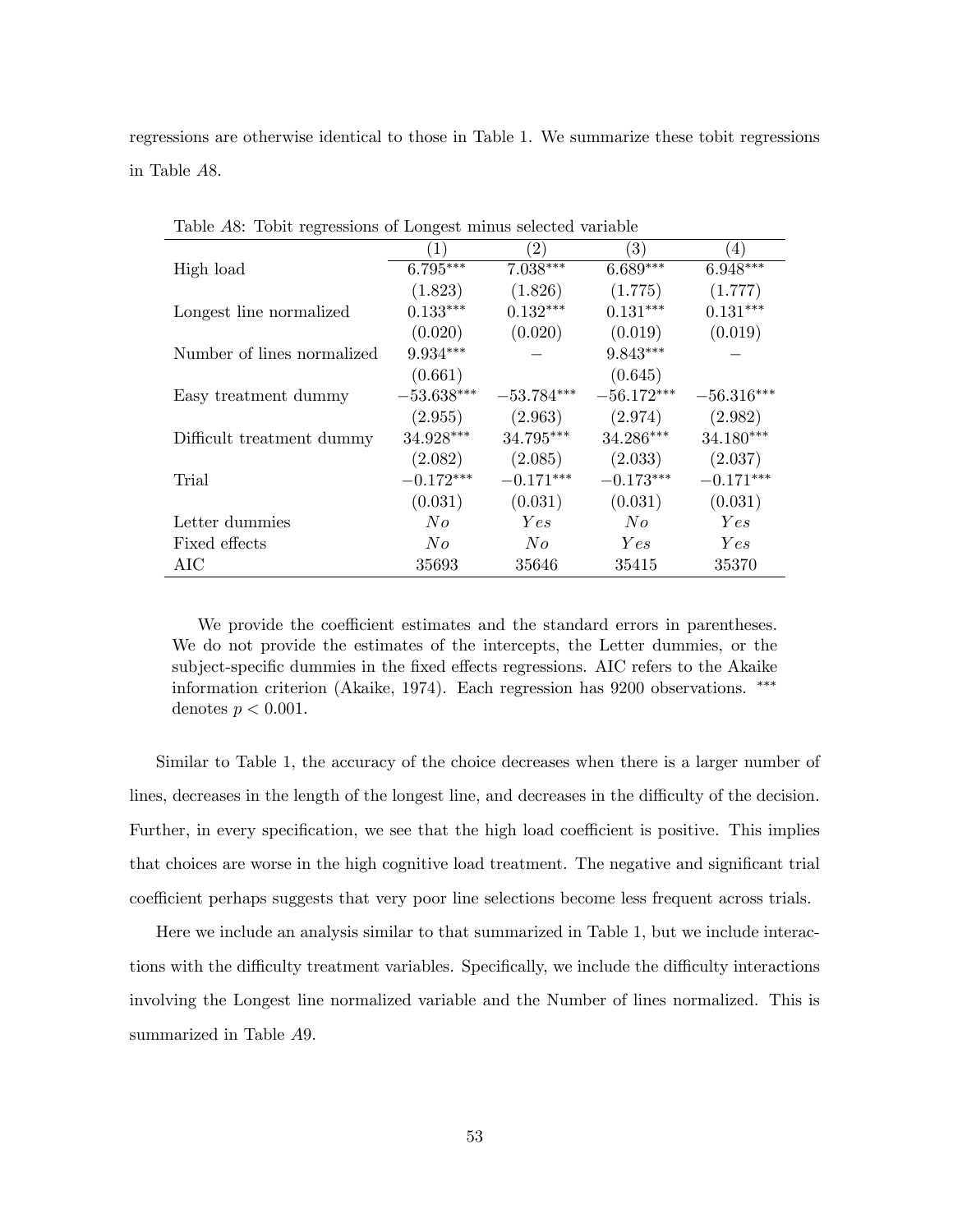|                                | $\left( 1\right)$ | $\left( 2\right)$ |
|--------------------------------|-------------------|-------------------|
| High load                      | $-0.0264**$       | $-0.0261**$       |
|                                | (0.0092)          | (0.0091)          |
| Easy treatment dummy           | $0.2025***$       | $0.2026***$       |
|                                | (0.0089)          | (0.0088)          |
| Difficult treatment dummy      | $-0.3874***$      | $-0.4013***$      |
|                                | (0.0120)          | (0.0124)          |
| Number of lines normalized     | $-0.0604***$      | $-0.0615***$      |
|                                | (0.0056)          | (0.0056)          |
| Easy*Number of lines norm      | $0.0465***$       | $0.0498***$       |
|                                | (0.0060)          | (0.0060)          |
| Difficult*Number of lines norm | $-0.0078$         | $-0.0088$         |
|                                | (0.0085)          | (0.0086)          |
| Longest line normalized        | $-0.00109***$     | $-0.00112***$     |
|                                | (0.00017)         | (0.00017)         |
| Easy*Longest line norm         | $0.00097***$      | $0.00099***$      |
|                                | (0.00018)         | (0.00018)         |
| Difficult*Longest line norm    | $0.00089***$      | $0.00092***$      |
|                                | (0.00026)         | (0.00026)         |
| Trial                          | 0.00007           | 0.00004           |
|                                | (0.00016)         | (0.00016)         |
| Letter dummies                 | $N_{O}$           | No                |
| Fixed effects                  | No                | Yes               |
| AIC                            | 8328.7            | 8162.3            |

Table A9: Logistic regressions of the Selected longest line variable

We provide the marginal effects evaluated at the sample means and the standard errors in parentheses. We do not provide the estimates of the intercepts or the subject-specific dummies in the fixed effects regressions. AIC refers to the Akaike information criterion (Akaike, 1974). Each regression has 9200 observations. denotes  $p < 0.001$ , \*\* denotes  $p < 0.01$ , \* denotes  $p < 0.05$ , and <sup>†</sup> denotes  $p < 0.1$ .

The results are largely unchanged from Table 1, but we mention the possibly interesting interaction effects. We find positive and significant interactions with the Longest line variable. This suggests that the diminishing optimality with line length is strongest in the medium difficulty treatment. Also, the interaction of the Number of lines and the Easy variable is positive and significant. This suggests that the diminishing optimality in the number of lines is weaker in the easy treatment than the medium treatment. However, we note that the interaction of the Number of lines and the Difficult variable is not significant.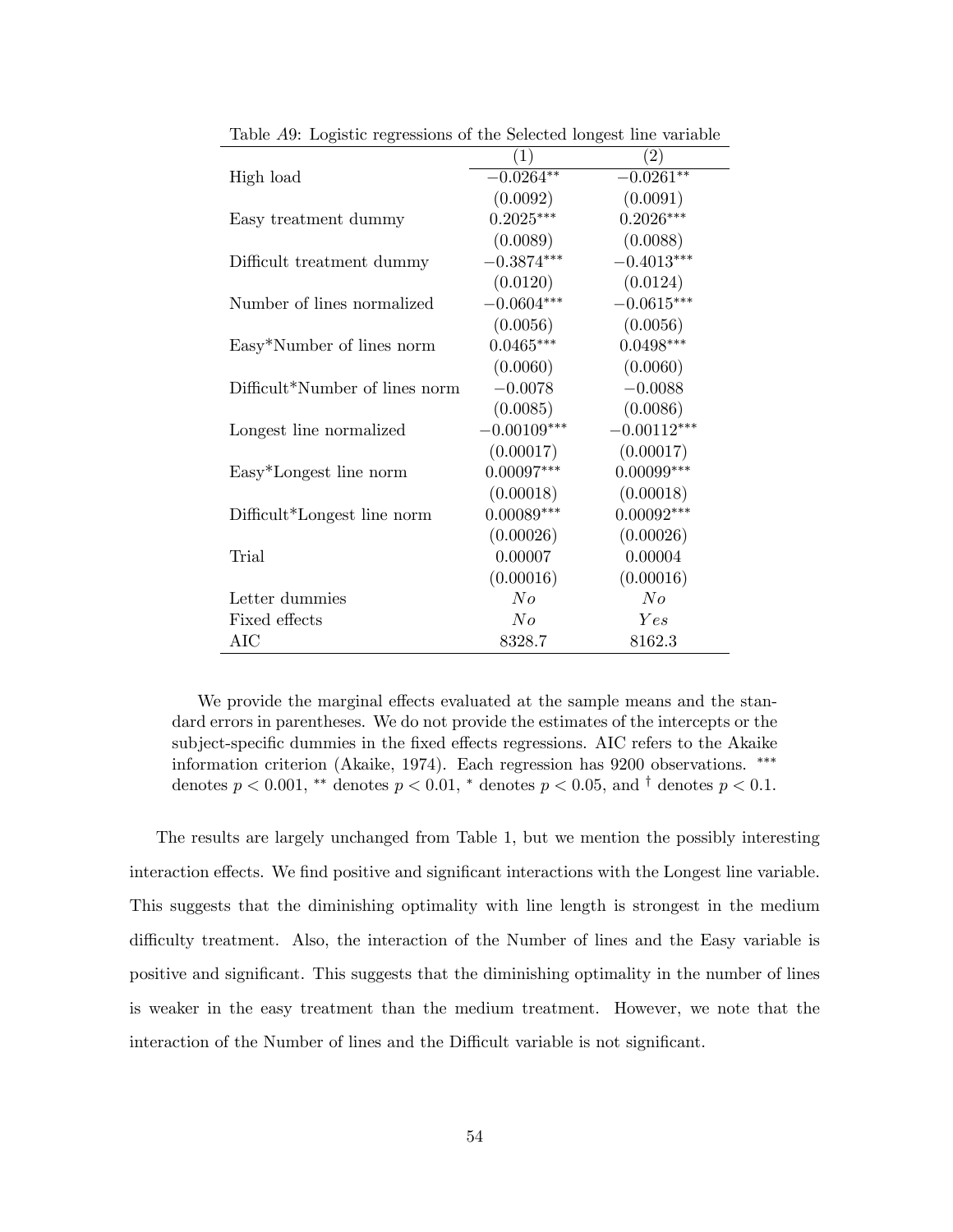To further explore the robustness of the results in Table 1, we conduct random-effects regressions. Whereas specifications  $(3)$  and  $(4)$  in Table 1 employed fixed-effects, here we conduct a similar analysis but with random-effects. Specifically, we estimate an exchangeable covariance matrix, clustered by subject. In other words, we assume a unique relationship between any two observations involving a particular subject. However, we assume that observations involving two different subjects are statistically independent. The regressions are estimated using Generalized Estimating Equations (GEE). Since GEE is not a likelihood based method, Akaike Information Criterion is not available. Therefore, we provide the Quasilikelihood information criterion (QIC). This is summarized in Table A10.

| $\frac{1}{2}$              |              |              |
|----------------------------|--------------|--------------|
|                            | (1)          | (2)          |
| High load                  | $-0.0269*$   | $-0.0287*$   |
|                            | (0.0105)     | (0.0114)     |
| Longest line normalized    | $-0.0005***$ | $-0.0006***$ |
|                            | (0.0001)     | (0.0001)     |
| Number of lines normalized | $-0.054***$  |              |
|                            | (0.004)      |              |
| Easy treatment dummy       | $0.362***$   | $0.395***$   |
|                            | (0.019)      | (0.023)      |
| Difficult treatment dummy  | $-0.287***$  | $-0.305***$  |
|                            | (0.012)      | (0.012)      |
| Trial                      | 0.00007      | 0.00005      |
|                            | (0.00019)    | (0.00020)    |
| Letter dummies             | No           | Yes          |
| Random effects             | <i>Yes</i>   | Yes          |
| QIC                        | 8357.2       | 8209.1       |

Table A10: Logistic regressions of the Selected longest line variable

We provide the marginal effects evaluated at the sample means and the standard errors in parentheses. We do not provide the estimates of the intercepts, the Letter dummies, or the correlation estimates. QIC refers to the Quasi-likelihood information criterion. Each regression has 9200 observations. \*\*\* denotes  $p < 0.001$ , \*\* denotes  $p < 0.01$ , \* denotes  $p < 0.05$ , and <sup>†</sup> denotes  $p < 0.1$ .

The results are largely unchanged from Table 1 and our results do not appear to be sensitive to the specification of the repeated measures.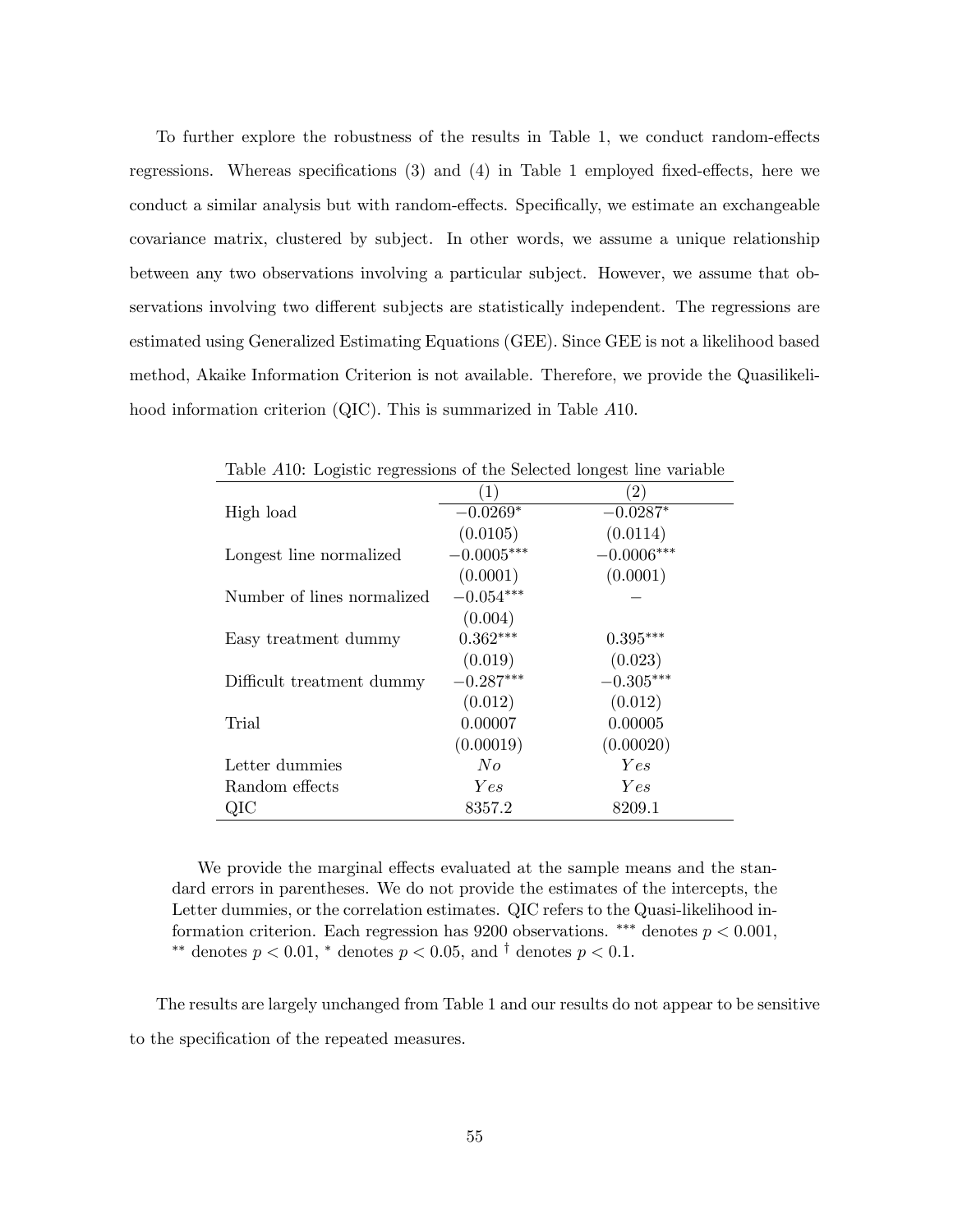#### Memorization task and line selection task

Here we explore the relationship between success on the memorization task in a trial and outcomes in the line selection task in that trial. This effort is driven by the concern that subjects might have known that the memorization task would be incorrect in that trial and this could have affected outcomes in the line selection task. While incentives were designed to prevent this from occurring, we look for evidence of such outcomes.

In order to measure success on the memorization task, we define the *Cognitive load correct* variable to be a 1 if the cognitive load task in that trial was correct, and a 0 otherwise. We conduct regressions analogous to those in Tables  $1$  and  $2$ , with the following differences. We restrict attention to a cognitive load treatment, we include Cognitive load correct as an independent variable, and we do not include the High load dummy. We therefore conduct 16 regressions and we report the relevant estimates of the effect of the Cognitive load correct variable. The upper panel is analogous to Table 1, with Selected longest as dependent variable and we report the marginal effects of the Cognitive load correct variable. The lower panel is analogous to Table 2, with Implicit response time as dependent variable and we report the coefficient estimates of the Cognitive load correct variable.

|                                          | DV: Selected longest, Marginal effects |                   |                    |                                                   |
|------------------------------------------|----------------------------------------|-------------------|--------------------|---------------------------------------------------|
|                                          | $\left( 1\right)$                      | $\left( 2\right)$ | (3)                | $\left( 4\right)$                                 |
| Cognitive load correct, restricted to HL | $0.0656***$                            | $0.0660**$        | $0.0374^{\dagger}$ | 0.0362                                            |
|                                          | (0.0189)                               | (0.0206)          | (0.0208)           | (0.0229)                                          |
| Cognitive load correct, restricted to LL | $0.1103**$                             | $0.1182**$        | $0.0999*$          | $0.1080*$                                         |
|                                          | (0.0397)                               | (0.0424)          | (0.0389)           | (0.0423)                                          |
| Letter dummies                           | No                                     | Yes               | No                 | Yes                                               |
| Fixed effects                            | No                                     | No                | <i>Yes</i>         | Yes                                               |
|                                          |                                        |                   |                    | DV: Implicit response time, Coefficient estimates |
|                                          | (1)                                    | $^{'}2)$          | $\left( 3\right)$  | $\left(4\right)$                                  |
| Cognitive load correct, restricted to HL | $-0.0877$                              | $-0.0799$         | $-0.0813$          | $-0.0675$                                         |
|                                          | (0.1186)                               | (0.1184)          | (0.1154)           | (0.1154)                                          |
| Cognitive load correct, restricted to LL | $-0.6250*$                             | $-0.5899*$        | $-0.5000*$         | $-0.4622^{\dagger}$                               |
|                                          | (0.2666)                               | (0.2667)          | (0.2375)           | (0.2374)                                          |
| Letter dummies                           | No                                     | Yes               | No                 | Yes                                               |
| Fixed effects                            | No                                     | No                | Yes                | Yes                                               |

Table A11: Cognitive load correct estimates restricted to cognitive load treatments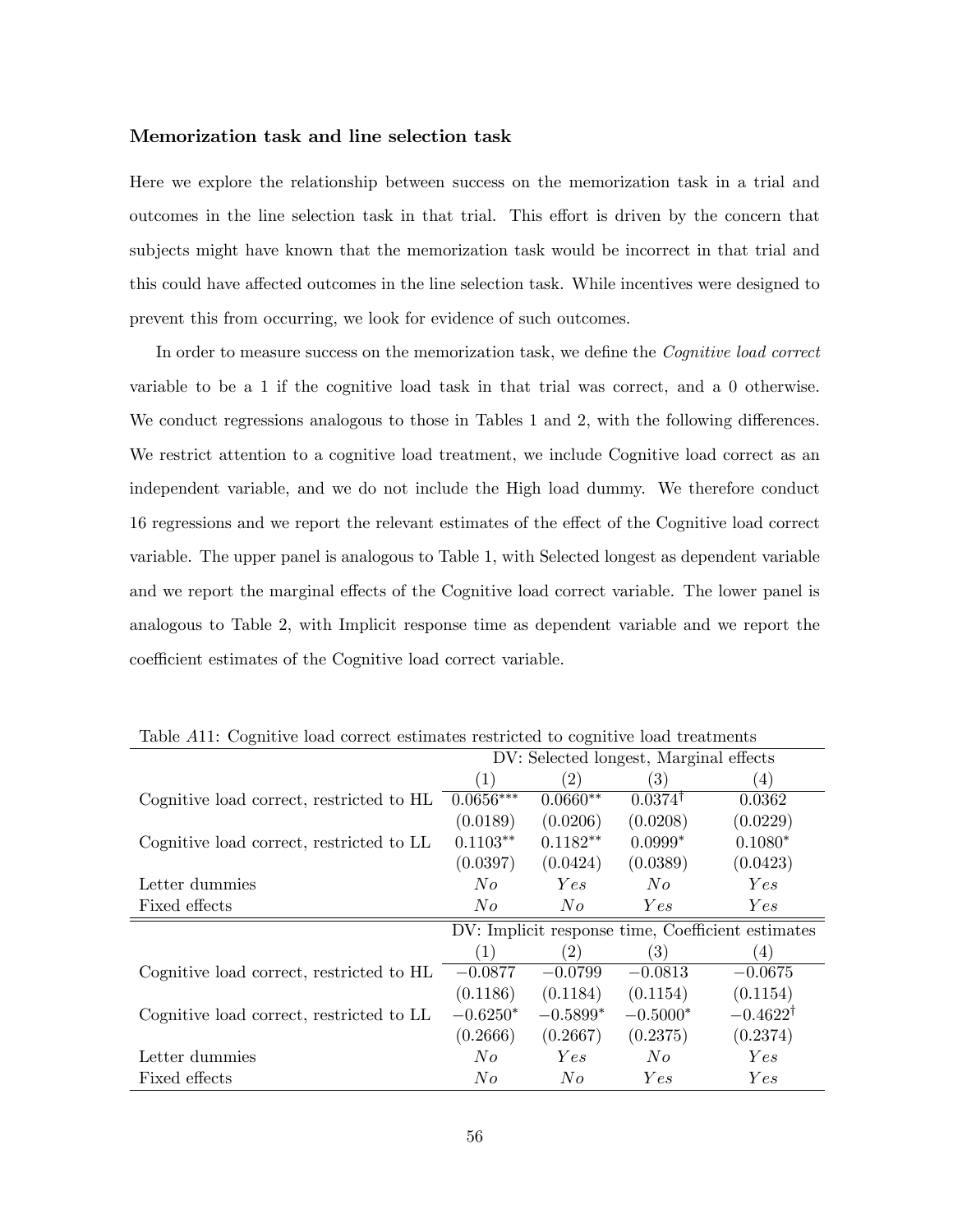Each cell presents the estimates related to the Cognitive load correct variable in a regression restricted to a cognitive load treatment. In the upper panel, we provide the marginal effects evaluated at the sample means and the standard errors in parentheses. The dependent variable is Selected longest. In the lower panel, we provide the coefficient estimates and the standard errors in parentheses. The dependent variable is Implicit response time. Each regression has 4600 observations. \*\*\* denotes  $p < 0.001$ , \*\* denotes  $p < 0.01$ , \* denotes  $p < 0.05$ , and <sup>†</sup> denotes  $p < 0.1$ .

Restricted either to high or low load, regressions without fixed-effects (specifications  $(1)$ ) and (2)) show that trials in which the memorization was correct are more likely to have the longest line selected than trials in which the memorization was not correct. This result could be driven by the individual differences that are behind the within-subject relationship between the total number of correct memorization tasks and the total number of optimal line selections. However, regressions with fixed-effects (specifications  $(3)$  and  $(4)$ ) only show this relationship when restricted to low load.

Restricted to the high load treatment, we do not find evidence that the Implicit response time is related to the Cognitive load correct variable. This suggests to us that the level of effort in high load trials did not depend on whether the memorization task was correct. On the other hand, in the low load treatment trials, we find evidence that Implicit response time was larger in incorrect trials than in correct trials. Perhaps in these rare incorrect low load trials, subjects invested more effort in the line selection task.

Overall, we find some evidence that the accuracy in the memorization task is related to the behavior in the line selection task in that trial. However, this evidence is confined to the rare instances of incorrect memorization tasks in the low load treatment. Low load trials with an incorrect memorization task are associated with a lower likelihood of selecting the optimal line and a longer deliberation time than low load trials with a correct memorization task. Combined with their relatively rare occurrences, the results of Table A11 suggest that the effect of the high load treatment in Table 1 is possibly slightly underestimated but possibly slightly overestimated in Table 2.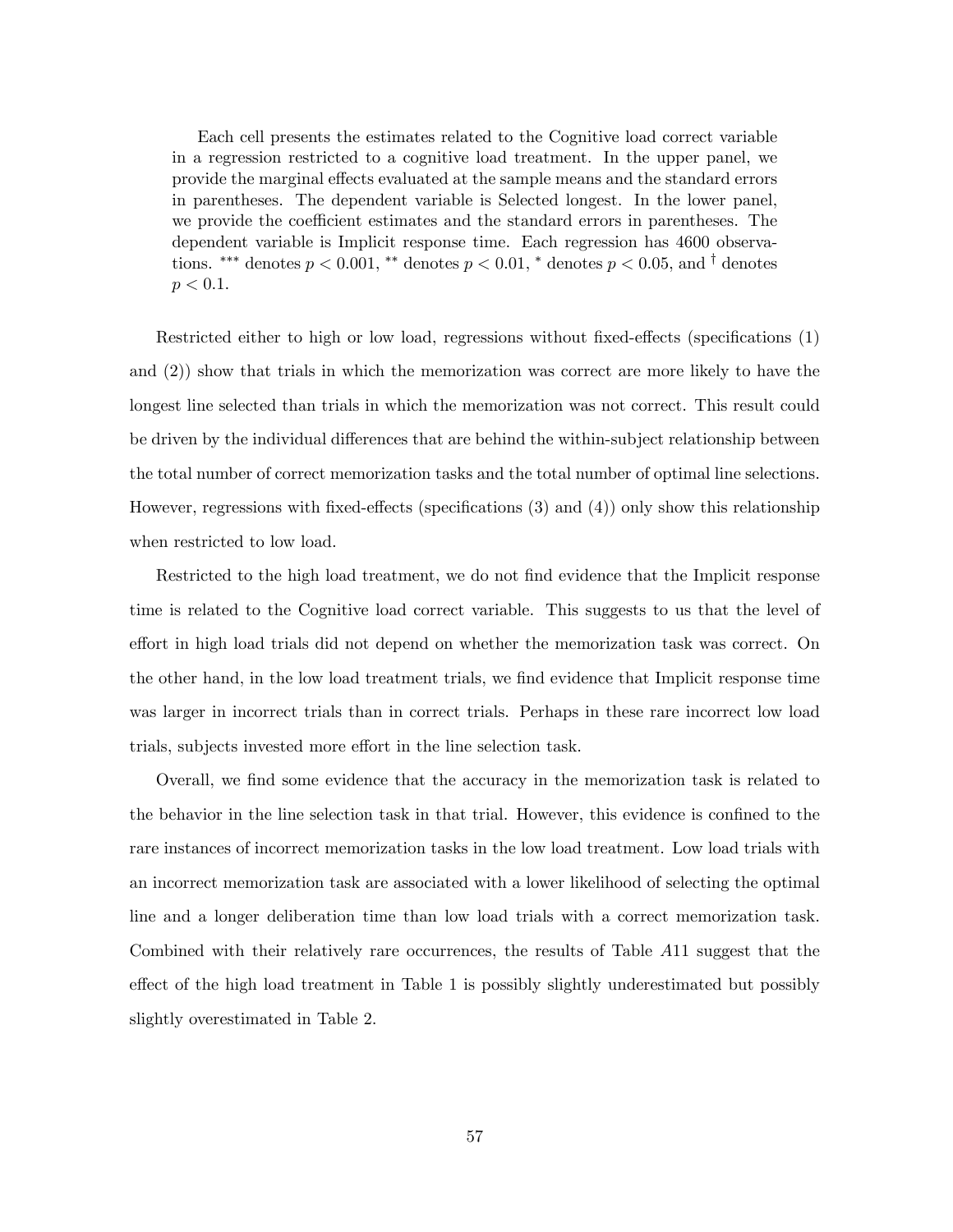#### More on the quality of searches

In Table 2 we investigated the quality of searches by conducting an analysis with Implicit response time as the dependent variable. Whereas the time deliberating is one measure of effort in the line selection task, it is not the only such measure. Another measure of the effort expended is the number of line view clicks. It would seem that a larger such number would be associated with more effort in identifying the optimal line. We define the View clicks variable as the number of total line view clicks during the search stage. We conduct an analysis identical to Table 2, with the exception that the dependent variable is View clicks. Table A12 summarizes this analysis.

| Lable A112. Regressions of the view chas variable |                  |                   |                  |                  |  |  |
|---------------------------------------------------|------------------|-------------------|------------------|------------------|--|--|
|                                                   | $\left(1\right)$ | $\left( 2\right)$ | $\left(3\right)$ | $\left(4\right)$ |  |  |
| High load                                         | $-0.339***$      | $-0.346***$       | $-0.340***$      | $-0.348***$      |  |  |
|                                                   | (0.049)          | (0.049)           | (0.040)          | (0.0401)         |  |  |
| Longest line normalized                           | $-0.0018***$     | $-0.0018***$      | $-0.0018***$     | $-0.0018***$     |  |  |
|                                                   | (0.0005)         | (0.0005)          | (0.0004)         | (0.0004)         |  |  |
| Number of lines normalized                        | $1.082***$       |                   | $1.083***$       |                  |  |  |
|                                                   | (0.017)          |                   | (0.0143)         |                  |  |  |
| Easy treatment dummy                              | $-1.458***$      | $-1.469***$       | $-1.420***$      | $-1.430***$      |  |  |
|                                                   | (0.060)          | (0.060)           | (0.050)          | (0.049)          |  |  |
| Difficult treatment dummy                         | $0.654***$       | $0.639***$        | $0.655***$       | $0.643***$       |  |  |
|                                                   | (0.060)          | (0.060)           | (0.050)          | (0.049)          |  |  |
| Trial                                             | $0.0034***$      | $0.0035***$       | $0.0034***$      | $0.0035***$      |  |  |
|                                                   | (0.0009)         | (0.0008)          | (0.0007)         | (0.0007)         |  |  |
| Letter dummies                                    | No               | Yes               | No               | Yes              |  |  |
| Fixed effects                                     | No               | N o               | Yes              | Yes              |  |  |
| AIC                                               | 41891.0          | 41810.8           | 38307.7          | 38209.2          |  |  |

Table A12: Regressions of the View clicks variable

We provide the coefficient estimates and the standard errors in parentheses. We do not provide the estimates of the intercepts, the Letter dummies, or the subject-specific dummies in the fixed effects regressions. AIC refers to the Akaike information criterion (Akaike, 1974). Each regression has 9200 observations. denotes  $p < 0.001$ .

Here we observe fewer View clicks in the high load treatment. This suggests that the cognitive load manipulation is negatively affecting the quality of the searches. We also observe that View clicks is increasing in the number of available lines. Further, we observe that View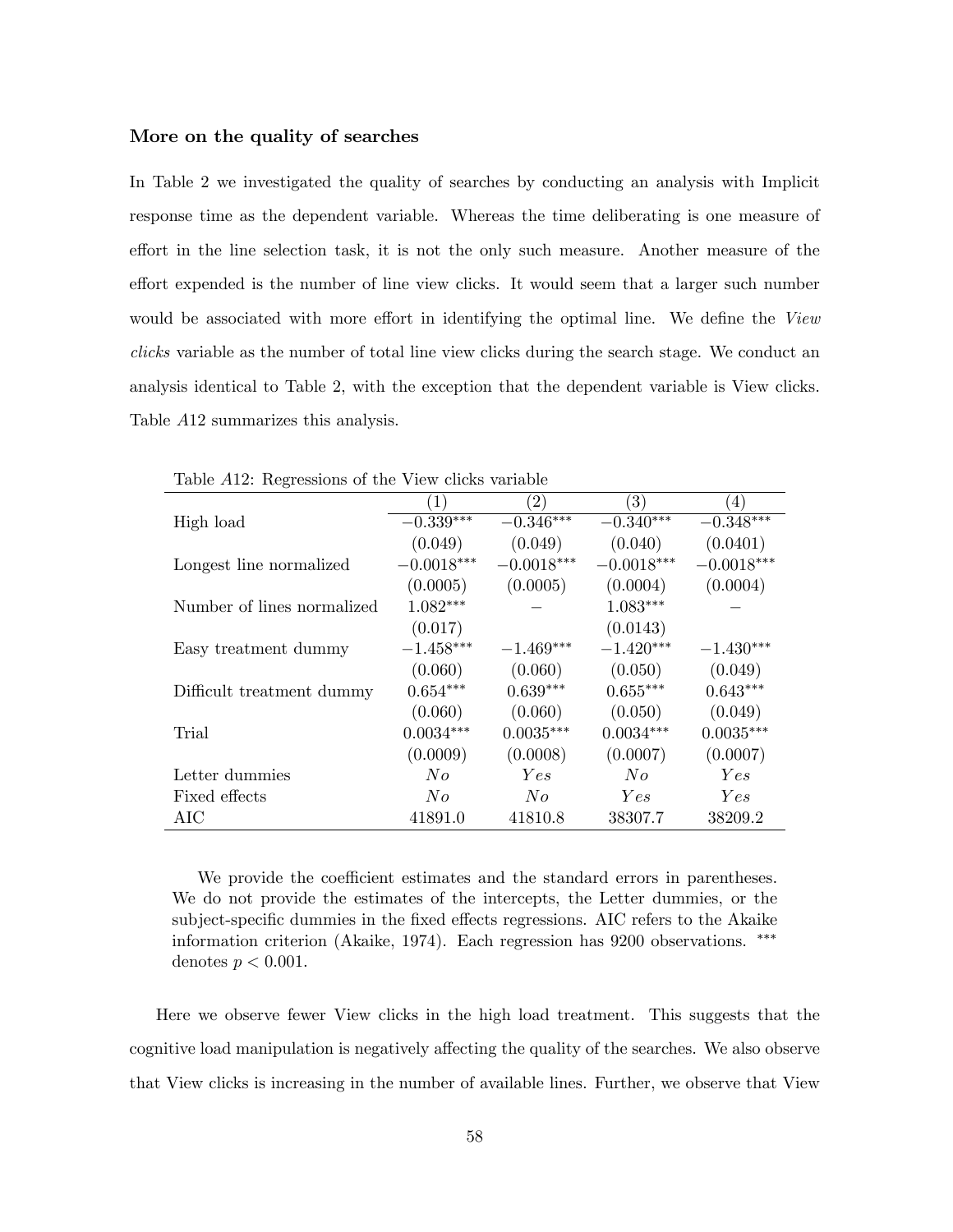clicks is decreasing in the length of the longest line. This suggests that subjects expended less effort in the searches involving longer lines. Additionally, we observe more View clicks in the Difficult treatment and fewer in the Easy treatment. We note that Reutskaja et al. (2011), Krajbich, Armel, and Rangel (2010), and Krajbich and Rangel (2011) find similar results.

#### More on the relationship between choice and search

In Table 1, we explored whether subjects optimally selects the longest line by conducting regressions with the Selected longest line variable. Another question to ask is whether subjects selected the longest line, among the lines that were viewed. We define the *Selected longest line* viewed variable as a 1 if the longest line among those viewed was selected, and a 0 otherwise. We conduct an analysis similar to Table 1, but rather than using the Selected longest line variable, we employ the Selected longest line viewed variable. We summarize these regressions in Table A13.

| $\circ$<br>O               |                  | $\circ$      |              |                  |
|----------------------------|------------------|--------------|--------------|------------------|
|                            | $\left(1\right)$ | (2)          | (3)          | $\left(4\right)$ |
| High load                  | $-0.0241**$      | $-0.0268**$  | $-0.0239**$  | $-0.0262**$      |
|                            | (0.0092)         | (0.010)      | (0.0091)     | (0.010)          |
| Longest line normalized    | $-0.0005***$     | $-0.0005***$ | $-0.0005***$ | $-0.0005***$     |
|                            | (0.0001)         | (0.0001)     | (0.0001)     | (0.0001)         |
| Number of lines normalized | $-0.051***$      |              | $-0.052***$  |                  |
|                            | (0.003)          |              | (0.003)      |                  |
| Easy treatment dummy       | $0.360***$       | $0.395***$   | $0.367***$   | $0.407***$       |
|                            | (0.014)          | (0.015)      | (0.014)      | (0.015)          |
| Difficult treatment dummy  | $-0.281***$      | $-0.307***$  | $-0.284***$  | $-0.312***$      |
|                            | (0.011)          | (0.012)      | (0.011)      | (0.012)          |
| Trial                      | 0.00019          | 0.00018      | 0.00018      | 0.00017          |
|                            | (0.00016)        | (0.00017)    | (0.00016)    | (0.00017)        |
| Letter dummies             | No               | Yes          | No           | Yes              |
| Fixed effects              | No               | No           | Yes          | Yes              |
| AIC                        | 8305.4           | 8134.4       | 8176.8       | 8005.0           |

Table A13: Logistic regressions of Selected longest line viewed variable

We provide the marginal effects evaluated at the sample means and the standard errors in parentheses. We do not provide the estimates of the intercepts, the Letter dummies, or the subject-specific dummies in the fixed effects regressions. AIC refers to the Akaike information criterion (Akaike, 1974). Each regression has 9200 observations. \*\*\* denotes  $p < 0.001$ , \*\* denotes  $p < 0.01$ , \* denotes  $p < 0.05$ , and  $\dagger$  denotes  $p < 0.1$ .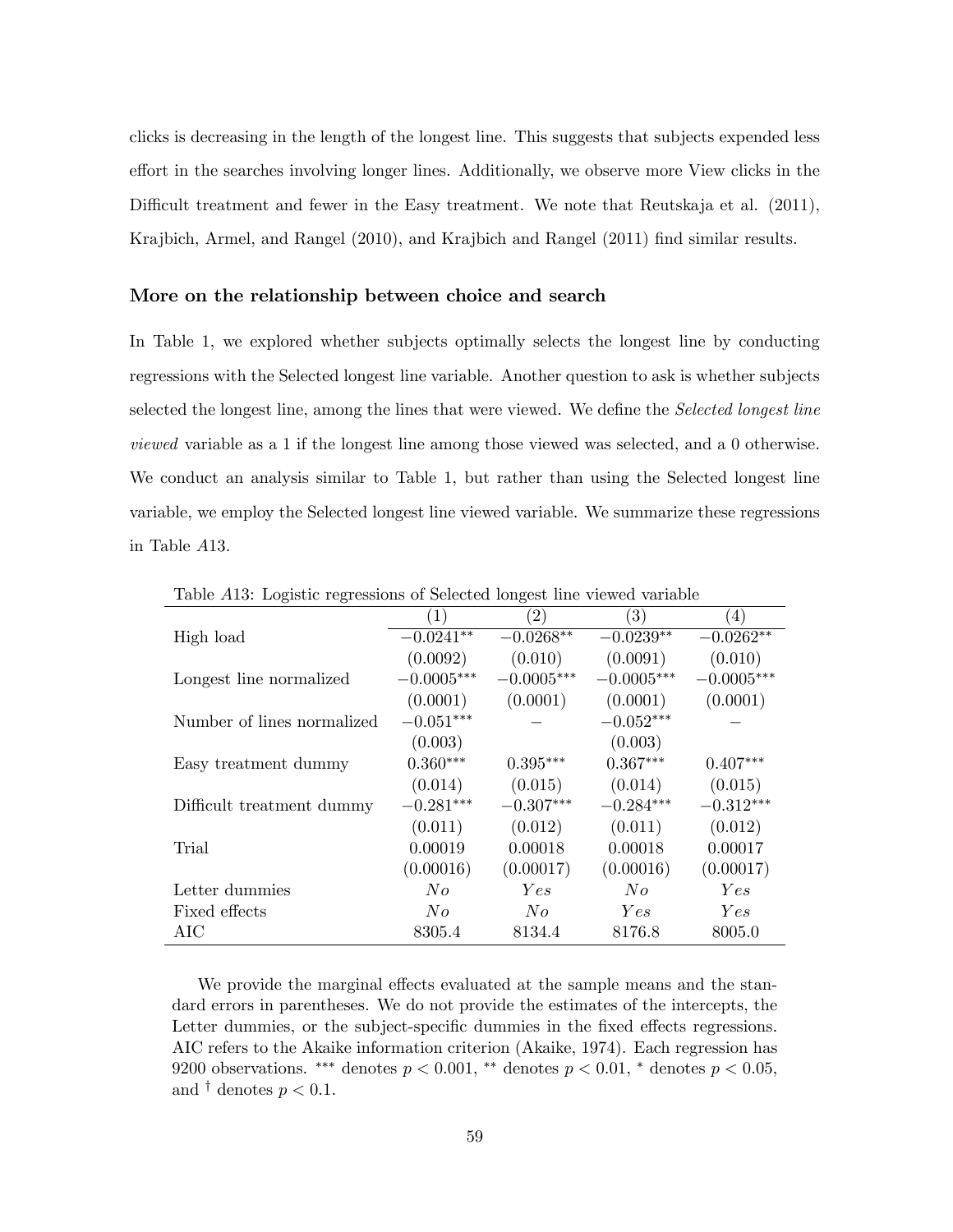Even when we restrict attention to the set of viewed lines, we still Önd evidence that subjects in the high load treatment make worse choices. Therefore, consideration set effects cannot fully explain the relationship between cognitive load and the Selected longest variable, as summarized in Table 1. Additionally, we note a negative relationship between the quality of choices among the lines that were viewed and the length of the longest line. Finally, we note the negative relationship between selecting the longest line viewed and the number of lines in the choice set.<sup>52</sup>

#### Robustness of the relationship between quality of choice and response times

In order to test the robustness of Table 3, we conduct a similar analysis here. We perform an analysis, similar to that summarized in Table 2 but we include Selected longest as an independent variable. Further, for the specifications without fixed-effects, we include an independent variable that is the average of the Implicit response time for that particular subject. We summarize this analysis in Table  $A14$ .

|                            | Lable A14. Regressions of Implicit response time variable |              |              |              |  |  |  |
|----------------------------|-----------------------------------------------------------|--------------|--------------|--------------|--|--|--|
|                            |                                                           | (2)          | (3)          | 4)           |  |  |  |
| High load                  | $-0.424***$                                               | $-0.429***$  | $-0.424***$  | $-0.429***$  |  |  |  |
|                            | (0.051)                                                   | (0.051)      | (0.051)      | (0.051)      |  |  |  |
| Longest line normalized    | $0.0021***$                                               | $0.0020***$  | $0.0021***$  | $0.0021***$  |  |  |  |
|                            | (0.0006)                                                  | (0.0006)     | (0.0006)     | (0.0006)     |  |  |  |
| Number of lines normalized | $1.068***$                                                |              | $1.057***$   |              |  |  |  |
|                            | (0.018)                                                   |              | (0.018)      |              |  |  |  |
| Easy treatment dummy       | $-1.968***$                                               | $-1.985***$  | $-1.960***$  | $-1.977***$  |  |  |  |
|                            | (0.064)                                                   | (0.064)      | (0.064)      | (0.064)      |  |  |  |
| Difficult treatment dummy  | $0.712***$                                                | $0.714***$   | $0.715***$   | $0.717***$   |  |  |  |
|                            | (0.067)                                                   | (0.067)      | (0.067)      | (0.067)      |  |  |  |
| Trial                      | $-0.0076***$                                              | $-0.0075***$ | $-0.0076***$ | $-0.0075***$ |  |  |  |
|                            | (0.0009)                                                  | (0.0009)     | (0.0009)     | (0.0009)     |  |  |  |
| Selected Longest           | $-0.705***$                                               | $-0.673***$  | $-0.668***$  | $-0.639***$  |  |  |  |
|                            | (0.067)                                                   | (0.067)      | (0.065)      | (0.066)      |  |  |  |
| Sub's Average RT           |                                                           |              | $0.971***$   | $0.969***$   |  |  |  |
|                            |                                                           |              | (0.019)      | (0.018)      |  |  |  |
| Letter dummies             | N o                                                       | Yes          | N o          | Yes          |  |  |  |
| Fixed effects              | Yes                                                       | Yes          | No           | N o          |  |  |  |
| AIC                        | 42489.7                                                   | 42469.2      | 42480.4      | 42459.7      |  |  |  |

Table A14: Regressions of Implicit response time variable

 $5<sup>52</sup>$ Reutskaja et al. (2011) find a similar relationship in their data.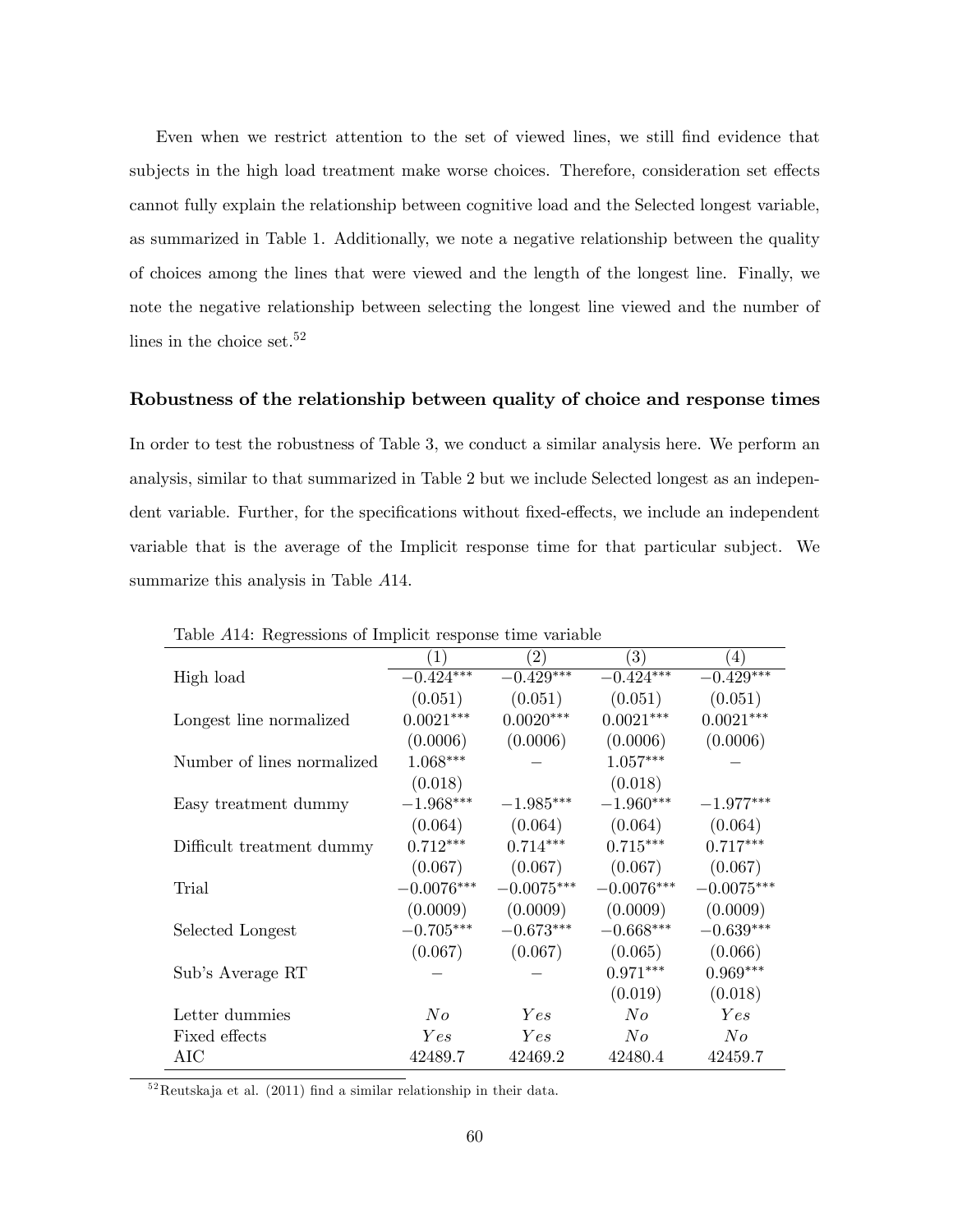We provide the coefficient estimates and the standard errors in parentheses. We do not provide the estimates of the intercepts, the Letter dummies, the subjectspecific dummies in the fixed effects regressions or the demographics estimates. AIC refers to the Akaike information criterion. Each regression has 9200 observations. \*\*\* denotes  $p < 0.001$ .

In every specification, the Selected Longest variable is negative and significant. We interpret this as suggesting that, even when controlling for the fixed characteristics of the subjects, suboptimal choices tend to take longer than optimal choices. Due to the possible endogeneity present in the analysis, we conduct Spearman correlations between the unstandardized residuals and the Selected longest variable. In specifications  $(1)-(4)$ , the p-values, respectively, are 0.019, 0.019, 0.015, and 0.015.<sup>53</sup> Similar to Table 3, we find a negative relationship between the Selected longest variable and Implicit response time. Although we note that the significant correlations suggest that this result might be driven by endogeneity.

#### Robustness of the multinomial discrete choice models

In Table 4, we conducted comparisons of different multinomial discrete choice models. In Tables A15 and A16, we conduct the identical analysis but restricted to either the high cognitive load treatment or the low cognitive load treatment.

<sup>&</sup>lt;sup>53</sup>When we restrict the analysis to the 9001 observations with a line view and a line selection, the p-values, respectively, are 0:049, 0:048, 0:051, and 0:051.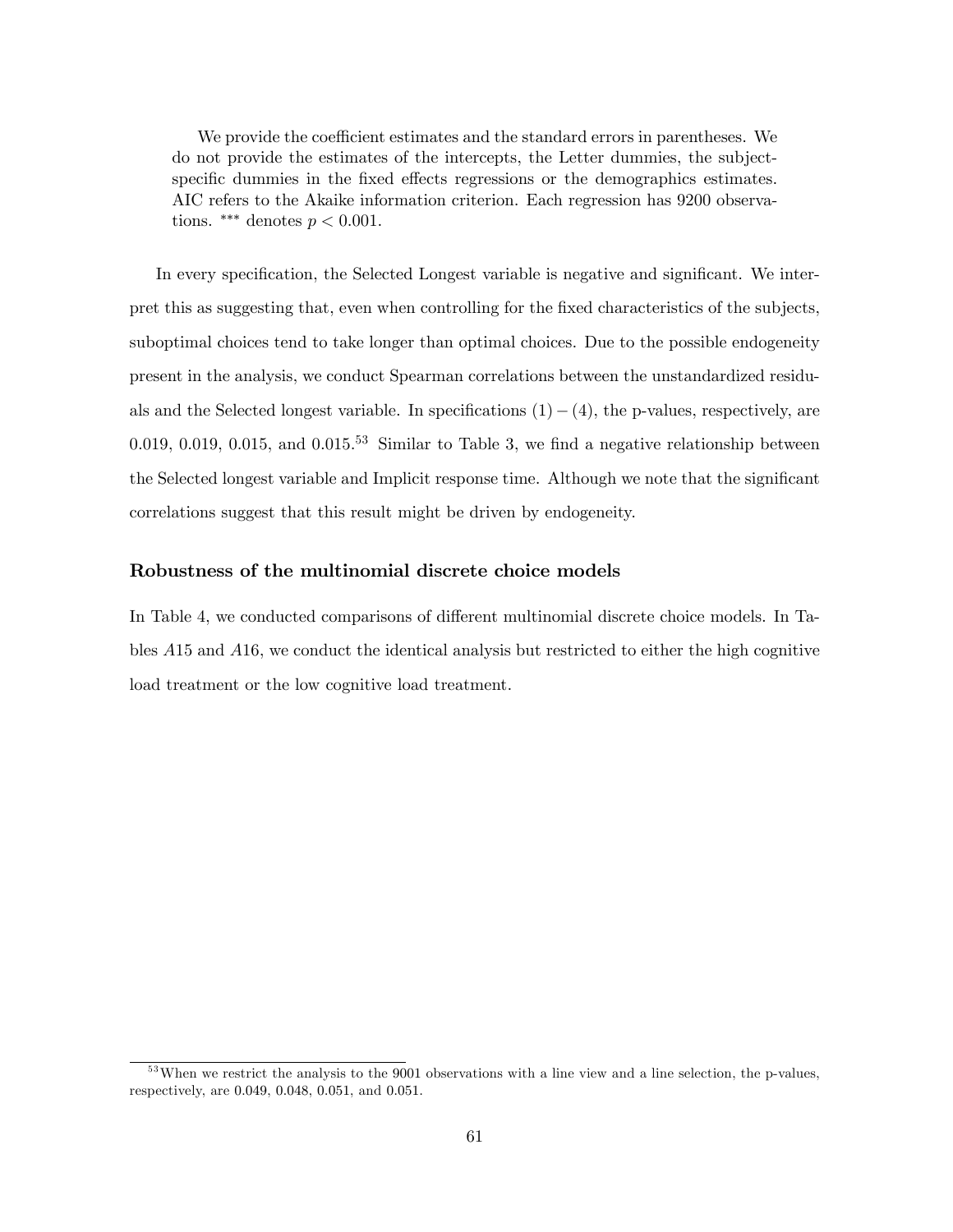|              | Cond Logit | Multi Probit 1    | HEV               | Multi Probit 2    | Trials |
|--------------|------------|-------------------|-------------------|-------------------|--------|
|              | (1)        | $\left( 2\right)$ | $\left( 3\right)$ | $\left( 4\right)$ |        |
| $\beta$ est. | 0.134      | 0.103             |                   |                   | 890    |
| AIC          | 689        | 693               |                   |                   |        |
| <b>BIC</b>   | 694        | 698               |                   |                   |        |
| $\beta$ est. | 0.134      | 0.093             | 0.125             | 0.084             | 917    |
| AIC          | 983        | 999               | 981               | 996               |        |
| <b>BIC</b>   | 988        | 1004              | 991               | 1006              |        |
| $\beta$ est. | 0.110      | 0.113             | 0.109             | 0.125             | 933    |
| AIC          | 1387       | 1607              | 1388              | 1543              |        |
| BIC          | 1392       | 1612              | 1402              | 1557              |        |
| $\beta$ est. | 0.097      | 0.128             | 0.106             | 0.158             | 912    |
| AIC          | 1680       | 1998              | 1678              | 1756              |        |
| <b>BIC</b>   | 1685       | 2003              | 1698              | 1775              |        |
| $\beta$ est. | 0.089      | 0.059             | 0.066             | 0.044             | 856    |
| AIC          | 1867       | 1879              | 1792              | 1824              |        |
| <b>BIC</b>   | 1871       | 1883              | 1816              | 1848              |        |
|              |            |                   |                   |                   |        |

Table A15: Comparisons of different multinomial discrete choice models for high load

We provide the estimates of  $\beta$ , the Akaike Information Criterion (AIC) and the Bayesian Information Criterion (BIC) for the various models restricted to treatments with identical numbers of lines. Each of the estimates for  $\beta$  are significantly different from 0 with  $p < 0.001$ .

In every model, there is evidence that logistic errors provide a better fit than normal errors in high cognitive load trials. We perform the analysis for trials in the low cognitive load treatment.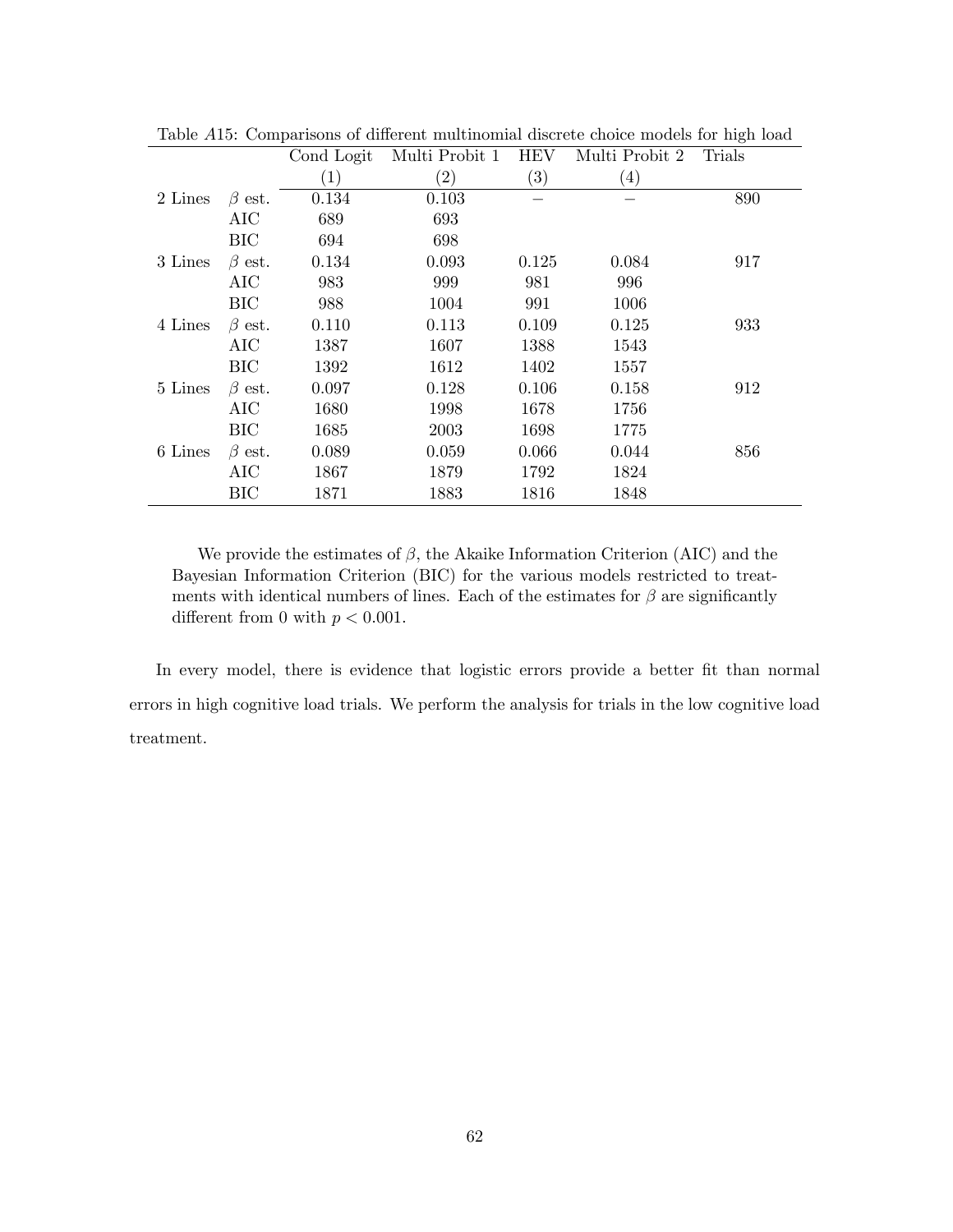|         |              | Cond Logit | Multi Probit 1 | <b>HEV</b>        | Multi Probit 2 | Trials |
|---------|--------------|------------|----------------|-------------------|----------------|--------|
|         |              | (1)        | (2)            | $\left( 3\right)$ | (4)            |        |
| 2 Lines | $\beta$ est. | 0.128      | 0.094          |                   |                | 895    |
|         | AIC          | 730        | 740            |                   |                |        |
|         | <b>BIC</b>   | 734        | 745            |                   |                |        |
| 3 Lines | $\beta$ est. | 0.123      | 0.081          | 0.113             | 0.074          | 954    |
|         | AIC          | 1106       | 1139           | 1100              | 1139           |        |
|         | <b>BIC</b>   | 1111       | 1144           | 1109              | 1149           |        |
| 4 Lines | $\beta$ est. | 0.122      | 0.118          | 0.119             | 0.126          | 893    |
|         | AIC          | 1331       | 1422           | 1334              | 1399           |        |
|         | BIC          | 1336       | 1427           | 1349              | 1414           |        |
| 5 Lines | $\beta$ est. | 0.131      | 0.129          | 0.122             | 0.140          | 868    |
|         | AIC          | 1486       | 1613           | 1488              | 1583           |        |
|         | <b>BIC</b>   | 1490       | 1618           | 1507              | 1602           |        |
| 6 Lines | $\beta$ est. | 0.100      | 0.066          | 0.075             | 0.048          | 924    |
|         | AIC          | 1907       | 1928           | 1825              | 1862           |        |
|         | BIC          | 1911       | 1933           | 1849              | 1886           |        |
|         |              |            |                |                   |                |        |

Table A16: Comparisons of different multinomial discrete choice models for low load

We provide the estimates of  $\beta$ , the Akaike Information Criterion (AIC) and the Bayesian Information Criterion (BIC) for the various models restricted to treatments with identical numbers of lines. Each of the estimates for  $\beta$  are significantly different from 0 with  $p < 0.001$ .

Again, the evidence in our low cognitive load trials suggest that the assumption of Gumbel errors provides a better fit than the assumption of normal errors.

We note that the estimates of  $\beta$  vary among the models summarized in Tables 4, A15, and  $A16$ , which is possibly affecting our results. In order to address this possibility, we offer an analysis, identical to that summarized in Table 4, however we add an additional restriction that  $\beta = 0.1$ . This analysis is summarized in Table A17.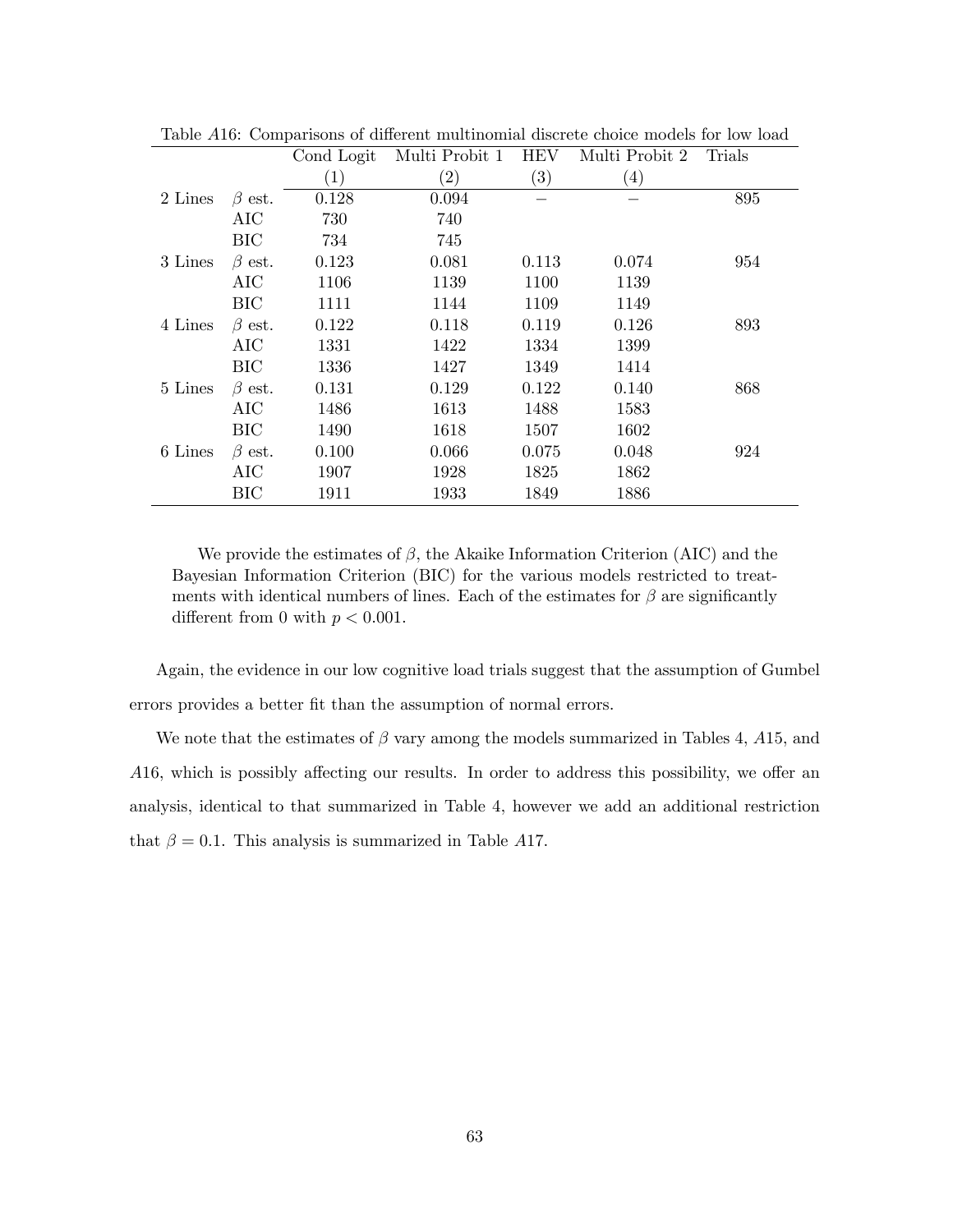|         |            | Cond Logit       | Multi Probit 1    | <b>HEV</b>        | Multi Probit 2   | Trials |
|---------|------------|------------------|-------------------|-------------------|------------------|--------|
|         |            | $\left(1\right)$ | $\left( 2\right)$ | $\left( 3\right)$ | $\left(4\right)$ |        |
| 2 Lines | AIC        | 1435             | 1430              |                   |                  | 1785   |
|         | <b>BIC</b> | 1435             | 1430              |                   |                  |        |
| 3 Lines | AIC        | 2116             | 2154              | 2087              | 2154             | 1871   |
|         | <b>BIC</b> | 2116             | 2154              | 2093              | 2160             |        |
| 4 Lines | AIC        | 2729             | 2903              | 2722              | 2810             | 1826   |
|         | BIC        | 2729             | 2903              | 2733              | 2821             |        |
| 5 Lines | AIC        | 3186             | 3317              | 3190              | 3241             | 1780   |
|         | BIC        | 3186             | 3317              | 3207              | 3257             |        |
| 6 Lines | AIC        | 3776             | 4153              | 3691              | 4097             | 1780   |
|         | BIC        | 3776             | 4153              | 3713              | 4119             |        |
|         |            |                  |                   |                   |                  |        |

Table  $A17$ : Comparisons of different restricted multinomial discrete choice models

We provide the Akaike Information Criterion (AIC) and the Bayesian Information Criterion (BIC) for the various models restricted to treatments with identical numbers of lines. We have restricted  $\beta = 0.1$  in each specification.

Similar to the analysis summarized in Table 4, with the exception of the 2 Lines treatment, both the AIC and BIC are lower for the specifications with Gumbel errors than for normal errors. In 17 of 18 comparisons, the AIC of the Gumbel error specification is lower than that for the normal error specification. Likewise, in 17 of 18 comparisons, the BIC of the Gumbel error specification is lower than that for the normal error specification.

In order to further explore the robustness of our results, we conduct an analysis similar to specifications  $(1)$  and  $(2)$  in Table 4, however we estimate different Length coefficients for the high load and the low load. We denote the coefficient estimates for the high and low load trials, respectively, as  $\beta_{HL}$  and  $\beta_{LL}$ . In order to further account for possible heterogeneity, we include specifications that estimate the effects of the letter label on choice. In specifications  $(3)$  and  $(4)$ we account for the letter label by including a Letter label dummy. In these specifications, the non-stochastic component to the utility for line j is:  $V_j = \beta_i * Length_j + LetterLabelDummy_j$ for  $i \in \{HL, LL\}$ . This analysis is summarized in Table A18.